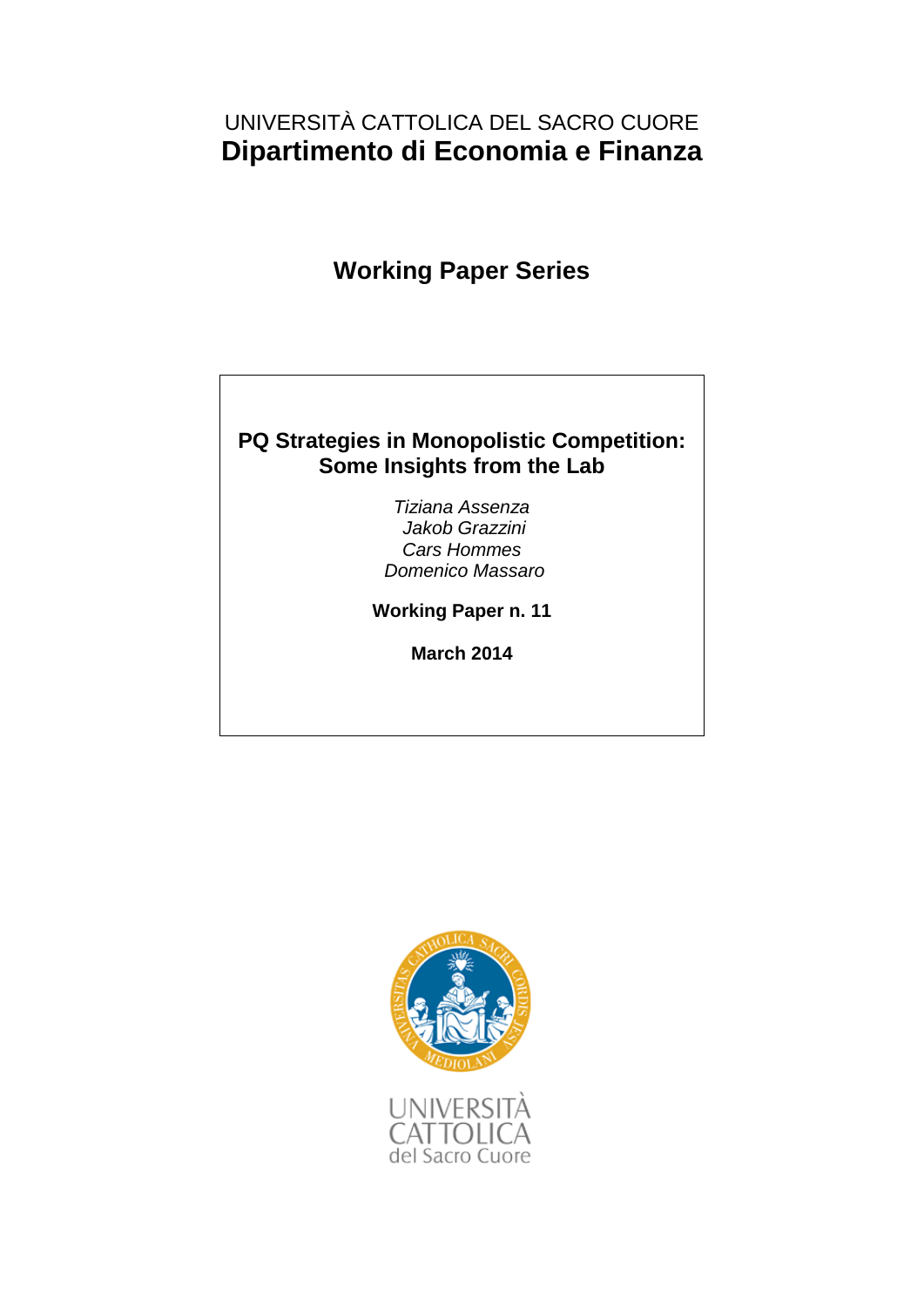# **PQ Strategies in Monopolistic Competition: Some Insights from the Lab**

# **Tiziana Assenza**

*Università Cattolica del Sacro Cuore*

**Jakob Grazzini**

*Università Cattolica del Sacro Cuore*

# **Cars Hommes**

*CeNDEF, Amsterdam School of Economics, University of Amsterdam* Tinbergen Institute

# **Domenico Massaro**

*CeNDEF, Amsterdam School of Economics, University of Amsterdam*

Working Paper n. 11 March 2014

Dipartimento di Economia e Finanza Università Cattolica del Sacro Cuore Largo Gemelli 1 - 20123 Milano – Italy tel: +39.02.7234.2976 - fax: +39.02.7234.2781 e-mail: dip.economiaefinanza@unicatt.it

The Working Paper Series promotes the circulation of research results produced by the members and affiliates of the Dipartimento di Economia e Finanza, with the aim of encouraging their dissemination and discussion. Results may be in a preliminary or advanced stage. The Dipartimento di Economia e Finanza is part of the Dipartimenti e Istituti di Scienze Economiche (DISCE) of the Università Cattolica del Sacro Cuore.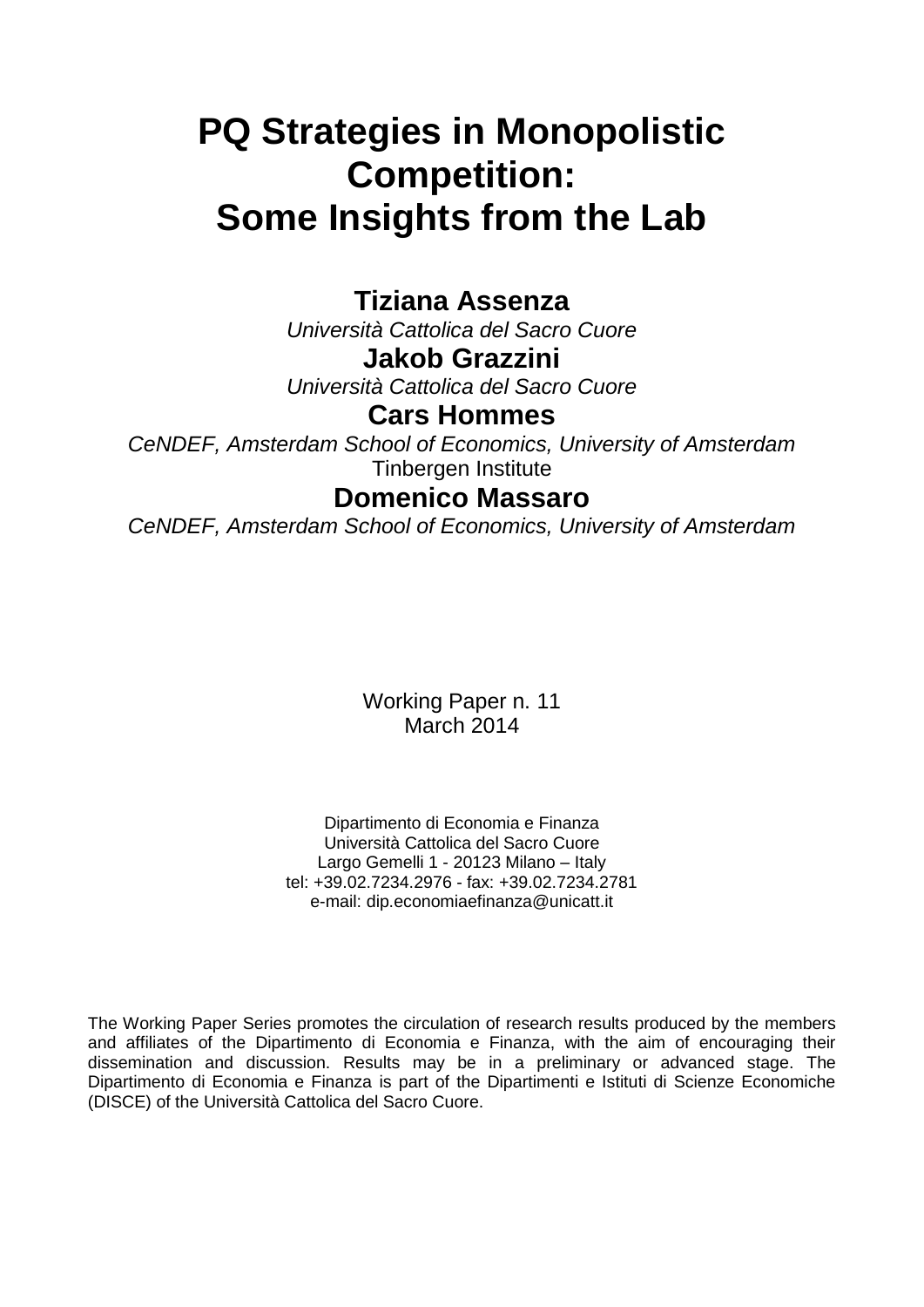# PQ Strategies in Monopolistic Competition: Some Insights from the Lab

Tiziana Assenza<sup>a,b</sup> Jakob Grazzini<sup>a</sup>

Cars Hommes<sup>b,c</sup> Domenico Massaro<sup>b</sup>

March 5, 2014

<sup>a</sup> Department of Economics and Finance, Università Cattolica del Sacro Cuore, Milano

<sup>b</sup> CeNDEF, Amsterdam School of Economics, University of Amsterdam

 $\sigma$  Tinbergen Institute

#### Abstract

We present results from 50-rounds experimental markets in which firms decide repeatedly both on price and quantity of a perishable good. The experiment is designed to study the price-quantity setting behavior of subjects acting as firms in monopolistic competition. In the implemented treatments subjects are asked to make both production and pricing decisions given different information sets. We investigate how subjects decide on prices and quantities in response to signals from the firms' internal conditions, i.e., individual profits, excess demand, and excess supply, and the market environment, i.e., aggregate price level. We find persistent heterogeneity in individual behavior, with about 46% of market followers, 28% profit-adjusters and 26% demand adjusters. Nevertheless, prices and quantities tend to converge to the monopolistically competitive equilibrium and that subjects' behavior is well described by learning heuristics.

JEL codes: TBD

Keywords: Market experiments; Price-Quantity competition.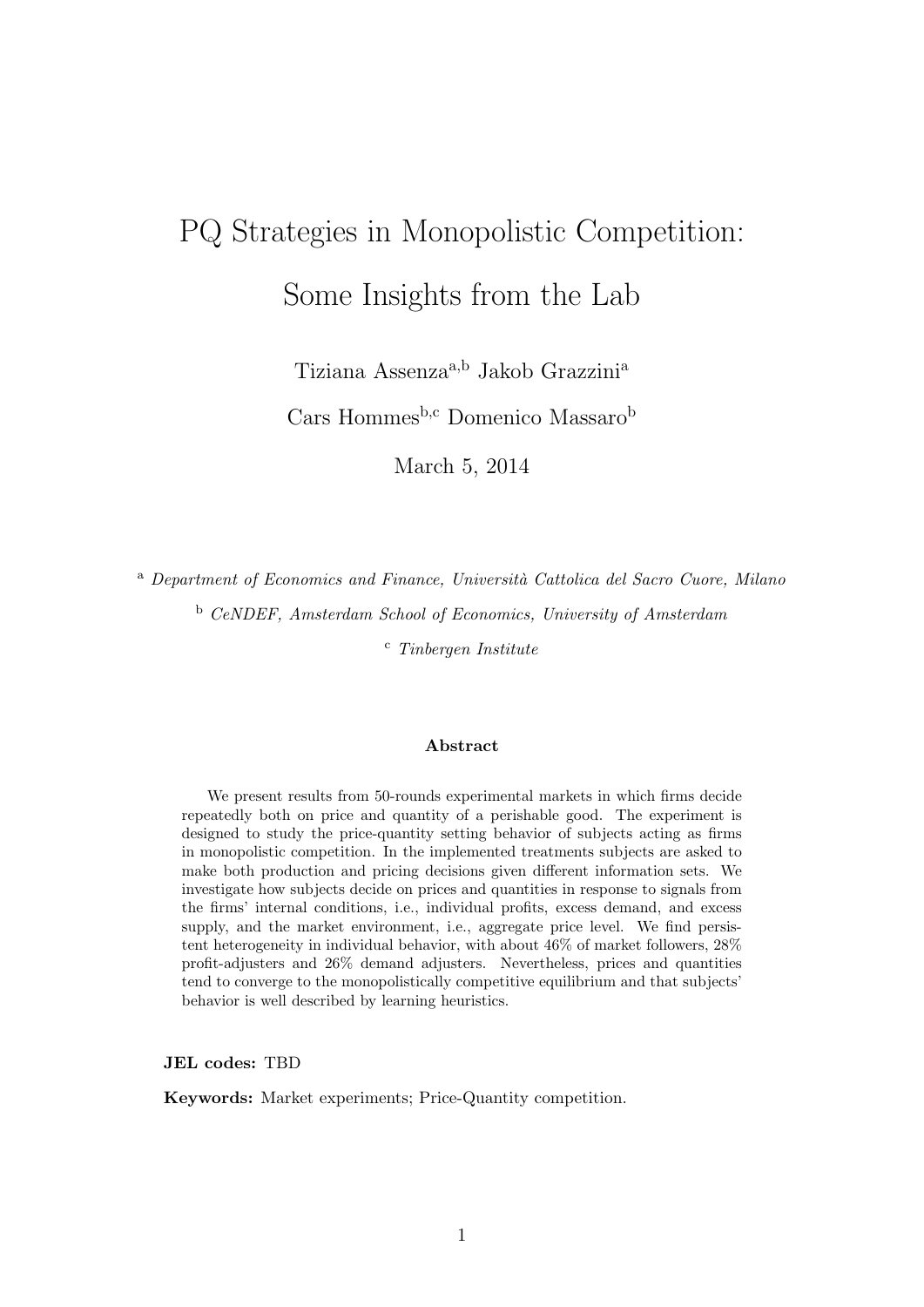Acknowledgment: We would like to thank Wouter Reijngoud for excellent research assistance. We would also like to thank participants for useful comments and discussions at the international conference "Computing in Economics and Finance", Vancouver, July 10-12, 2013 and the "First Bordeaux Workshop on Agent-Based Macroeconomics", Université Montesquieu Bordeaux IV, Bordeaux, November 7-8, 2013. Financial support from the EU  $7^{th}$  framework collaborative project "Complexity Research Initiative for Systemic InstabilitieS (CRISIS)", grant no. 288501 are gratefully acknowledged. None of the above are responsible for errors in this paper.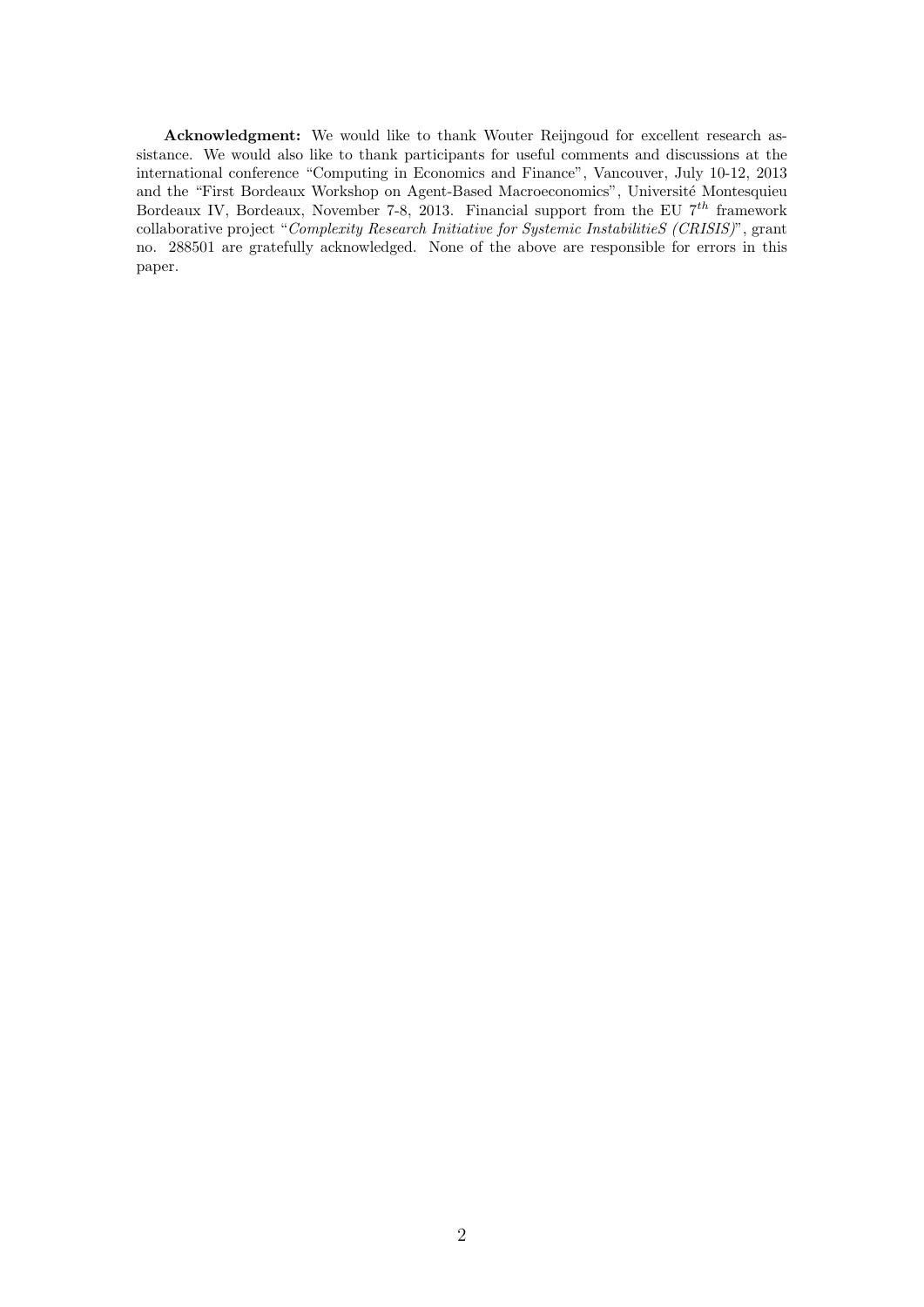## 1 Introduction

Traditionally two main frameworks to describe firms' competition can be distinguished. Cournot competition refers to the case when firms decide the quantity of the good they produce and then prices adjust such that the markets clear. On the contrary, a framework in which the selling price represents the strategic variable for the firm and quantities clear the markets is referred to as Bertrand competition. Both Cournot and Bertrand competition have been widely studied theoretically and by means of economic experiments.

However, economic frameworks characterized by only pure strategies do not describe all possible market scenarios. In fact in practice prices are usually determined by firms and not through some market clearing mechanism and it may happen that firms are not always able to satisfy the market demand at a given price. Moreover, the production process might take some time, hence firms need to carry on production in advance and they cannot react immediately to a possible increase in the demand. Moreover, it is reasonable to think that firms, when strategically interacting with competitors are indeed facing a simultaneous price-quantity decision problem. Starting from Shubik (1955) a wide strand of economic literature on price-quantity competition has been developed. Price-quantity competition models within an oligopolistic set up can be distinguished into three main classes. The first refers to those frameworks in which firms face price competition under a capacity limitation constraint (see e.g. Levitan and Shubik (1972); Osborne and Pitchik (1986); Maskin (1986)). The second category is described by a framework in which firms set price and quantity through sequential choices. Some examples can be found in Kreps and Scheinkman (1983) and Friedman (1988). Finally, the third category, known as PQ games (Price-Quantity games), develops a set up in which a firm has to decide simultaneously on prices and quantities. In particular, firms face price competition in an economic framework with perishable goods and production in advance (see e.g. Levitan and Shubik (1978); Gertner (1986)).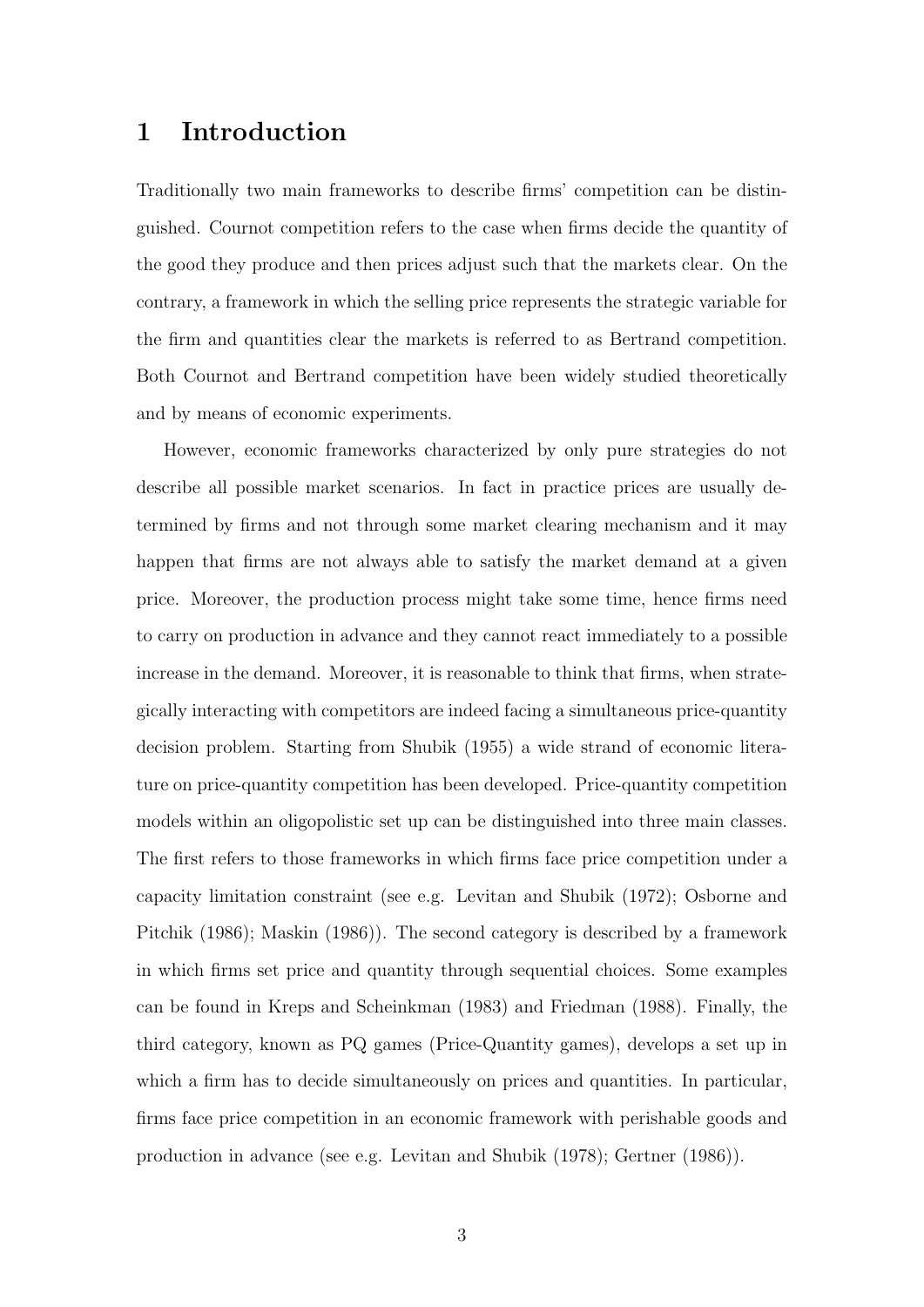The present paper develops an economic experiment within a monopolistically competitive market along the PQ games approach. Price-quantity competition has also been analyzed in economic experiments. Brandts and Guillen (2007) conduct an experiment in which groups of two or three subjects form a market of a homogeneous, perishable good. The market demand and the marginal cost of production is constant. Both with two and three firms, the typical patterns that occur are collusion after a few periods, constant fights, and collusive price after a fighting phase (possibly due to bankruptcy). The average price shows an increasing patter in both treatments. Cracau and Franz (2012) compare the subjects' actions with the unique mixed-strategy Nash equilibrium in a duopoly with a homogeneous good, linear demand and constant marginal costs. They find evidence that subjects do not play according to the mixed-strategy Nash equilibrium: prices depend on the outcome of the previous round (whether the subject had the lowest price or not), subjects produce less than the market demand at the price they charge and they make positive profits on average. The average price is more or less constant during the experiment. Both papers analyse price-quantity competition in oligopolistic markets. Davis and Korenok (2011) implement a monopolistically competitive experimental market in order to examine the capacity of price and information frictions to explain real responses to nominal price shocks. In their experiment, subjects were acting as firms setting prices in monopolistic competition with a known demand function.

Monopolistic price-quantity competition as described in Dixit and Stiglitz (1977) and Blanchard and Kiyotaki (1987) also plays an important role in modern macroeconomics, e.g. in the New Keyenesian framework (see e.g. Woodford (2003)), but also in agent-based macro models (e.g. Delli Gatti, Desiderio, Gaffeo, Cirillo, and Gallegati (2011)). In agent-based macro models one has to make assumptions about the firms' individual price-quantity decision rules in a monopolistic competition setting. An important goal of our paper is to use a macro experiments to obtain empirical evidence about price-quantity decision rules. Two main questions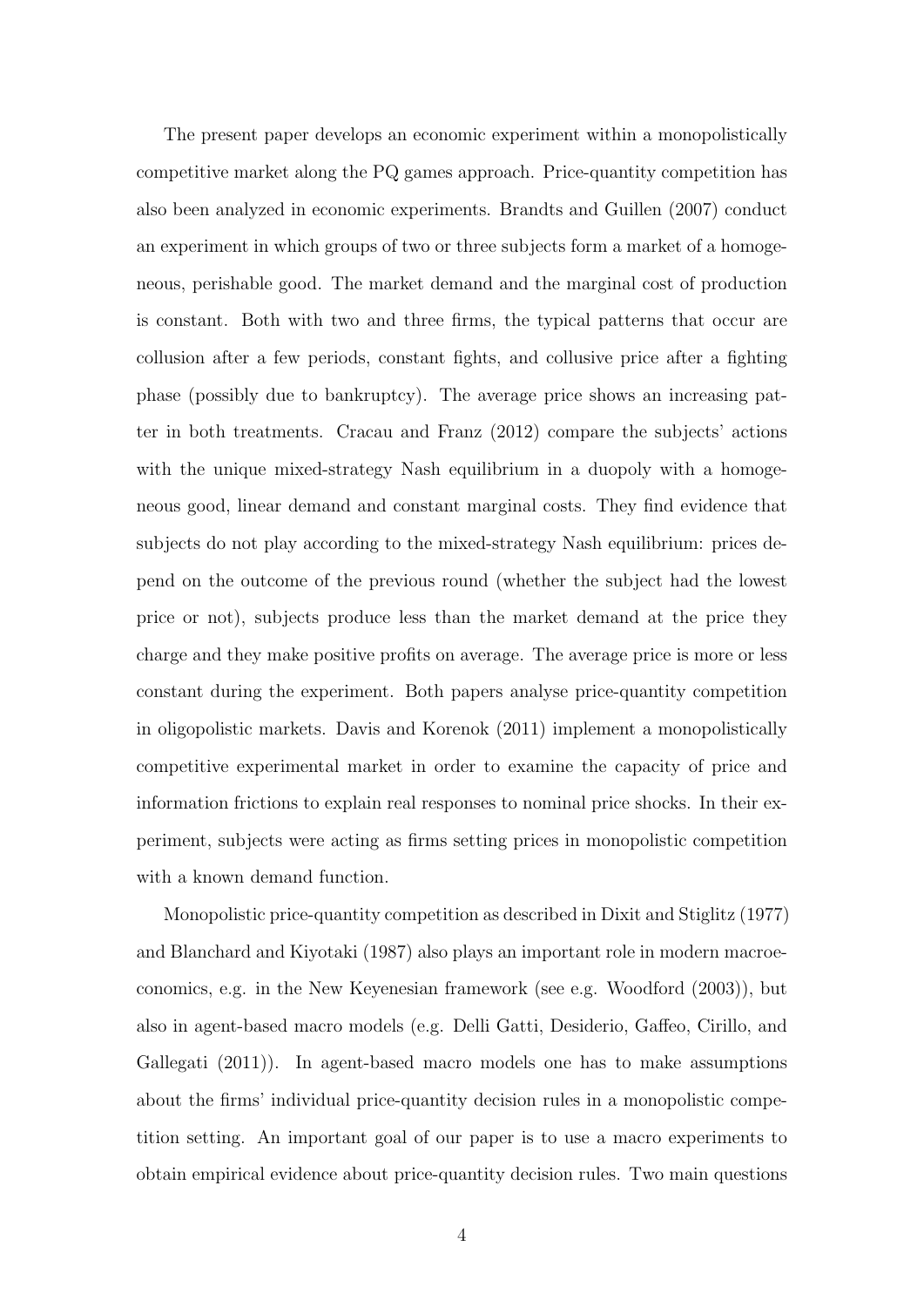that we want to address are:

- Does aggregate market and individual firm behaviour in the experiment converge to the monopolistically competitive outcome in a more complicated market environment, i.e., without knowledge of the demand function and with production set in advance?
- What are the price-quantity setting strategies used by the subjects in response to signals from the firms internal conditions, i.e., individual profits, excess demand, excess supply, and the market environment, i.e., aggregate price level, as well as in the impact of different information sets on the market outcome?

The two research questions outlined above are functional to the final goal of our experiment that consists in deriving price-quantity strategies by means of experimental data on subjects acting as firms in a monopolistically competitive market.

Macro experiments to study simultaneously individual decision rules, their interactions and the emerging aggregate outcome are becoming increasingly important, see e.g. the survey in Duffy (2008). Our strategy to fit simple first-order heuristics to individual price-quantity decisions and explain aggregate market behavior as the emerging outcome is similar to the work on learning-to-forecast experiments (see Hommes (2011) for an overview).

The remainder of the paper is organized as follows. Section 2 reviews the theoretical benchmarks, describes the experimental setting and presents the results of the experimental markets. Section 3 analyses individual price-quantity setting behavior. Section 4 evaluates the impact of individual strategies on aggregate outcomes. Section 5 concludes.

# 2 The price-quantity setting experiment

In the following section we will describe the theoretical framework underlying the experiment (in subsection 2.1), the experimental design (in subsection 2.2) and the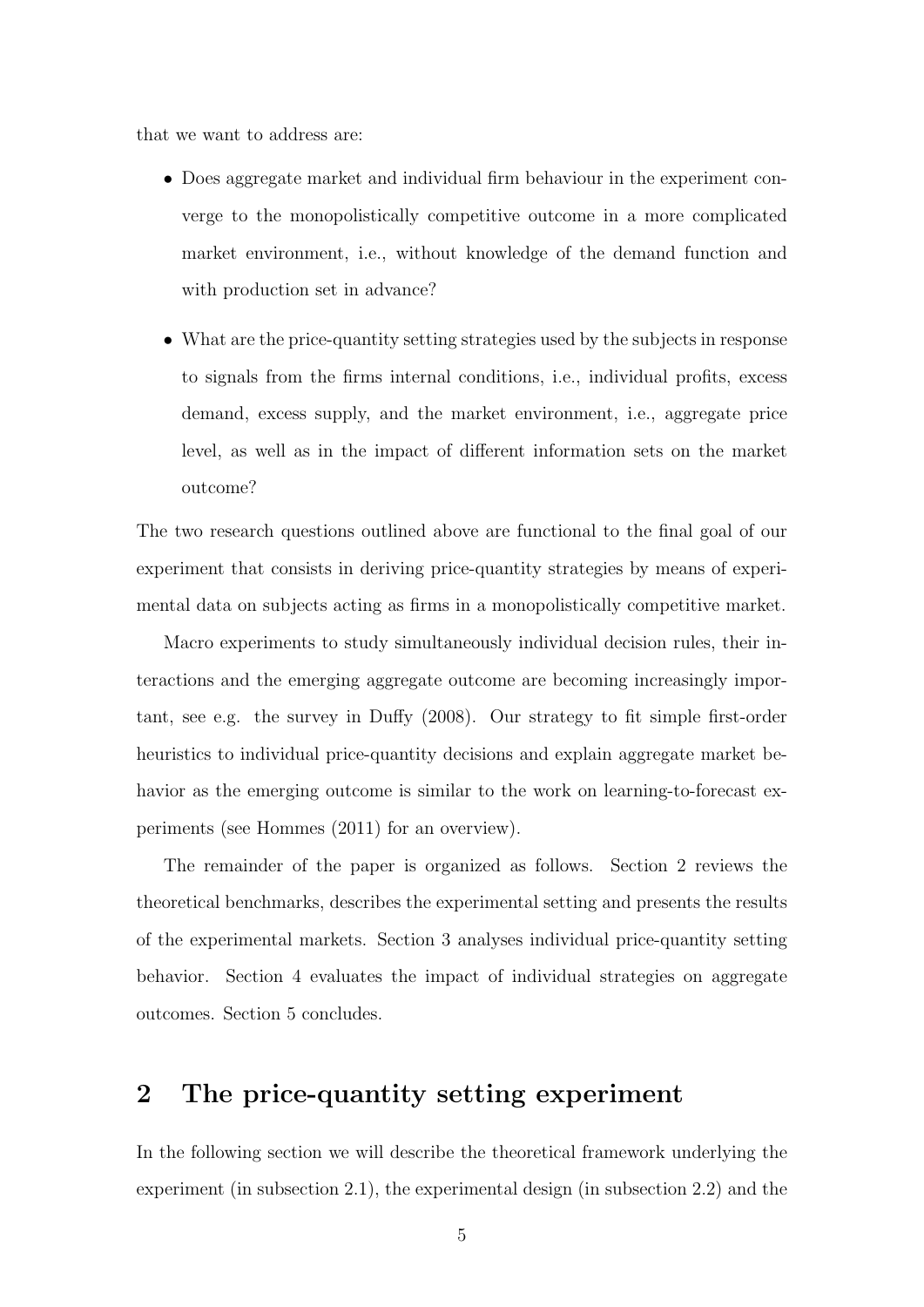experimental results (in subsection 2.3).

### 2.1 Monopolistically competitive market

The market structure underlying our experiment is a variant of the standard monopolistically competitive market structure described by Dixit and Stiglitz (1977) and Blanchard and Kiyotaki (1987) among others. We consider a market with  $n$ firms, where each firm i offers a differentiated product at a price  $p_i$  with common constant marginal costs  $c$ . The demand for good  $i$  is linear and given by

$$
q_i = \alpha - \beta p_i + \theta \overline{p} \,, \tag{2.1}
$$

where  $\bar{p}$  is the average market price,  $\alpha > 0$  and  $\beta > \theta/n > 0$ .<sup>1</sup> We simplify standard models of monopolistic competition by specifying a linear demand function.<sup>2</sup> Several experimental studies on market with differentiated products use linear demand, e.g., Huck, Normann, and Oechssler (2000), Davis (2002), and Davis and Korenok (2011). Under the assumption of known demand function, the first order condition for the firms' profit maximization leads to the following best reply function:

$$
p^{BR} = \alpha' + c/2 + \theta'\overline{p},\tag{2.2}
$$

where  $\alpha' = \alpha/2\beta$  and  $\theta' = \theta/2\beta$ . Invoking symmetry we can solve for the monopolistically competitive equilibrium price (MC)

$$
p^{MC} = \frac{1}{1 - \theta'} \left( \alpha' + \frac{c}{2} \right) \,. \tag{2.3}
$$

<sup>1</sup>The restriction on the parameters ensures that demand depends negatively on the firms' own price and positively on the average market price, as in standard treatment of monopolistically competitive markets (see, e.g., Blanchard and Kiyotaki (1987)).

<sup>2</sup>Consumers' demand is linear when they have quadratic utility over the differentiated products, see e.g., Vives (1999).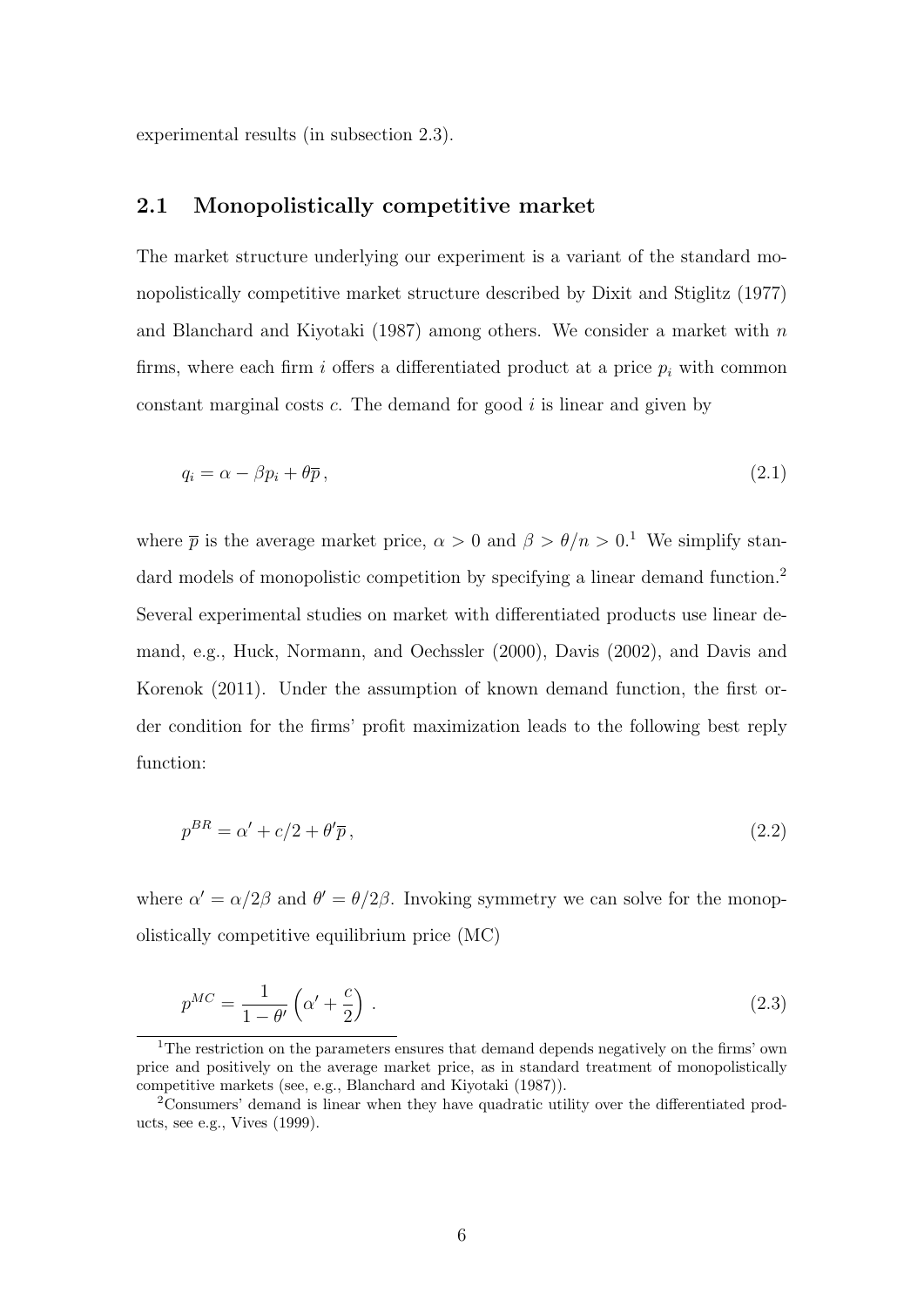The standard model of monopolistic competition assumes atomistic dimensions of firms, meaning that strategic considerations do not affect optimal price choices. However, given the limited numbers of firms present in experimental markets, sellers may view their pricing decisions as having some impact on the average market price. Therefore, following Davis and Korenok (2011), we also present the Nash equilibrium price (NE) as a second benchmark market outcome, given by

$$
p^{NE} = \frac{1}{1 - \theta^n} \left( \alpha^n + \frac{c}{2} \right) \,, \tag{2.4}
$$

where  $\alpha^n = (\alpha n/2(n\beta - \theta))$  and  $\theta^n = (\theta(n-1)/2(n\beta - \theta))$ .<sup>3</sup> Notice however that, even in the presence of a limited amount of firms in the market, ten in our case, the monopolistically competitive and Nash equilibrium price are quite close. For the sake of completeness, we also present two alternative theoretical benchmarks, namely the Walrasian outcome (W) in which myopic undercut of other firms' prices leads to the Walrasian price  $(p^W)$  equal to the marginal costs  $(c)$ , i.e.  $p^W = c$ , and the collusive outcome (CO) in which joint profit maximization gives the collusive price level  $p^{CO}$ , i.e.:

$$
p^{CO} = \frac{c}{2} + \frac{\alpha'}{1 - 2\theta'}.
$$

## 2.2 Experimental design

In our experiment, each market consists of 10 firms with identical cost structure choosing prices and quantities simultaneously and repeatedly for 50 periods. At the beginning of each period, firms are endowed with symmetrically differentiated *perishable* products, whose demand is identified by Eq.  $(2.1)$ . The first difference with the theoretical benchmark outlined in Section 2.1 is the fact that subjects do not know the exact specification of the demand function (2.1). Firms in our experimental markets are only endowed with qualitative information about the

 $3$ See Davis and Korenok (2011) for details.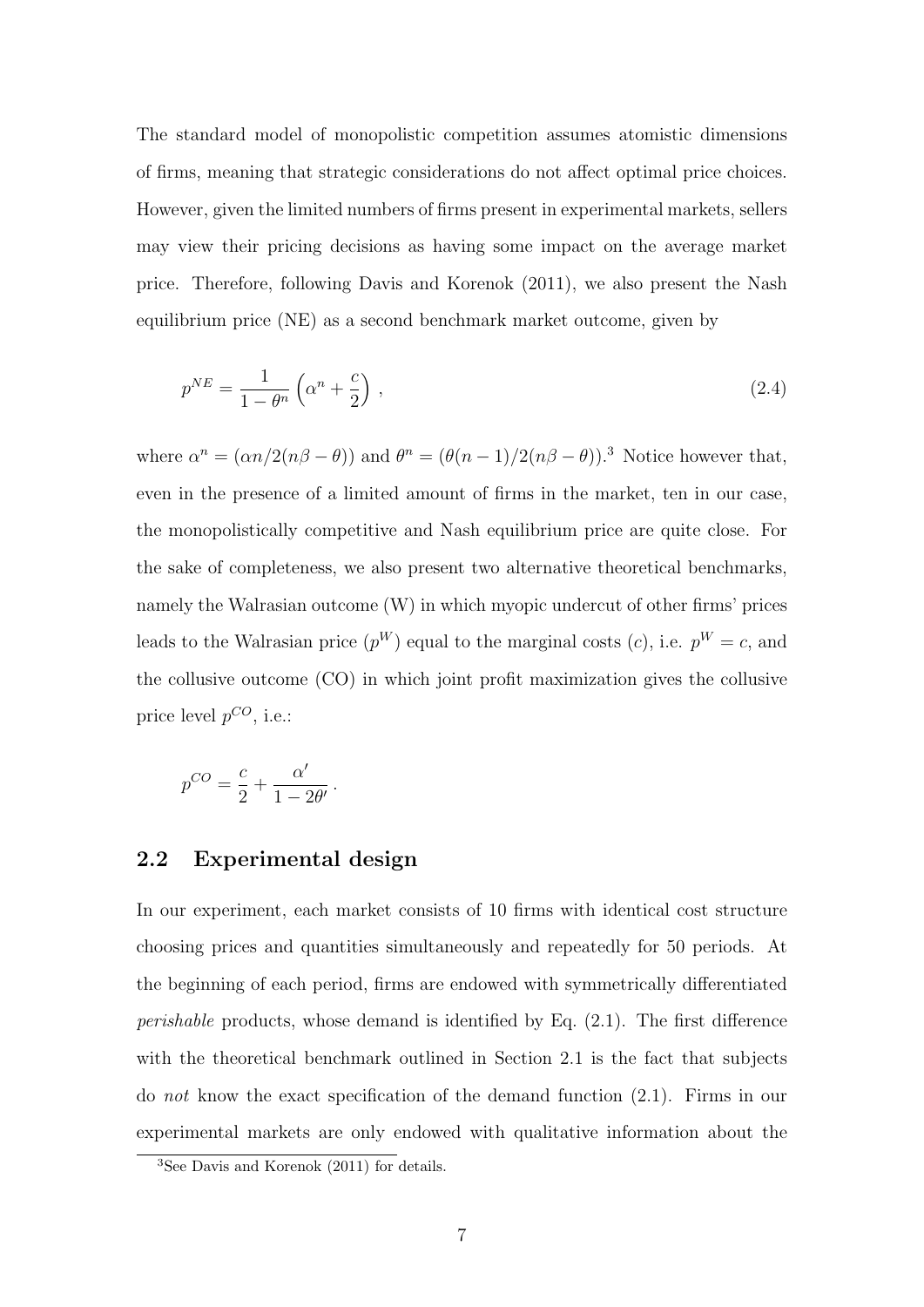| Variable |      |  |
|----------|------|--|
|          | 12.3 |  |
|          | 6.9  |  |

Table 1: Benchmark equilibrium values for price and quantity in Monopolistic Competition (MC), Nash Equilibrium (NE), Walrasian equilibrium (W) and Collusive equilibrium (CO)

market structure, but they do not know neither the exact value of the structural coefficients  $\alpha$ ,  $\beta$ , and  $\theta$ , nor the functional form of the demand for their product. The second important difference is the fact that subjects have to decide upon their production level in advance, i.e., before market demand is realized. This important feature of our experimental design, together with the assumption that goods are perishable, implies that bankruptcy might happen in the experiment. Given that production is decided in advance, firms can go bankrupt if they set a price too high so that part or all the production remain unsold and lost. The main idea behind the design is to understand whether subjects (acting as firms) in the experiment converge to the monopolistically competitive outcome in a more complicated market environment, i.e., without knowledge of the demand function and with production set in advance. Moreover, we are interested in analyzing the price-quantity setting strategies used by the subjects in response to signals from the firms' internal conditions, i.e., individual profits, excess demand, excess supply, and the market environment, i.e., aggregate price level, as well as in the impact of different information sets on the market outcome.

#### **Treatments**

The experiment consists of 8 markets, divided into two 4-markets treatments. In all sessions of the experiment we fixed parameters at  $\alpha = 10.5$ ,  $\beta = 1.75$ ,  $\theta = 1.45833$ , and  $c = 8$ , so that the benchmark equilibrium values are those summarized in table 1. In the first 4-markets treatment subjects are asked to decided upon the quantity to produce and the selling price. When submitting their price-quantity decisions in each period  $t$ , they observe their own price, the average market price,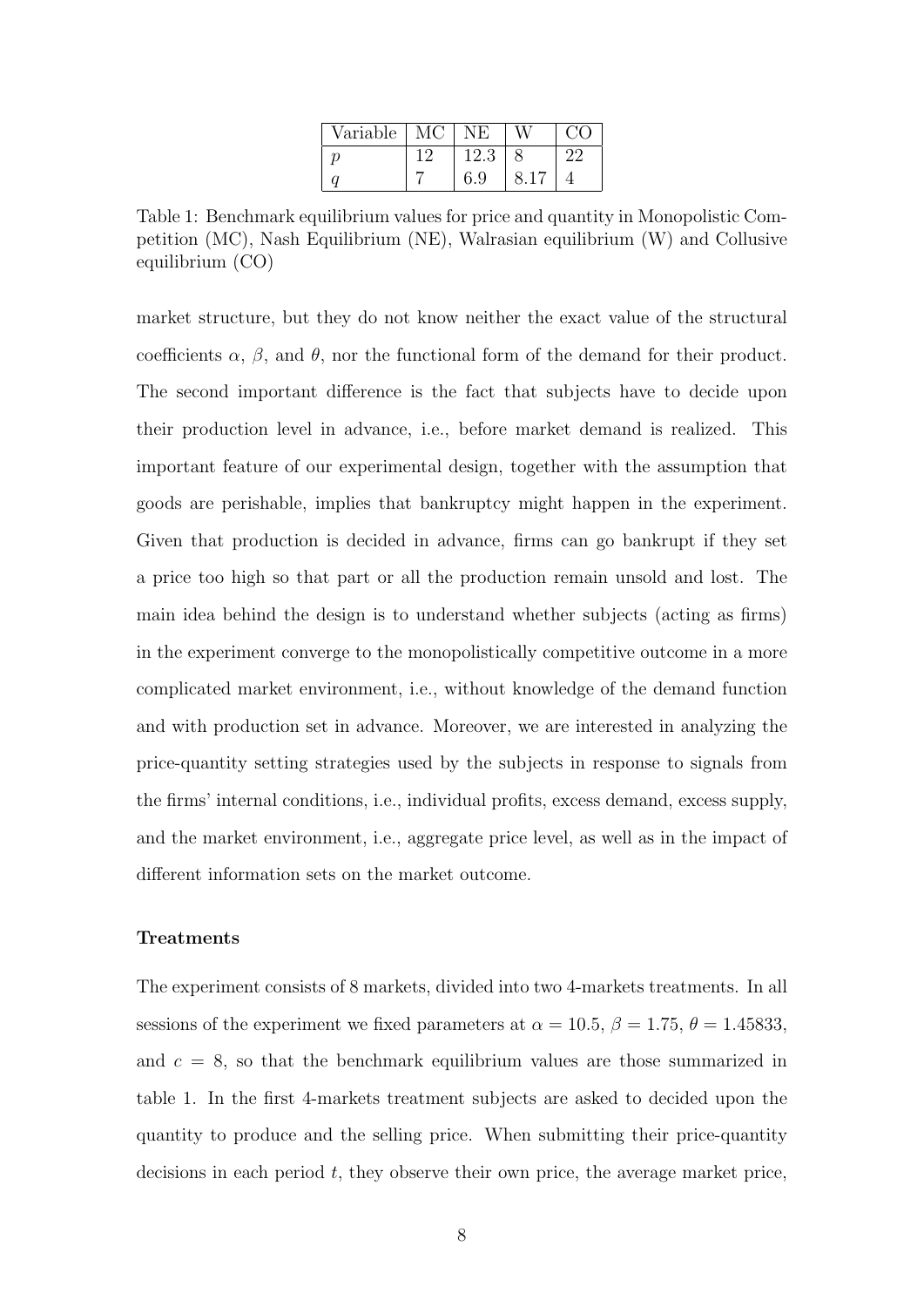their quantities, their sales, their profits and their excess supply up to and including period t−1. Moreover, given that the expected average price might be an important variable in deciding both how much to produce and at which price to sell, we explicitly ask subjects in each period to submit a forecast of the average market price for that period. Notice that in treatment 1 firms observe their "positive" excess supply, i.e., the difference between the quantity produced and their sales. Hence subjects do not have information about "negative" excess supply, i.e., excess demand.

The second 4-markets treatment has the same decision and informational structure of treatment 1, with the only exception being that firms can now observe also the excess demand. Therefore in treatment 2 subjects also have information about the portion of demand they were not able to satisfy given their price and quantity decisions and the average market price.

Distinguishing between treatment 1 and treatment 2 allows us to assess the impact of alternative information sets and, ultimately, different market structures (one in which it is possible to observe excess demand and another in which it is only possible to observe eventual involuntary inventories) on the market outcome.

#### Procedures

The experiment took place at the CREED laboratory at the University of Amsterdam, March 2013. Data were collected in a series of 20- and 30-participants sessions. Subjects are randomly assigned at visually isolated computers to form the 10-firms markets.<sup>4</sup> At the beginning of each session subjects are given the experimental instructions. Participants are instructed about their role as firms in a market, with the task of producing and selling a certain good for 50 periods, and they are given qualitative information about the market structure. Firms have to choose a quantity to produce between 0 and 40, and at the same time they decide upon a price between 0 and 30. There was a constant cost of 8 ECU

<sup>4</sup>Notice that subjects were not informed about the size of each market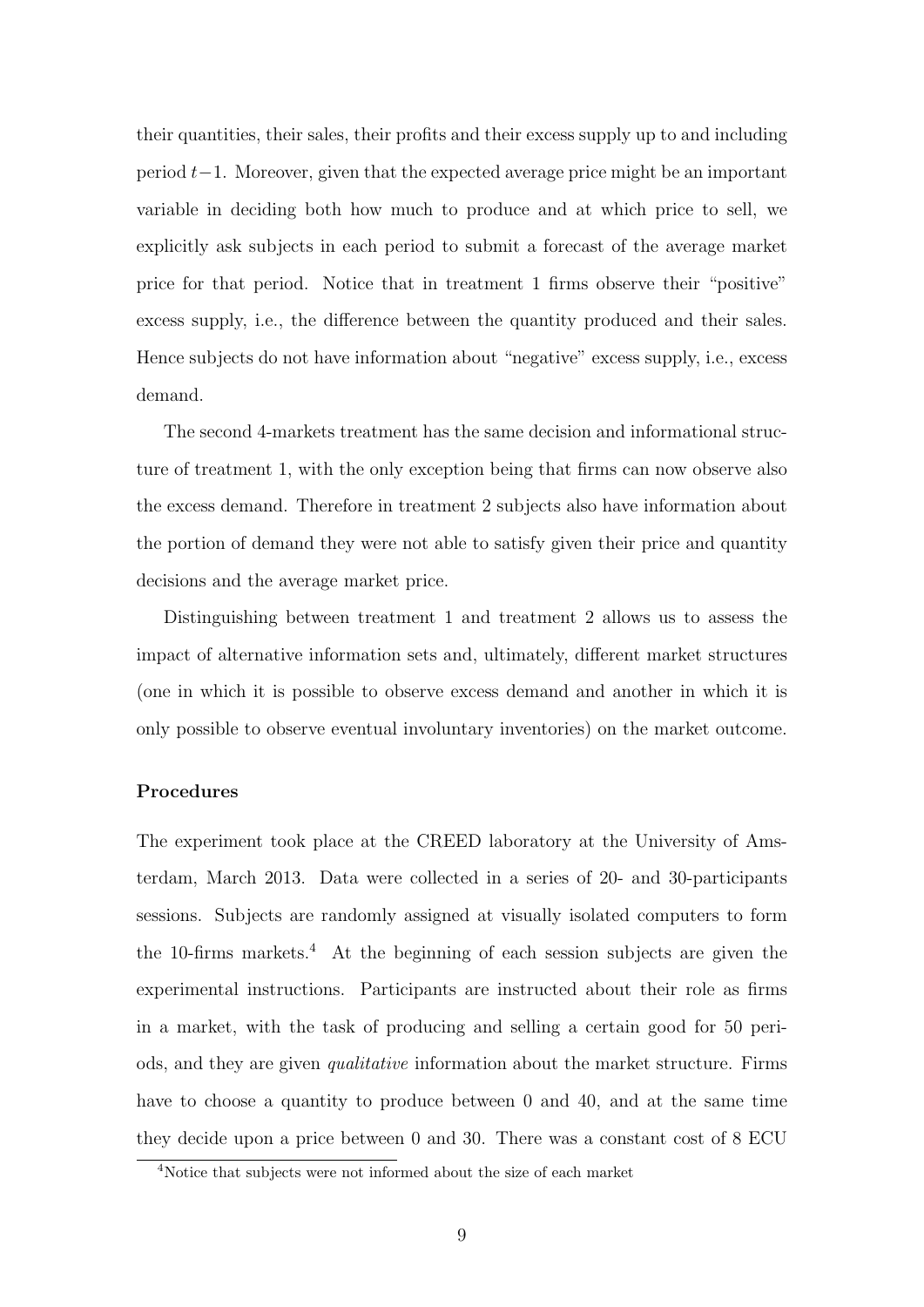(Experimental Count Units) per unit produced. Subjects' earnings are given by realized cumulated profits at the end of the experiment. In order to accommodate possible losses, we granted subjects an initial endowment of 500 ECU. If a firm's capital balance became negative, it was considered bankrupted. The owners of bankrupted firms were forced to wait until the end of the experiment in order to preserve anonymity. Finally, in an effort to measure the expectation formation process of individual firms and measure the impact of expected average price on individual price-quantity strategies, we explicitly ask subjects to submit predictions for the average market price in each period. If a firm's forecast lies within 1 ECU of the subsequently observed market price, the firm earns a forecast prize of  $0.10 \in$ . Otherwise the forecast prize is zero. Earnings from the forecasting game supplement the market earnings paid to subjects at the end of the experiment in euros at a rate 75 ECU =  $1 \in$ . The experimental instructions together with an example of the screenshot visualized by the participants in the experiment can be found in appendix A.

## 2.3 Experimental results

This subsection describes the results of the experiment. Figs. 1 and 2 depict the behavior of individual prices and quantities together with the average market price and the average production respectively in treatment 1 and treatment 2. The dashed lines in the figures represent the monopolistically competitive equilibria for price and quantity.

In both treatments we observe a slow convergence of average prices and quantities to (a neighborhood of) the MC benchmark. A common feature to all experimental markets is an initial phase of decreasing prices and quantities. In fact, at the beginning of the experiment subjects' decisions tend to cluster around a focal point, i.e., the middle of the interval of feasible prices and quantities. In this initial learning phase several firms set prices which are too high relatively to the average price, experiencing low demand and thus making losses. Consequently, such firms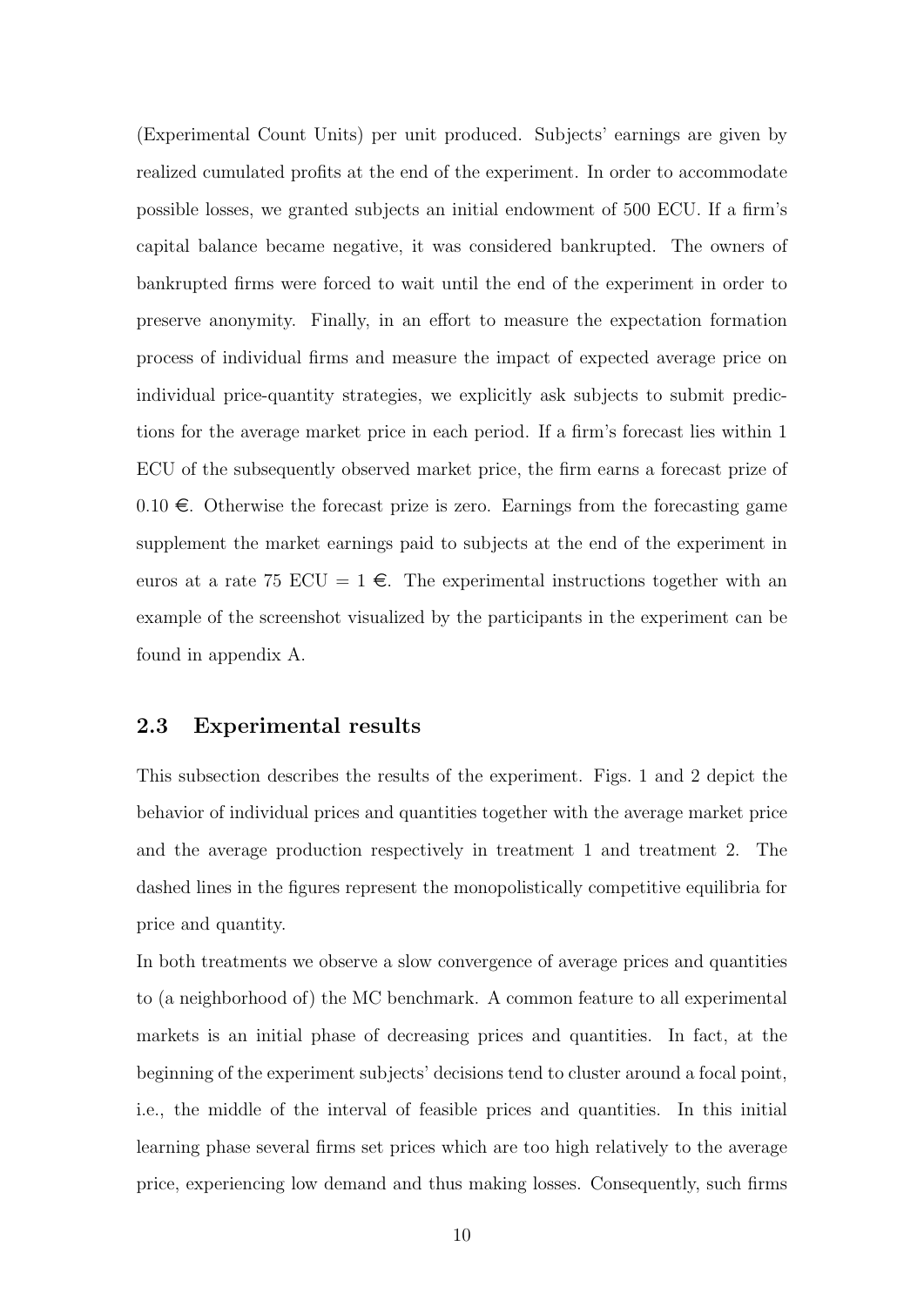

Figure 1: Treatment 1. Left panels: Individual prices (thin lines) and aggregate price (thick line). Right panels: Individual quantities (thin lines) and average quantity (thick line)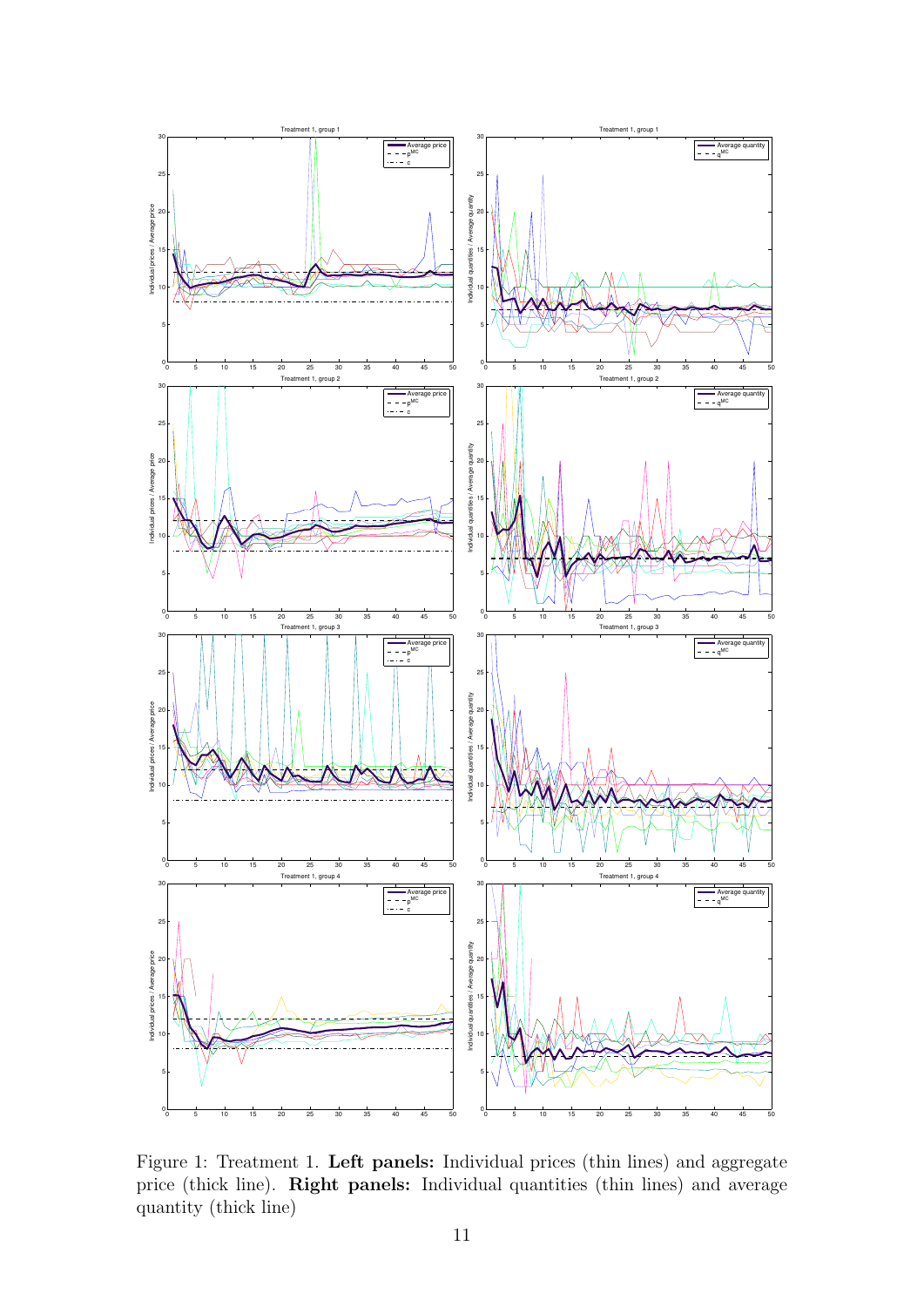

Figure 2: Treatment 2. Left panels: Individual prices (thin lines) and aggregate price (thick line). Right panels: Individual quantities (thin lines) and average quantity (thick line)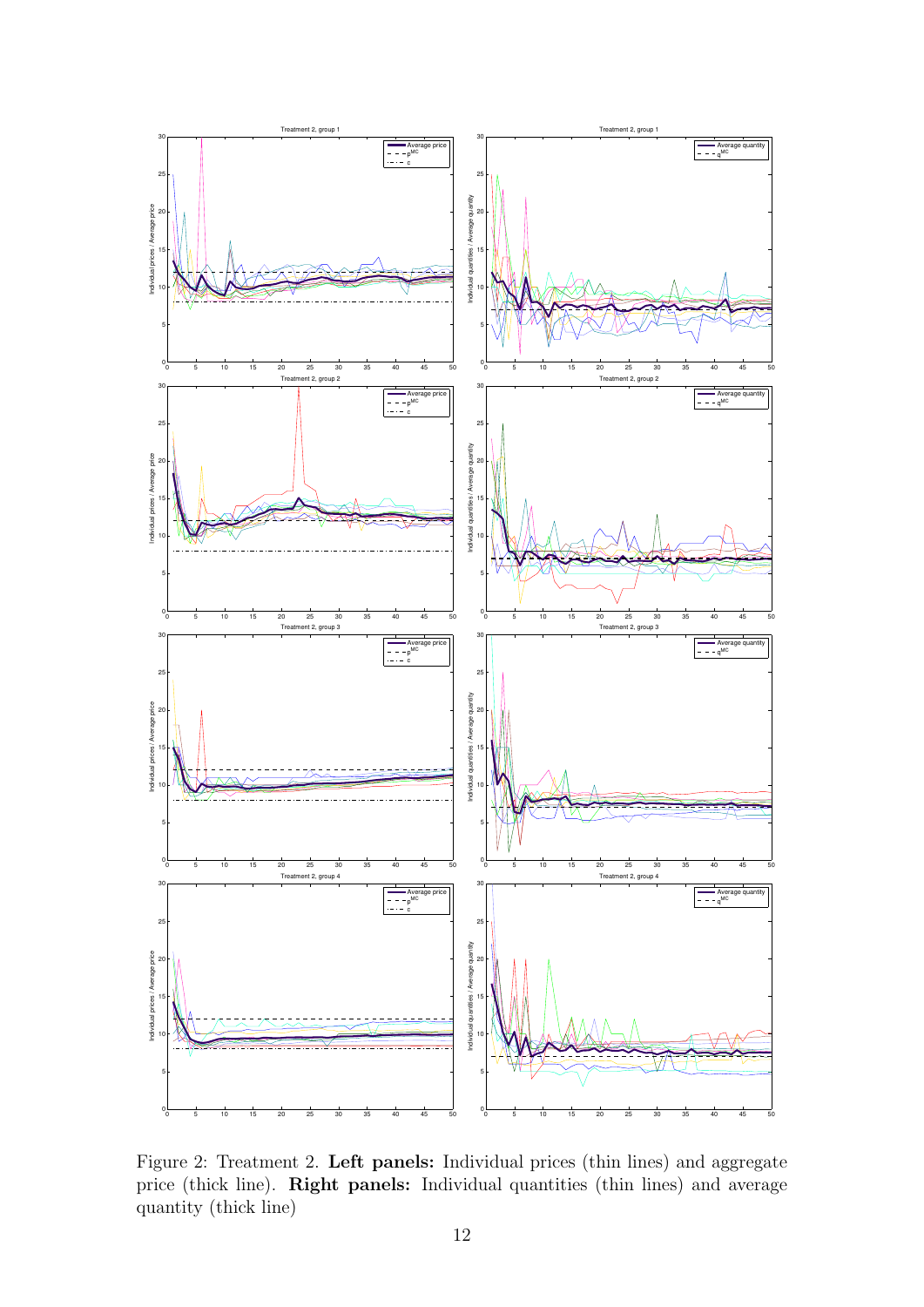start cutting their prices causing therefore a decrease in the average market price. This behavior explains the observed negative trend in initial prices. Individual production is also adjusted to accommodate demand, on the basis of observed excess supply (and excess demand in case of treatment 2). As the experiment proceeds and subjects learn about the market, the downward trend in prices is reversed before subjects reach the Walrasian outcome and prices tend to converge slowly to the MC equilibrium from below<sup>5</sup>. The evolution of average profits over time in both treatment 1 and treatment 2, represented in the left panel of Fig. 3, confirms these learning dynamics.



Figure 3: Left panel: Evolution of average profits compared to MC equilibrium profits. Right panel: Evolution of the absolute value of the excess supply / demand. In the case of treatment 1 we included in the plot the unobserved excess demand component.

Exceptions to these stylized dynamics are represented by group 3 in treatment 1 and group 2 in treatment 2. In the former, the price dynamics follow an oscillatory pattern due to one subject strategically setting the maximum price in several periods in the attempt to increase the market price (see Fig. 1). In the latter, after the initial learning phase, subjects coordinate on an upward trend in prices, causing the market price to increase beyond the MC equilibrium level. However, after 23 periods this trend is reversed since equilibria above the MC price are unstable due to the individual incentive to reduce the price in order to increase profits, and this causes prices to converge to the stable MC equilibrium from above.

<sup>&</sup>lt;sup>5</sup>In treatment 1, groups 2 and 4, the minimum realized price is close to the Walrasian equilibrium  $p^W = c = 8$ .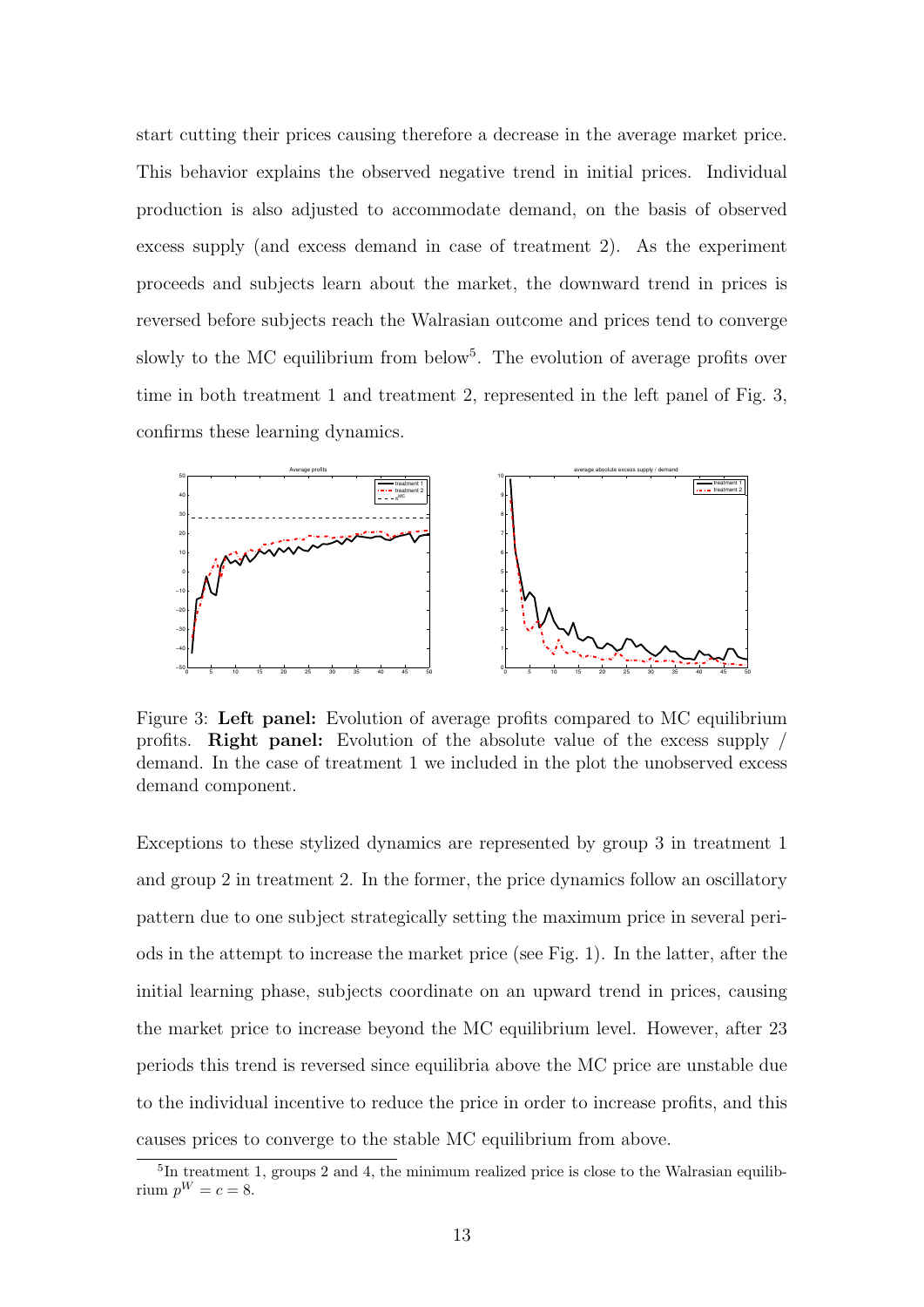Comparing treatment 1 and treatment 2 we observe in 3 that average profits are higher in treatment 2 than in treatment 1, and the difference is statistically significant at the 5% level (Mann-Whitney U-test,  $p$ -value equal to 0.00). This difference is due to the extra information available to subjects in treatment 2 about excess demand. Fig. 3 also plots the evolution over time of the absolute value of excess supply  $\ell$  demand for treatment 1 and 2.<sup>6</sup> We find a significant difference between the average absolute value of excess supply / demand between treatment 1 and 2 (Mann-Whitney U-test, p-value equal to 0.00), suggesting that subjects use the extra available information and increase their profits.



Figure 4: Left panel: Median of the absolute difference between the average price and the MC equilibrium price. Right panel: Median of the absolute difference between the average quantity and the MC equilibrium quantity.

Convergence of prices and quantities is illustrated in more detail in Fig. 4. The graphs show the median of the absolute difference between the market and the MC equilibrium prices and quantities over the four markets for both treatment 1 and treatment 2. Both variables show convergence to the MC equilibrium. In the case of prices, we observe a higher degree of convergence in treatment 1 when compared to treatment 2, statistically significant at the 5% level (Mann-Whitney U-test, pvalue equal to 0.00). In the case of quantities, there is no statistically significant difference in the degree of convergence between treatments (Mann-Whitney U-test, p-value equal to 0.26). Although average prices and quantities show a tendency

<sup>&</sup>lt;sup>6</sup>In the case of treatment 1 we included in the plot the unobserved excess demand component.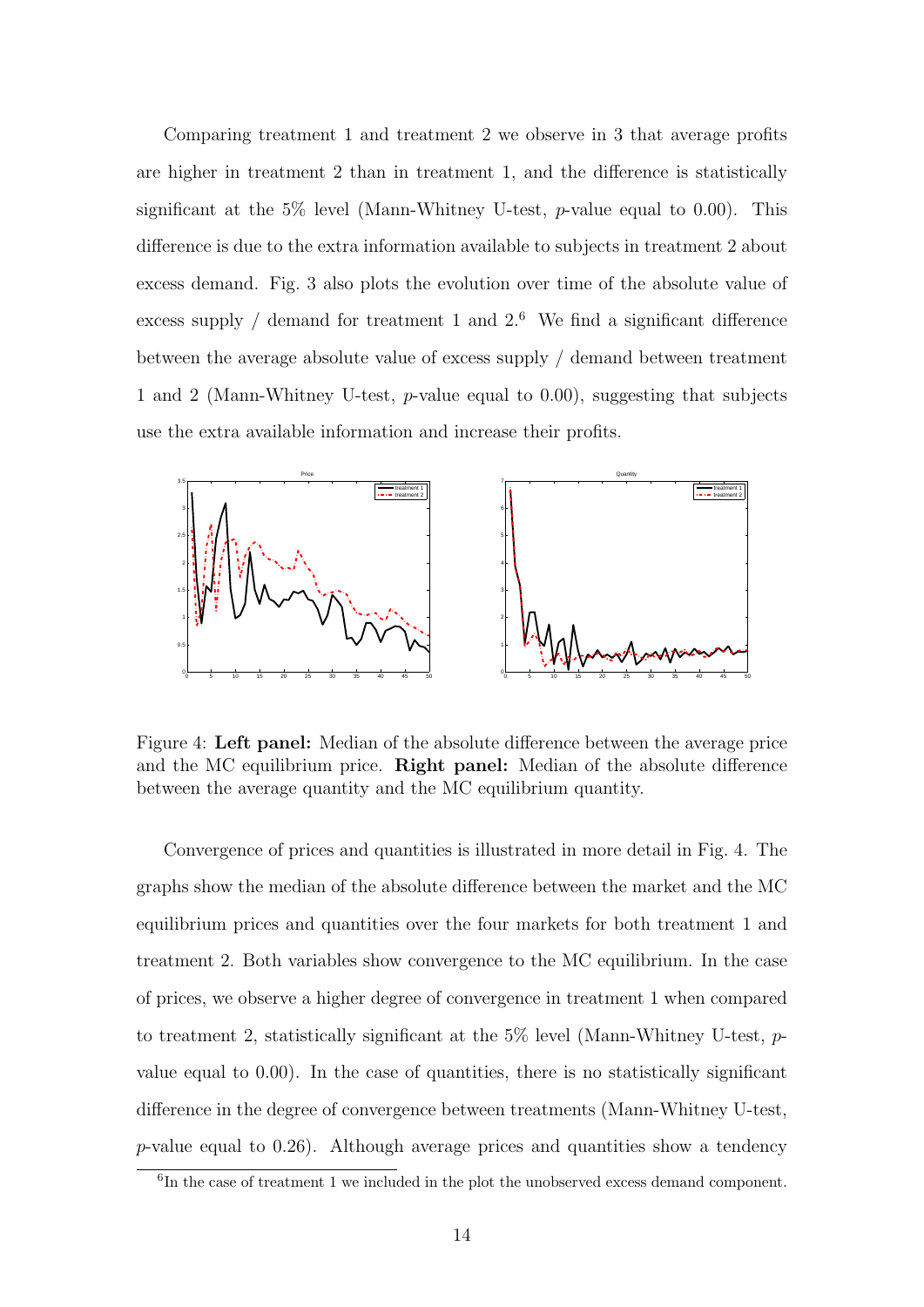towards equilibrium, there is substantial heterogeneity among the individual price and quantity decisions.



Figure 5: Left panel: Median of the standard deviations of individual prices. Right panel: Median of the standard deviations of individual quantities.

Fig. 5 shows the median of the standard deviations of individual decisions for each period over the four markets of each treatment. A low standard deviation implies a high level of coordination among the subjects. For both price and quantity, we observe a higher degree of coordination among individual decisions in treatment 2 than in treatment 1 (Mann-Whitney U-test, p-value equal to 0.00 for both price and quantity). Due to additional information subjects are apparently better able to coordinate their price-quantity decisions.

## 3 Individual PQ strategies

In this section we investigate the price and quantity setting strategies of individual firms as well as their forecasting rules for the market price. We are interested in understanding how subjects decide on prices and quantities in response to signals from the firms' internal conditions, i.e., individual profits, excess supply, excess demand and the market environment, i.e., aggregate price level.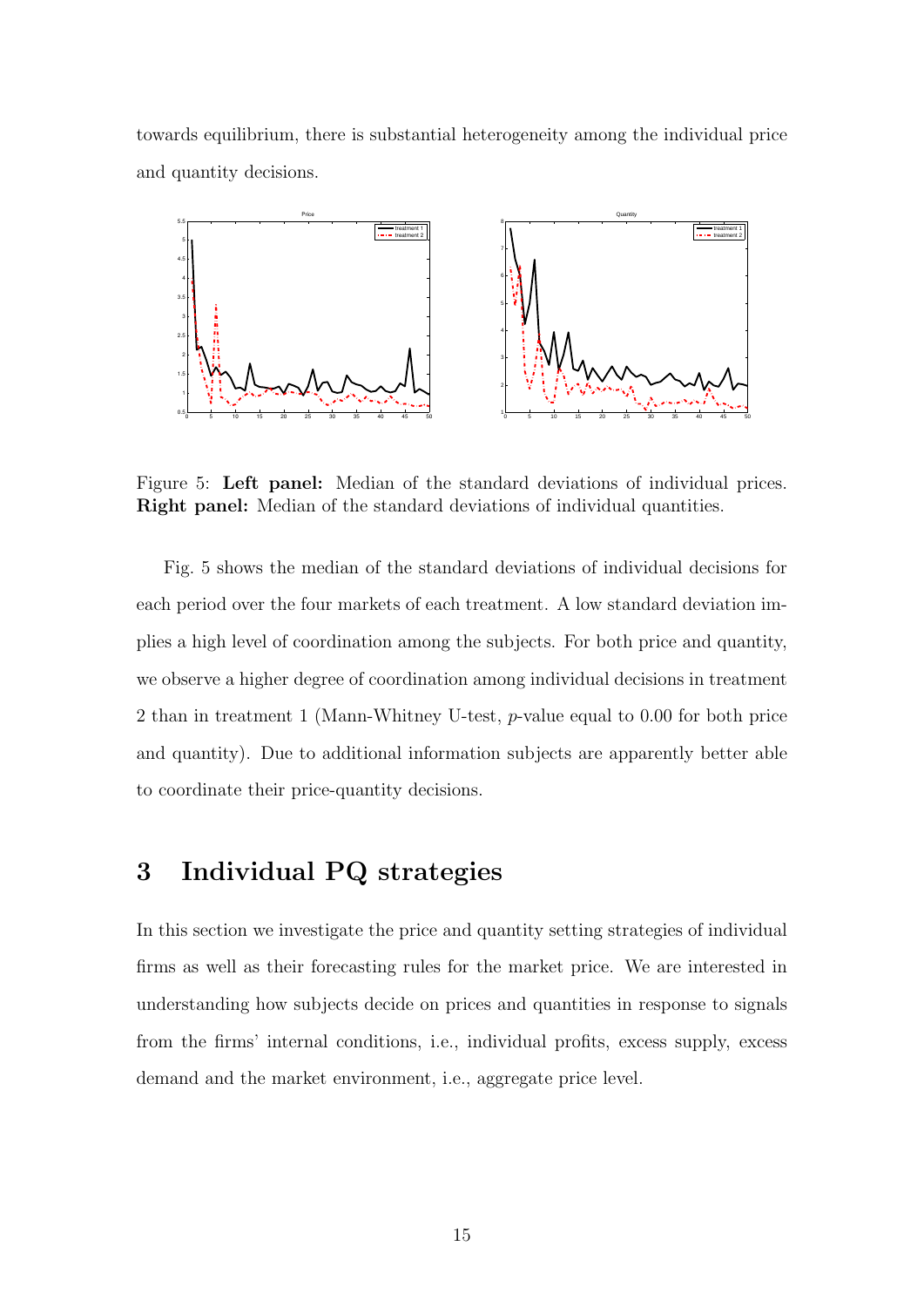## 3.1 First-Order Heuristics (FOH)

We started by estimating for each participant general linear behavioral rules including lagged observations of variables in the information set. What emerged from the estimation of these general behavioral rules is that there are some clear regularities across groups and treatments regarding the variables used by the rules and the sign of the coefficients. More specifically, the most popular significant regressor in the estimation of individual forecast of the market price is the last available value of the forecasting objective. This is followed in most groups by either the most recent own prediction or the second last available forecasting objective. In the case of pricing and production strategies, the most popular strategic variables were the expected market price and the most recent decisions on prices and quantities. In the light of the observed stylized facts, we restricted the general behavioral rules along the empirical regularities in order to increase efficiency of the estimates and to make the estimated rules easier to interpret from a behavioral point of view. We fitted First-Order Heuristics (FOH)<sup>7</sup> of the form

$$
\overline{p}_{i,t}^e = c + \alpha_1 \overline{p}_{t-1} + \alpha_2 \overline{p}_{i,t-1}^e + \alpha_3 \overline{p}_{t-2} + \varepsilon_t
$$
\n(3.1)

$$
p_{i,t} = c + \beta_1 p_{i,t-1} + \beta_2 \overline{p}_{i,t}^e + \beta_3 \Pi_{i,t-1} + \beta_4 S_{i,t-1} + u_t \tag{3.2}
$$

$$
q_{i,t} = c + \gamma_1 q_{i,t-1} + \gamma_2 p_{i,t} + \gamma_3 \overline{p}_{i,t}^e + \gamma_4 S_{i,t-1} + \eta_t
$$
\n(3.3)

to our experimental data. In eq. (3.1) the variable  $\bar{p}$  refers to realisations of the aggregate price, while the variable  $\bar{p}_i^e$  refers to individual forecasts of the aggregate price. In eq. (3.2) the variable  $p_i$  refers to individual prices, the variable  $\Pi_i$  is defined as  $\Pi_i = \Delta p_i \cdot \text{sgn}(\Delta \pi_i)$ , where  $\pi_i$  are individual profits and the  $\Delta$  is the first order difference operator,<sup>8</sup> while the variable  $S_i$  refers to individual excess supply/demand. In eq.(3.3) the variable  $q_i$  refers to individual quantity. Eq. (3.1)

<sup>7</sup>For other applications of the FOH in modelling experimental data such as data on expectation formation see e.g., Heemeijer, Hommes, Sonnemans, and Tuinstra (2009) and Assenza, Heemeijer, Hommes, and Massaro (2011).

<sup>&</sup>lt;sup>8</sup>We also estimated eq. (3.2) using  $\Pi_i = \Delta p_i \Delta \pi_i$  as profit feedback measure and estimation results did not change significantly.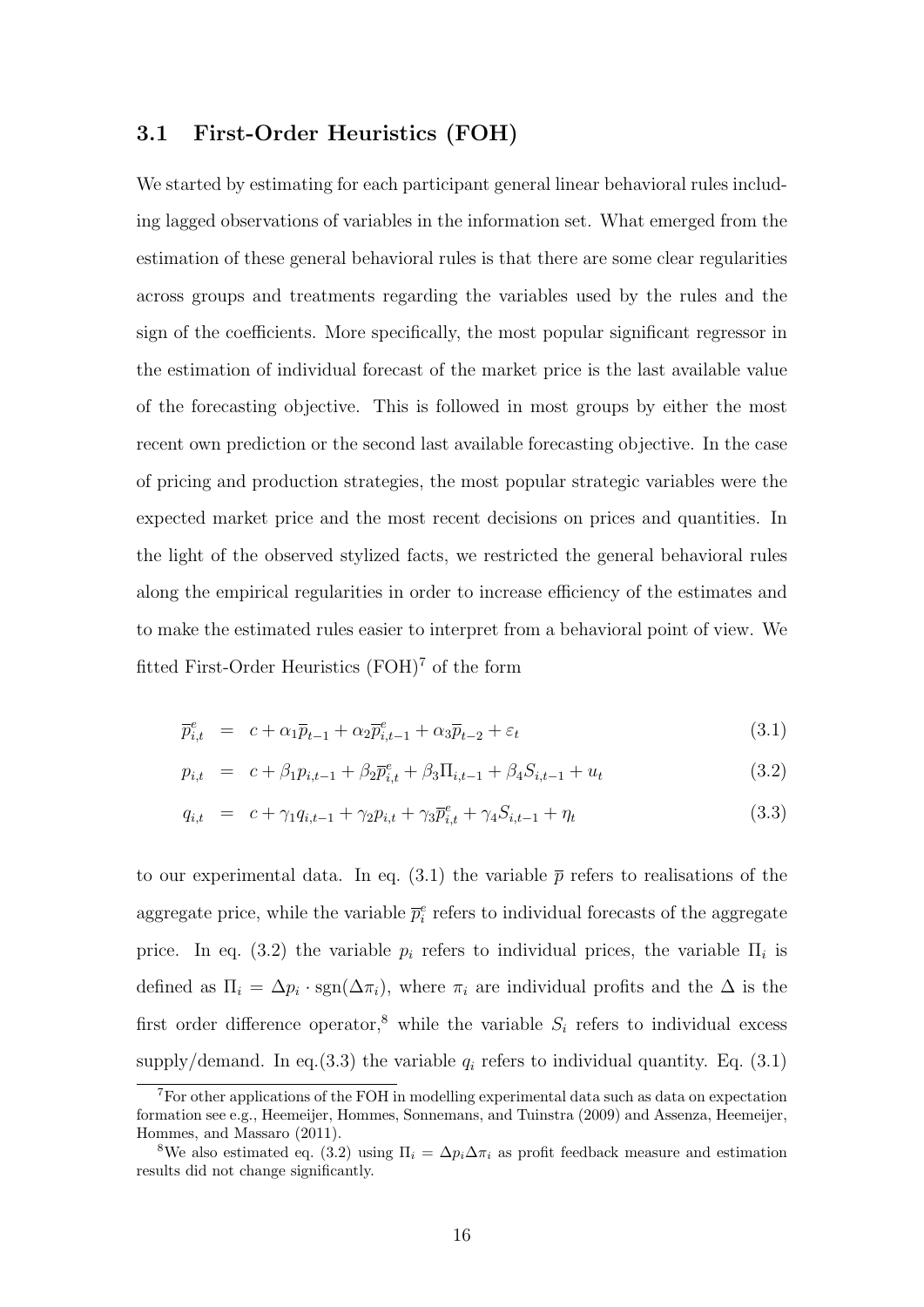can be rewritten as

$$
\overline{p}_{i,t}^e = c' + \alpha_1' \overline{p}_{t-1} + \alpha_2' \overline{p}_{i,t-1}^e + \alpha_3' (\overline{p}_{t-1} - \overline{p}_{t-2}) + \varepsilon_t
$$
\n(3.4)

and it can be interpreted as an anchoring-and-adjustment heuristic (see Tversky and Kahneman (1974)). The first three terms are a weighted average of the forecasting objective's sample mean, the latest realization of the forecasting objective, and the latest own prediction. This weighted average is the (time varying) "anchor" of the prediction, which is a zeroth order extrapolation from the available data at period  $t$ . The fourth term is a simple linear, i.e. first order, extrapolation using the two most recent realizations of the forecasting objective; this term is the "adjustment" or trend extrapolation part of the heuristic. An advantage of the FOH rule is that it simplifies to well-known rules-of-thumb for different boundary values of the parameter space. For example, the price prediction rule reduces to Naive Expectations if  $\alpha'_1 = 1, c' = \alpha'_2 = \alpha'_3 = 0$ , to Adaptive Expectations if  $\alpha'_1 + \alpha'_2 = 1, c' = \alpha'_3 = 0$ , or to Trend Following Expectations if  $\alpha_1 = 1, c' = \alpha_2 = 0$ ,  $\alpha_3 > 0$ . The first three terms in eq. (3.2) represent a simple anchor for the individual pricing decisions. The term  $\Pi_i$  captures individual price adjustments in the direction that led to an increase in profits in the last period. A significant and positive coefficient in eq. (3.2) represents evidence for some sort of gradient learning behavior, as  $\Pi_i$  could be considered as a rough approximation of the (sign of the) slope of the profit function. The last term in the price setting strategy captures price movements in response to the observed past excess supply/demand. The rule in eq. (3.3) includes the past quantity and the expected market price as reference for quantity setting. Moreover, the individual price set in period  $t$  included in eq. (3.3) represents an important decisional variable for quantity setting, as it directly influences the demand for the firm's product, while the presence of the last term  $S_i$  captures quantity adjustments due to observed past excess supply/demand. Some comments on the explanatory variables included in model  $(3.1) - (3.3)$  are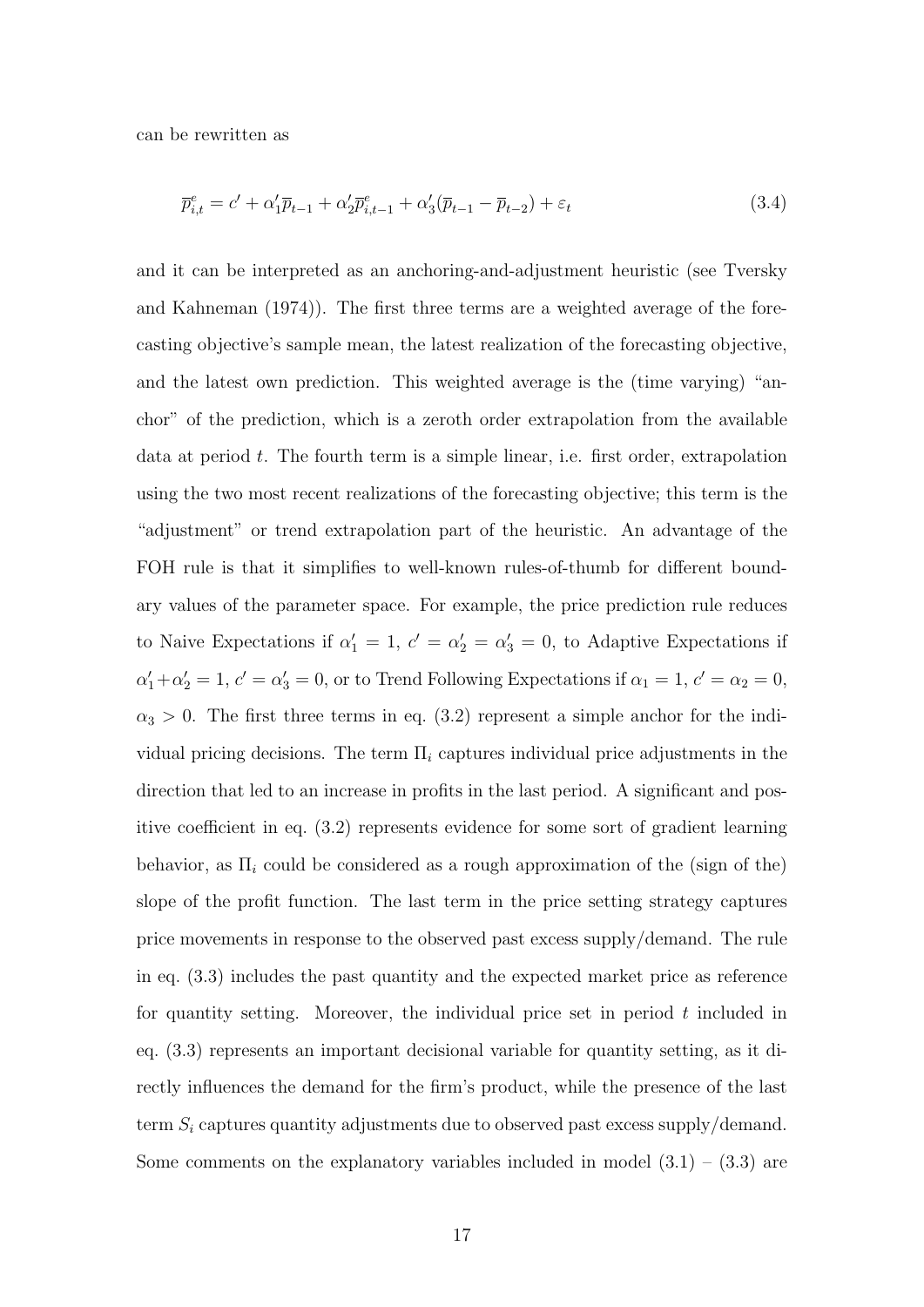in order. The FOH in eq. (3.1) assumes no dependence of individual forecasts of market price on the contemporaneous individual price. This restriction stems from the theoretical setting of monopolistically competitive markets, in which firms are assumed to take the aggregate price as parametric in their decision process, i.e., the firm is assumed not to believe that its price might have a significant influence on the aggregate price.<sup>9</sup> Moreover, the monopolistically competitive market structure reproduced in the experimental markets postulates that prices have an impact on quantities demanded and not viceversa. Therefore, eq. (3.2) assumes no dependence of individual prices on individual quantities. Finally, both contemporaneous individual prices and (expected) average market price are included in eq. (3.3), as this specification nests the real (expected) demand function.

## 3.2 Estimation results

The econometric procedure adopted to estimate system  $(3.1) - (3.3)$  is explained in Appendix B. Tables  $4 - 11$  in Appendix C report the results of the estimation of the FOH model to individual time series of market price forecasts, pricing and production decisions.

#### Market price forecasting rules

Overall, 58% of the subjects use the time-varying anchor composed by the first three terms in (3.4), while the remaining 42% augments the anchor with the adjustment term related to the latest observed trend in market prices. Among the subjects using only the anchor component in their forecasting strategy, 29% can be classified as Naive, while 36% can be classified as Adaptive. Among the subjects using both the anchor and the adjustment term, 24% can be classified as Trend Followers.

<sup>9</sup>One might argue that, given the limited number of firms present in the experimental markets, sellers may view their pricing decisions as having some impact on the average market price. However, Huck, Normann, and Oechssler (2004) show, in the context of oligopolistic markets, that a number of firms  $n \geq 4$  is enough to eliminate this sort of strategic reasoning and ensure convergence to either Cournot or Walrasian equilibrium.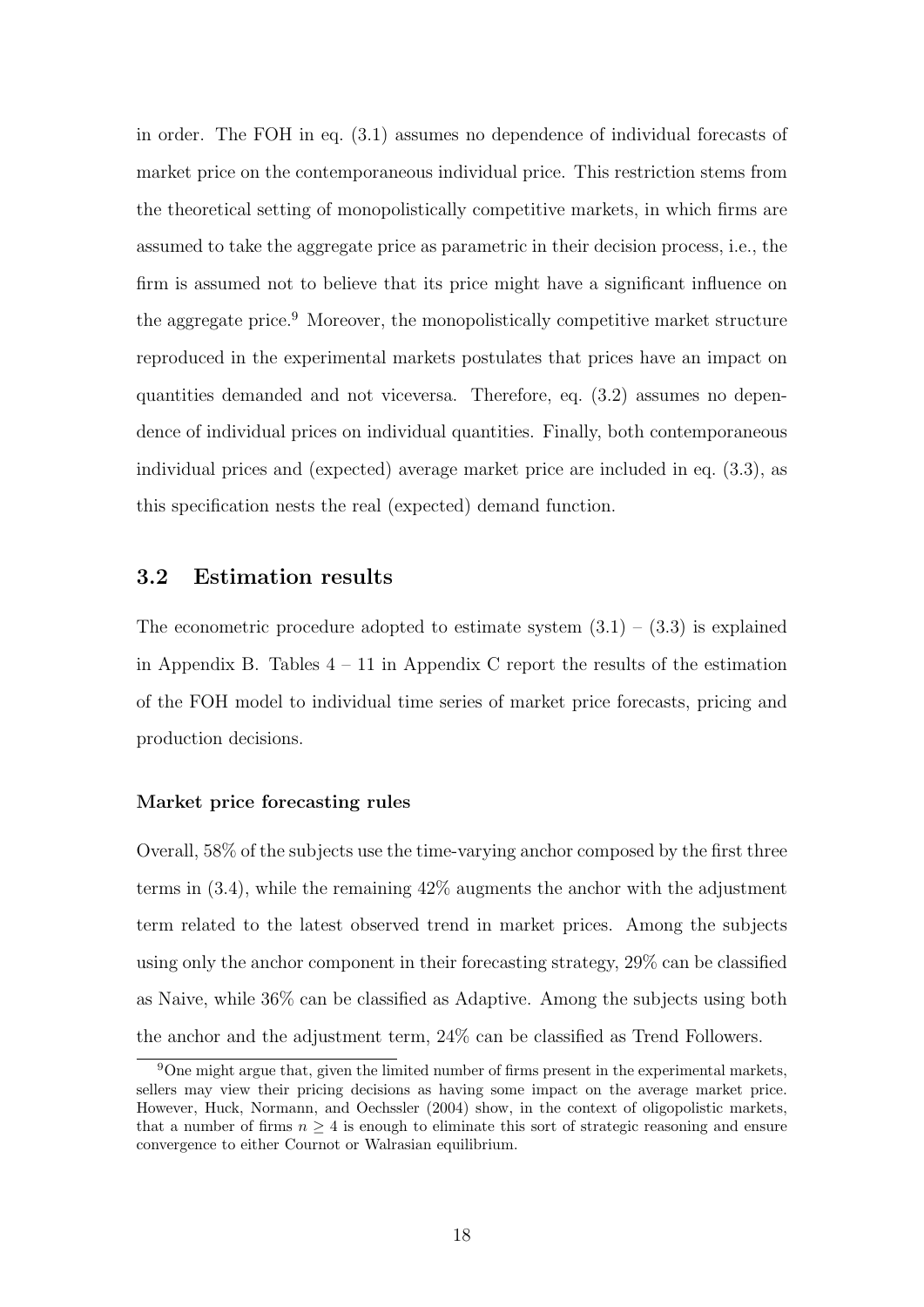#### Price setting rules

The estimation results show that subjects anchor their pricing decision in their past price and in their expected average market price. Deviations from this anchor are related to either past realized profits or past observed excess supply / demand. Only four subjects reacted to both the profit feedback variable  $\Pi_i$  and the excess supply / demand variable  $S_i$ . These results suggest clear behavioral strategies that can be classified into market followers, i.e., subjects for which  $\beta_3 = \beta_4 = 0$ , profitadjusters, i.e., subjects for which  $\beta_3 > 0$  and  $\beta_4 = 0$ , and demand-adjusters, i.e., subjects for which  $\beta_3 = 0$  and  $\beta_4 > 0$ . Overall, 46% of the subjects are market followers, 28% are profit-adjusters and 26% are demand-adjusters.

#### Quantity setting rules

The quantity setting strategies clearly depend negatively on individual pricing decisions and positively on the expected market price, and they are adjusted adaptively to eliminate past observed excess supply / demand. The significant coefficients for individual prices are negative for all but five subjects (i.e. 93%)), while the coefficients for the expected market price are positive for all but seven subjects (i.e. 91%). Moreover, 15% of the subjects use quantity setting rules that replicate the actual demand function, i.e.  $c, \gamma_3 > 0, \gamma_2 < 0$ , and  $\gamma_1 = \gamma_4 = 0$ . Estimation results show that 38% of the subjects adjust quantity adaptively, trying to eliminate excess supply / demand.

Overall, the FOH model describe individual behavior quite nicely. The advantage of such simple model is that it has only a few coefficients to estimate and it has a simple behavioral interpretation. As an example, consider subject 9 from group 4 in treatment 1. The estimated model for this subject is

$$
\overline{p}_{i,t}^{e} = 0.817\overline{p}_{t-1} + 0.238\overline{p}_{i,t-1}^{e} + \varepsilon_{t}
$$
\n
$$
p_{i,t} = 0.832p_{i,t-1} + 0.199\overline{p}_{i,t}^{e} - 0.127S_{i,t} + u_{t}
$$
\n
$$
q_{i,t} = 11.812 - 1.412p_{i,t} + 1.058\overline{p}_{i,t}^{e} + \eta_{t},
$$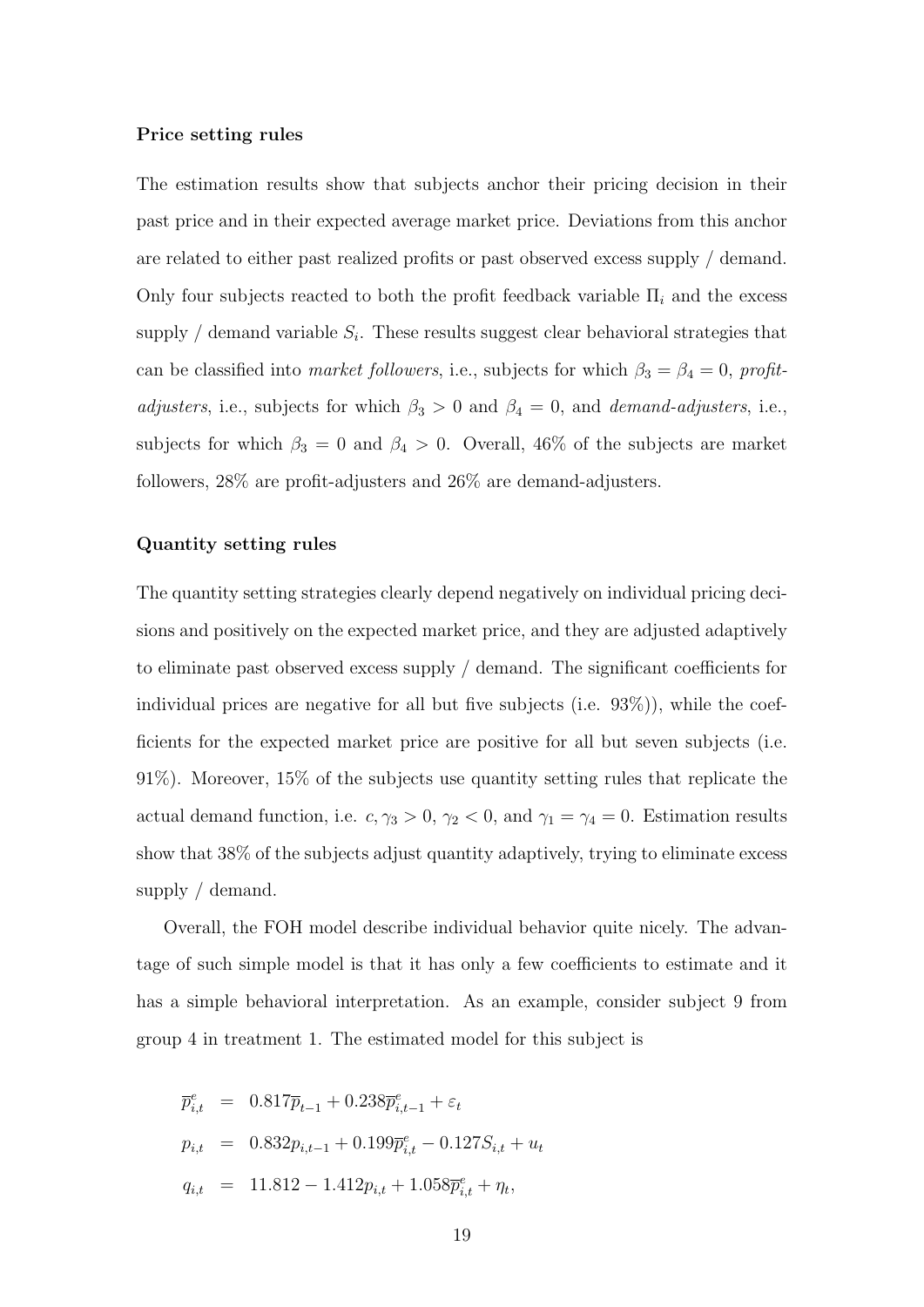which can be interpreted as follows. The subject use an anchoring or adaptive expectations rule to forecast the market price, where the anchor is represented by the weighted average of her own past forecast and the last available observation of the market price. The price setting rule can be described as an anchor and adjustment strategy, in which the price set in the current period is a weighted average of the price set in the previous period and the expected market price. Moreover, the subject decreases her price when she observes excess supply. The quantity-setting strategy is very similar to the actual demand function. The subject decides the quantity to produce by using the decision on the individual price (with a negative coefficient) and the forecast of the average price (with a positive coefficient).

## 4 Explaining observed aggregate behavior

In section 4.1 we perform 40-periods ahead simulations to assess whether the estimated model  $(3.1)$  -  $(3.3)$  is able to replicate the qualitative aggregate behavior observed in the experimental markets. In section 4.2 we link the observed experimental outcomes to the heterogeneity in the price-quantity strategies.

## 4.1 40-periods ahead simulations

For each group of both treatments we simulate 40-periods artificial markets consisting of 10 firms using the strategies estimated from the respective experimental data. The simulations are initialized using experimental observations for the initial 10 periods, corresponding to the learning phase discarded in the estimation procedure. After the learning phase the evolution of the artificial markets is completely endogenous and the market behavior of the artificial agents is determined by the estimated strategies perturbed with a white noise term. Figs. 6 and 7 report average simulated data over 500 Monte Carlo replications respectively for treatment 1 group 1 and treatment 2 group 1. Results for the other experimental groups reported in Appendix D.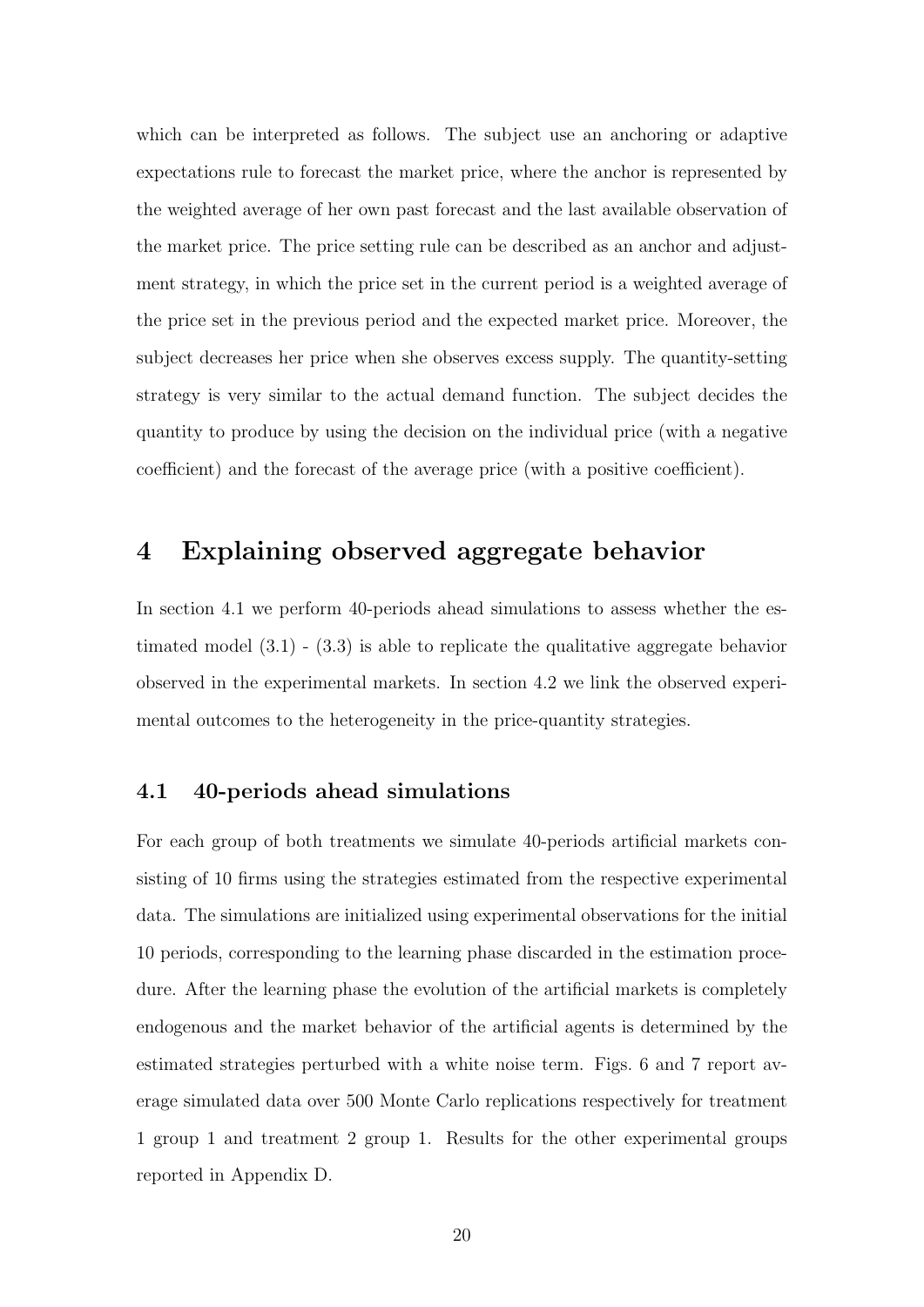

Figure 6: Left panel: Simulated and observed average price and 95% confidence interval. The simulated average price is created with a set of 500 Monte Carlo simulations. Right panel: Simulated and observed average quantity. The simulated average quantity is created with a set of 500 Monte Carlo simulations.



Figure 7: Left panel: Simulated and observed average price and 95% confidence interval. The simulated average price is created with a set of 500 Monte Carlo simulations. Right panel: Simulated and observed average quantity. The simulated average quantity is created with a set of 500 Monte Carlo simulations.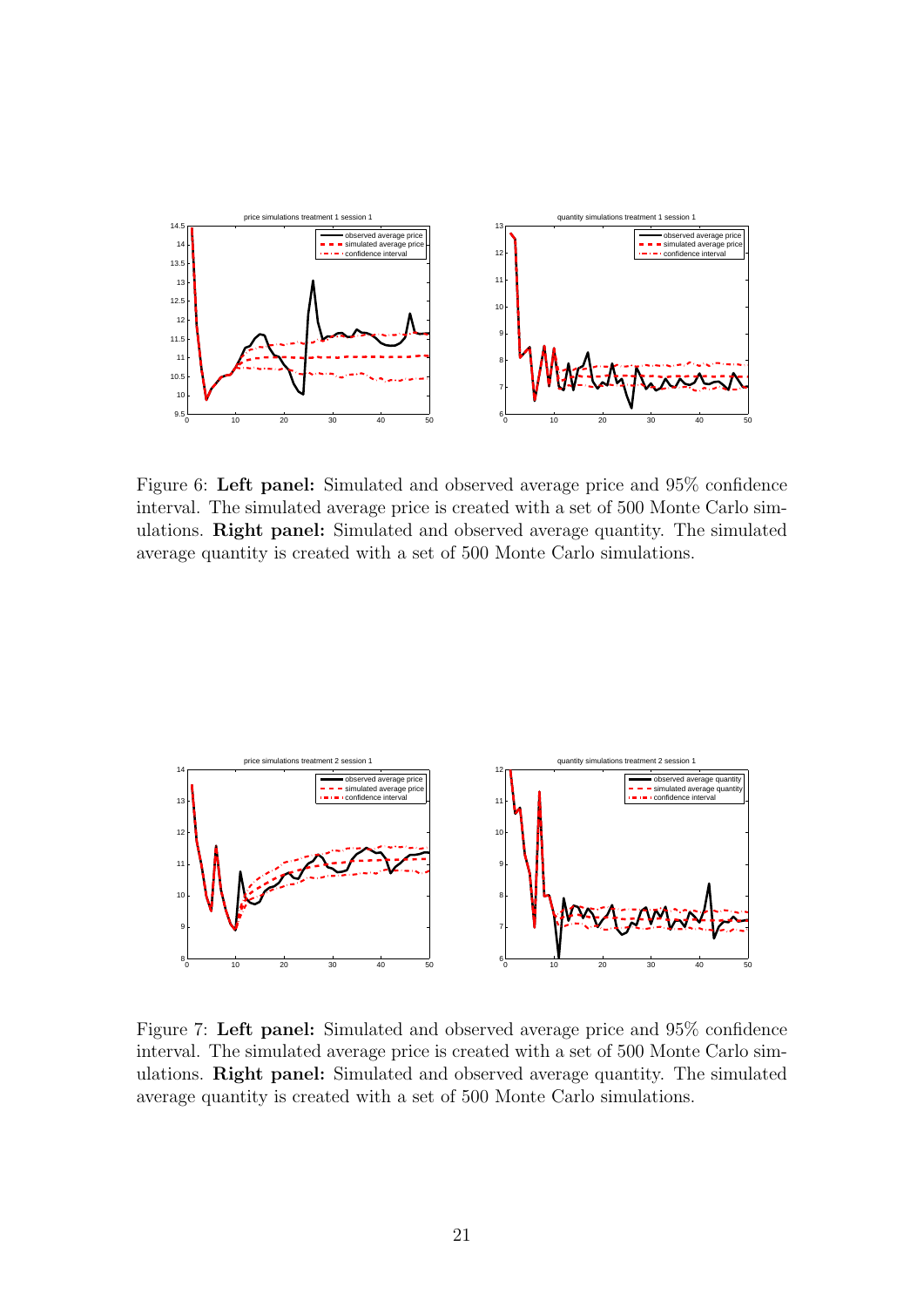Overall, the simulated markets are able to reproduce the qualitative behavior observed in the experimental economies. The interaction between the estimated strategies produce on average an aggregate behavior which resembles the experimental outcome. In the next section we will use the artificial markets with the estimated strategies to understand the impact of different strategies on the experimental outcomes.

## 4.2 Heterogeneous strategies and aggregate dynamics

In order to gain some insights about how the estimated FOH affect the observed market outcome we focus on the estimated price-setting strategy. This allows us to simplify the analysis and it is justified on the grounds that, in the theoretical framework of monopolistic competition, the individual price is the main strategic variable.

As a first step, we consider the impact on aggregate price dynamics of the anchor term in the price-setting rule, given by the first three terms in eq. (3.2). In particular, we analyze the case in which all subjects use a price-setting strategy of the form

$$
p_{i,t} = c_i + \beta_{i,1} p_{i,t-1} + \beta_{i,2} \overline{p}_{i,t}^e + u_{i,t},
$$

and we start with the simplest possible case in which agents hold naive expectations concerning the average market price, i.e.,  $\bar{p}_{it}^e = \bar{p}_{t-1}$ . In this simple scenario we can abstract from considerations about the quantity-setting strategy, as the individual price does not depend on realized profits nor realized excess supply. Aggregating across subjects we can write the dynamic equation governing the evolution of market price as

$$
\bar{p}_t = \bar{c} + \bar{\beta}_1 \bar{p}_{t-1} + \bar{\beta}_2 \bar{p}_{t-1} + u_t,
$$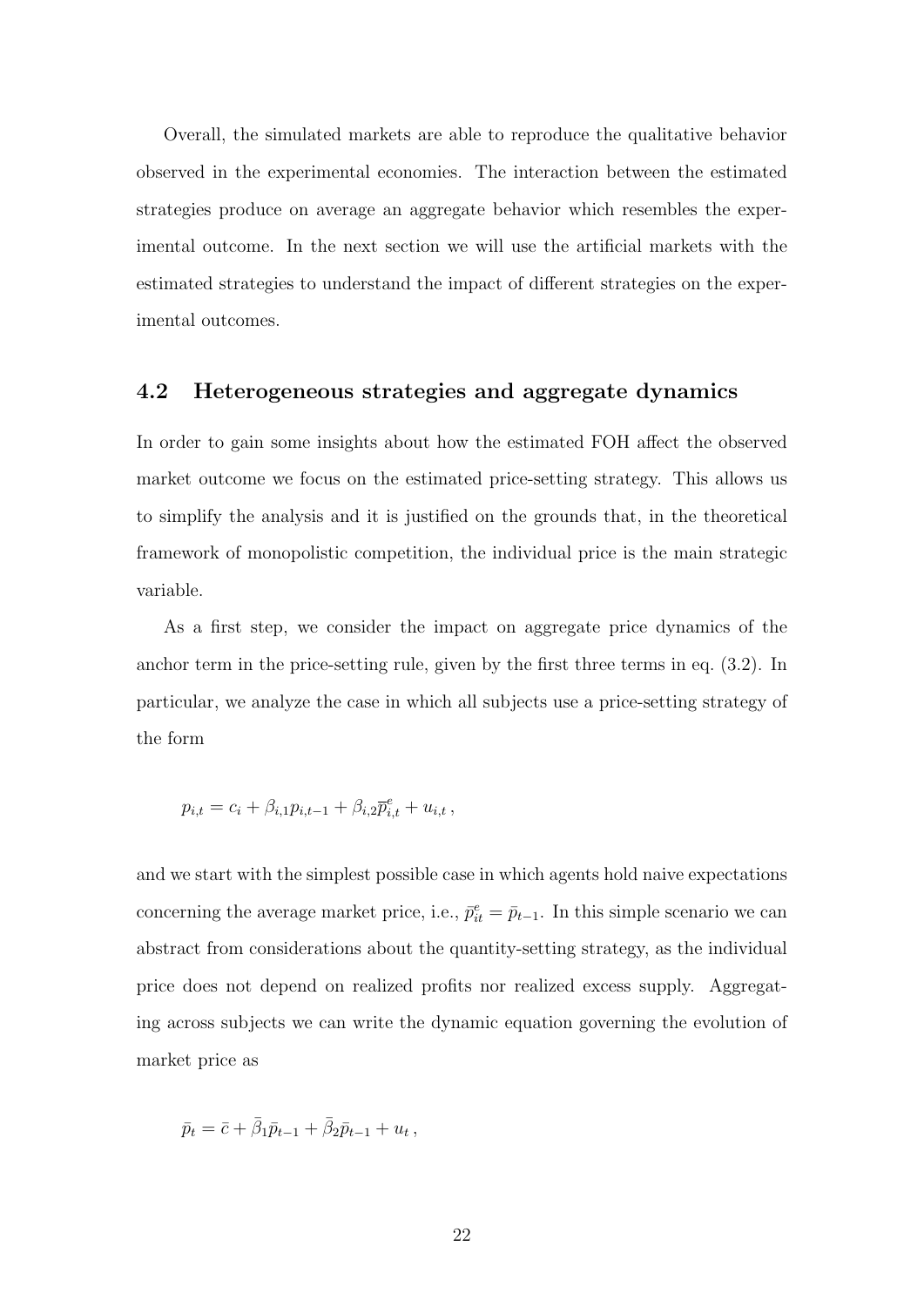where  $\bar{c}$ ,  $\bar{\beta}_1$  and  $\bar{\beta}_2$  denote the average coefficients across subjects. The system has a deterministic steady state given by  $\bar{p} = \bar{c}/(1 - \bar{\beta}_1 - \bar{\beta}_2)$ , which is stable if  $\bar{\beta}_1 + \bar{\beta}_2 < 1$ <sup>10</sup> We consider, for illustration purposes, treatment 1 group 1, for which the average estimated coefficients of market followers are  $\bar{c} = 1.2392, \ \bar{\beta}_1 = 0.4262$ and  $\bar{\beta}_2 = 0.4649$ , leading to an equilibrium price  $\bar{p} = 11.3792$ . We then turn to the model in which both subjects' forecasting and price-setting strategies are given by the actual rules estimated from experimental data. We simulate the model for 10000 periods to allow the system to reach a steady state, perform 500 Monte Carlo replications, and compute the average equilibrium price which is given by  $\bar{p}^* = 11.2737$ . The "theoretical" equilibrium value and the simulated value are quite similar. Moreover, we remark that these values are rather close to the average of the actual market price in treatment 1 group 1, which is  $p' = 11.3336$ .

The simple example considered above shows the importance of the anchor used by subjects in determining the equilibrium price and its stability. The intuition is that in an uncertain environment characterized by limited information about the market structure and about other firms' actions, subjects anchor their price strategies in the observed market price. In order to understand how such long-run aggregate behavior emerges we need to consider the adjustment terms in the price strategy (3.2).

#### The impact of profit-driven adjustment

The introduction of the profit adjustment term makes the dynamic system too complicated to tackle analytically, therefore we resort to numerical simulations. To isolate the effect of the profit adjustment term we set up an artificial market where all the agents have the same forecast, price decision and quantity decision

<sup>&</sup>lt;sup>10</sup>We remark that in a deterministic steady the profit feedback variable  $\Pi = 0$ . Moreover, subjects learn to eliminate excess supply / demand over time, as shown in Fig. 3.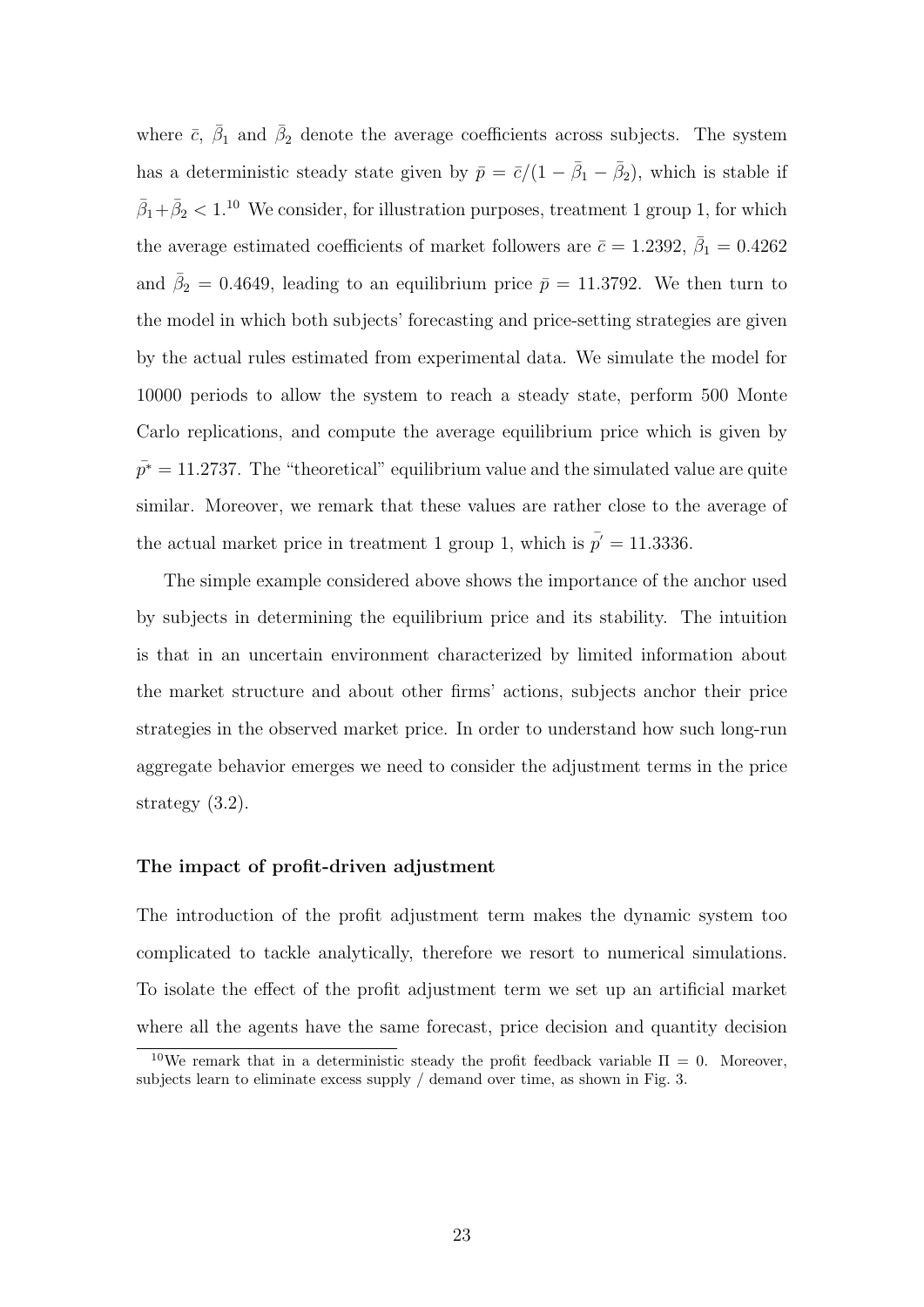strategies up to an idiosyncratic noise term

$$
\overline{p}_{i,t}^e = \overline{p}_{t-1} + \varepsilon_{i,t} \tag{4.1a}
$$

$$
p_{i,t} = p_{i,t-1} + \beta_3 \Pi_{i,t-1} + u_{i,t} \tag{4.1b}
$$

$$
q_{i,t} = 10.5 - 1.75p_{i,t} + 1.4583\overline{p}_{i,t}^e + \eta_{i,t}.
$$
\n(4.1c)

The agents use naive expectations to forecast the average price and, in order to avoid complex interactions between price and quantity decisions, we suppose that subjects know the structural parameters describing the demand functions, but they ignore the pricing decisions of other agents. Therefore quantity is set according to the expected demand. The individual pricing rule instead uses an anchor given by past individual price and the adjustment term is given by the profit feedback variable. We set the coefficient  $\beta_3$  equal for all agents. As stated above, the only source of heterogeneity are the idiosyncratic shocks. In Fig. 8, left panel, we show how, for a value of  $\beta_3 = 0.5$ , the average price over 500 Monte Carlo replications converges to a neighborhood of the Nash equilibrium.<sup>11</sup> It is interesting to note that the simulated markets do not reach the collusive equilibrium due to the heterogeneity introduced by the idiosyncratic noise.<sup>12</sup> In fact, the asynchronous movements in individual prices might lead some agents to "overshoot" and set a price too high compared to the average price, resulting in lower profits and therefore to a downward revision of the price in the next period. If we shut down the idiosyncratic noise terms, or equivalently we consider a market with a representative agent, the market price reaches the collusive outcome as shown in the right panel of Fig. 8.

The analysis performed above shows that including a profit adjustment term in the pricing strategies has the effect of pushing the market price towards the Nash

<sup>&</sup>lt;sup>11</sup>By varying  $\beta_3$  we can evaluate the impact of the profit adjustment term on individual and the market behavior. When  $\beta_3 = 0$  individual prices, and consequently the aggregate market price, are clearly non stationary. As  $\beta_3$  increases, the system becomes stationary and converges to a neighborhood of the Nash equilibrium. As  $\beta_3$  increases further, the system starts to oscillate.

<sup>&</sup>lt;sup>12</sup>We remark that simulating a system with heterogeneous coefficients  $\beta_{i,3}$  would lead to the same conclusions.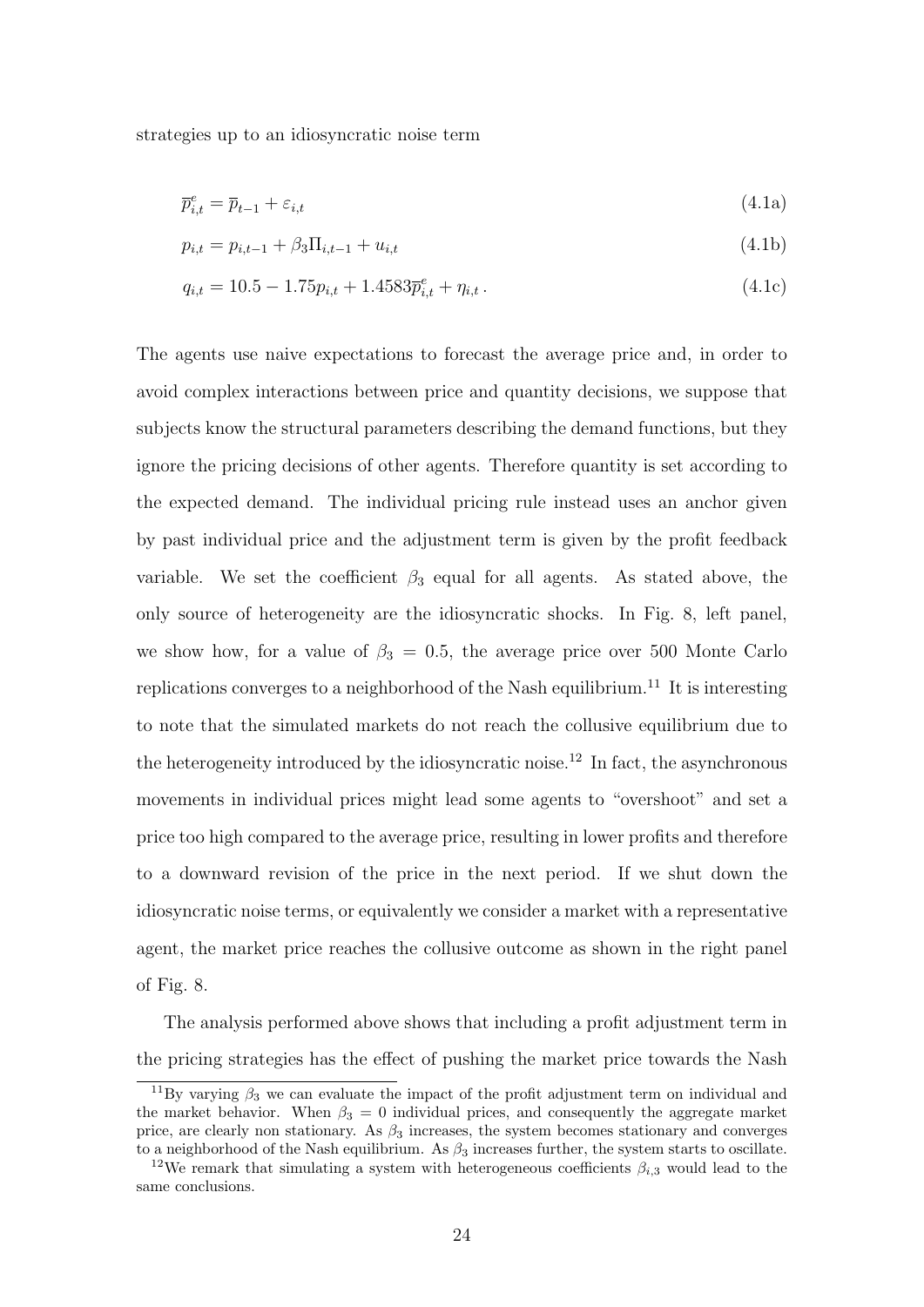

Figure 8: Left panel Simulated average price with profit adjusters heterogeneous agents and 95% confidence interval with  $\beta_3 = 0.5$ . Right panel: Simulated average price with profit adjuster representative agent and 95% confidence interval.

equilibrium, and this seems to explain the convergence to the average price levels observed in the experimental markets. However, it is difficult to isolate the impact of the price adjustment term in the observed data because of the interaction between price strategies, price forecast and quantity setting rules in the determination of individual profits. Nevertheless, we try to find evidence for the impact of profit-seeking price setting strategies in our experimental data in the following way.

In each period, the best response function for price setting is given by eq. (2.2). Since subjects do not know the realized market price in the current period, we compute the expected best response by substituting the realized average price with the expected average price in order to get

$$
p_{i,t}^{BR} = \alpha' + c/2 + \theta' \overline{p}_{i,t}^e. \tag{4.2}
$$

The distance between the expected best response and the individual price gives information about the tendency of the subjects to move the price in the direction of a profit increase. The absolute distance is computed for each subject on the last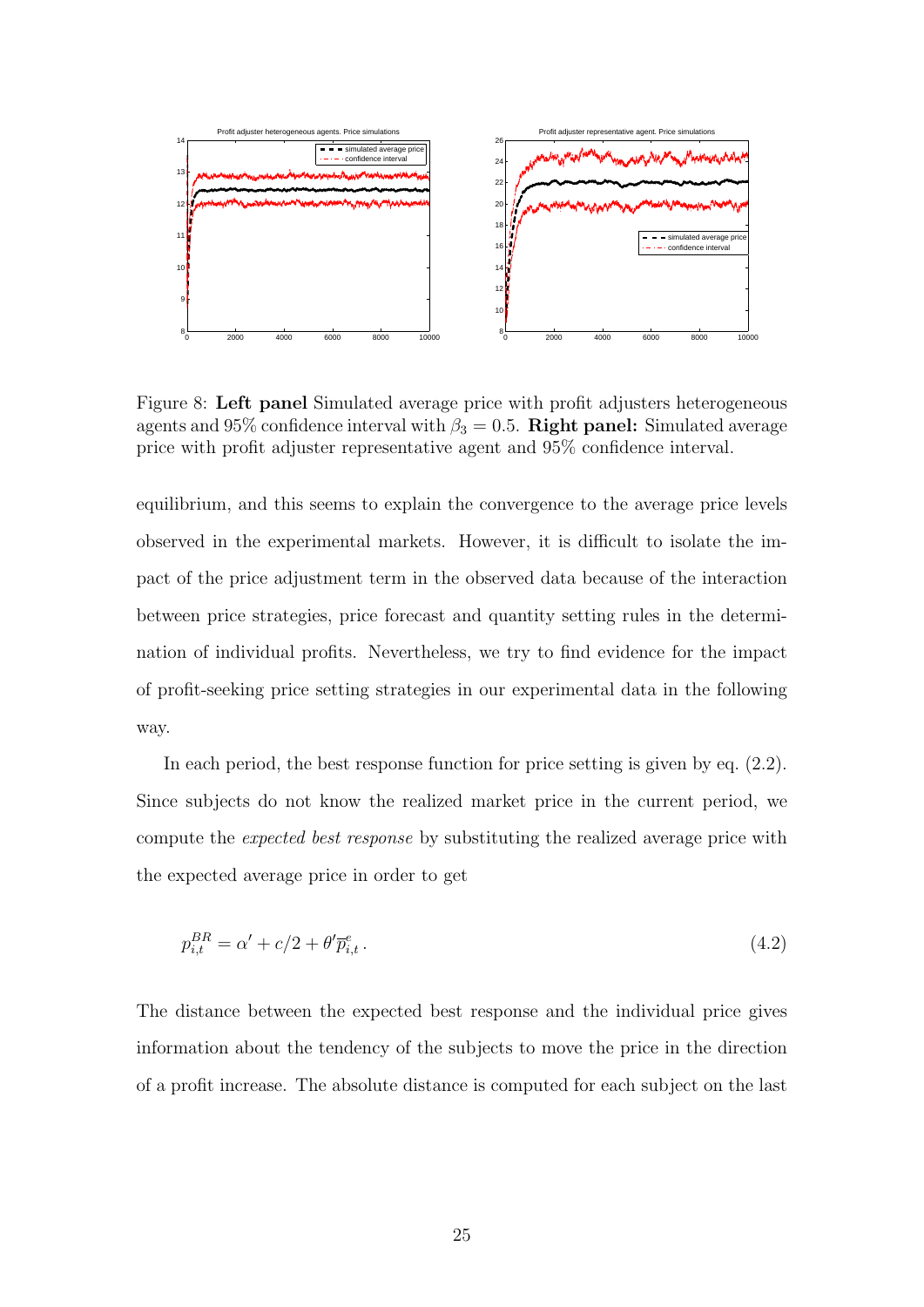40 periods of the experiment, i.e. leaving out the learning phase, as

$$
d_{i,t} = \left| \frac{p_{i,t} - p_{i,t}^{BR}}{p_{i,t}^{BR}} \right|.
$$
 (4.3)

The absolute distance from the expected best response is not affected by the quantity strategy and it is conditioned on the price forecast, giving a reliable information about the price setting behavior of the subjects. We expect the profits adjusters to set the price in the direction of the expected best response. This would imply the average distance of the profit-adjusters to be low relatively to the other strategy categories, namely demand-adjusters and market followers. To test this assumption we compute the average absolute distance for each subject in all sessions,  $\bar{d}_i$ , and perform the following regression

$$
\bar{d}_i = \phi_1 \delta_i^{\pi} + \phi_2 \delta_i^d + \phi_3 \delta_i^m , \qquad (4.4)
$$

where  $\delta_i^{\pi}$ ,  $\delta_i^d$ , and  $\delta_i^m$  are indicator variables taking value 1 if subject *i* is respectively a profit-adjuster, demand-adjusters and market followers. The results of the regression analysis are shown in table 2. The average distance of the profit adjusters from the expected best response is the lowest among the strategy categories. The difference is significant at 90% confidence level with respect to the average distance of the market adjusters. It is not possible to reject the hypothesis that the demand adjusters have a higher average distance, but they are at the upper extreme of the confidence interval. The profit adjusters tend to move towards their expected best response. Put differently, we can say that profit-adjusters tend to move up-hill on the profit function, confirming the results obtained by simulations in the previous sections.

#### The impact of demand adjustment

The demand-adjusters use realized excess supply to adjust prices. In order to study the effect of the demand adjustment strategy we need to slightly modify the setting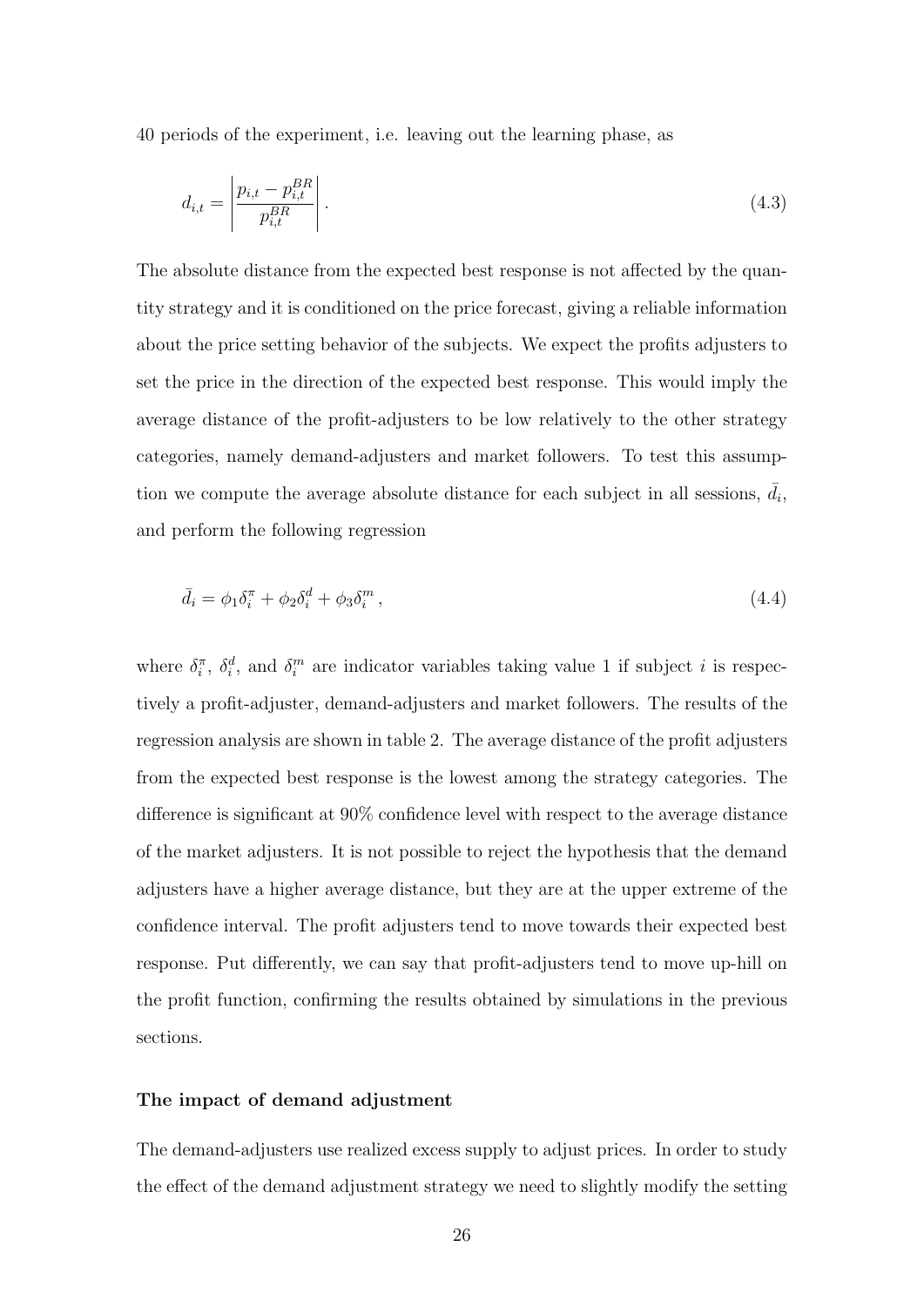| Strategy category                     | Absolute average distance $\vert 90\%$ confidence interval $\vert$ |                              |
|---------------------------------------|--------------------------------------------------------------------|------------------------------|
| profit adjusters                      | 0.0757                                                             | 0.0528, 0.0986               |
| demand adjusters $\vert 0.0927 \vert$ |                                                                    | $\vert 0.0703, 0.1151 \vert$ |
| market adjusters $\vert$ 0.1047       |                                                                    | 0.0870, 0.1225               |

Table 2: Absolute average distance from expected best response.

described in system (4.1). Using the expected demand function with the true values of the structural coefficients as a quantity-setting strategy would imply an almost zero excess supply by construction, eliminating any feedback to the price strategy. Therefore we use a very simple adaptive strategy as quantity-setting rule. The equations describing the artificial system set up to study the impact of the demand adjustment term reads as follows:

$$
\overline{p}_{i,t}^e = \overline{p}_{t-1} + \varepsilon_{i,t} \tag{4.5a}
$$

$$
p_{i,t} = p_{i,t-1} + \beta_4 S_{i,t-1} + u_{i,t} \tag{4.5b}
$$

$$
q_{i,t} = q_{i,t-1} + \gamma_4 S_{i,t-1} + \eta_{i,t} \tag{4.5c}
$$

The price forecast strategy, reported only for completeness, has no influence on the price-quantity decisions. Demand adjusters move prices in the direction determined by the excess supply, aiming at minimising it. The result of such behavior is that system (4.5) has infinite deterministic equilibria on the locus of points described by the demand function. In any price-quantity point on the demand function, the quantity adjuster is in equilibrium since  $S_{i,t-1} = 0$ . When performing simulations of system (4.5) we observe individual time series that are not settling around any stationary value and the simulated outcomes of price and quantity decisions lie around the demand function.<sup>13</sup> The effect of quantity adjusters on average price is ambiguous. In fact, demand adjusters set the price to reduce excess supply without paying attention to the direction that would maximize profits. From a behavioral perspective, the demand-adjustment strategy can be read as a loss-minimization

<sup>&</sup>lt;sup>13</sup>Estimating the individual simulated quantity as a function of individual simulated price and average price for each agent, we obtain coefficients almost equal to the true coefficient in the demand function.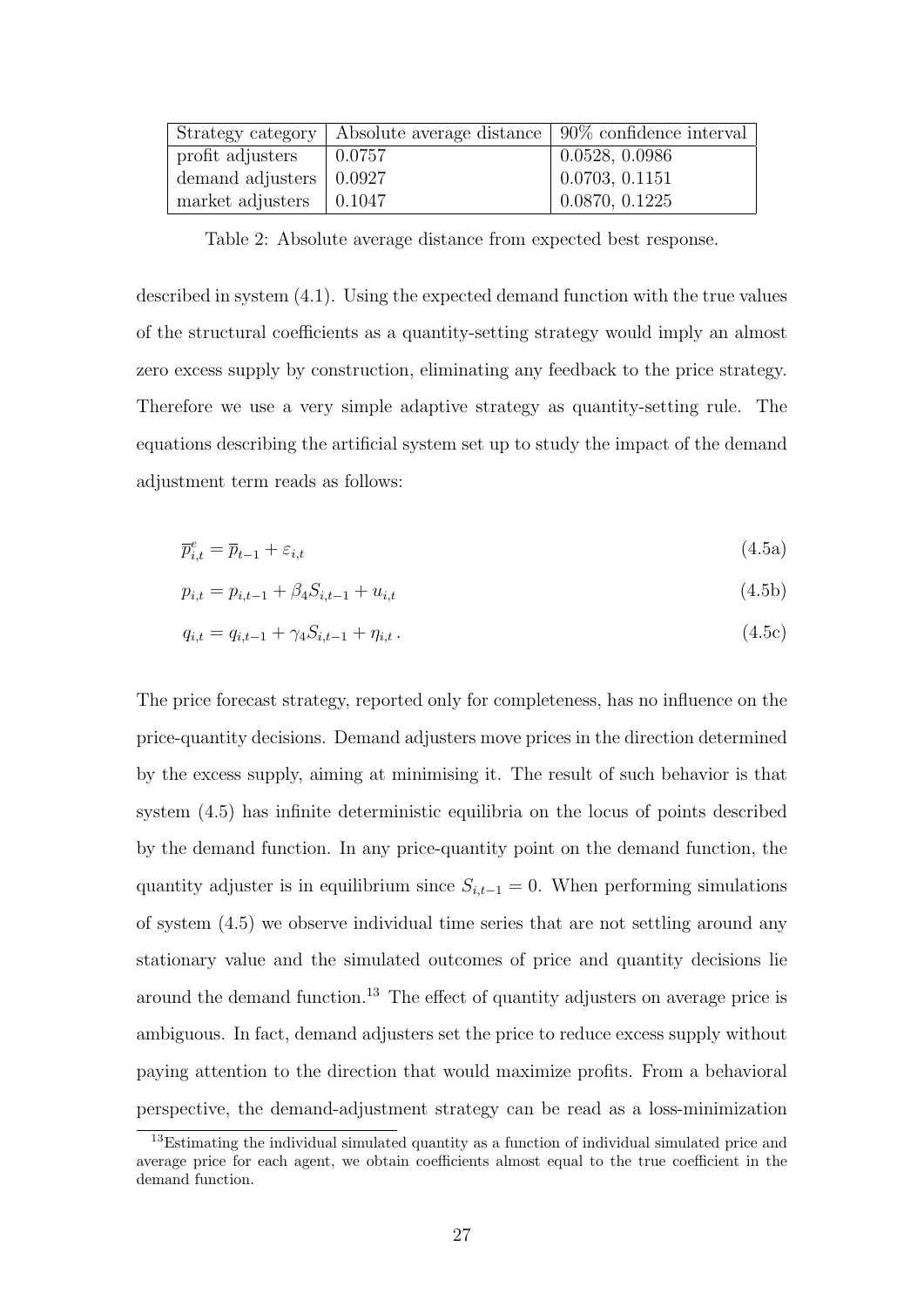heuristic. By avoiding any over production and by setting the price above the constant production cost, the demand adjusters may not maximize profits but they are able to minimize the losses.

As noted above, it is hard to disentangle the effect of each price-setting strategy on aggregate dynamics by looking at experimental data because these effects depends on the interactions between price-setting, forecasting and quantity-setting rules. Therefore, in order to find empirical evidence for the effect of the demandadjustment strategy, we adopt an empirical strategy similar to the case of profit adjustment.

The particular feature of the demand-adjusters is that they tend to move the price in response to the excess supply in the previous period. Ideally they tend to move toward a zero excess supply:

$$
S_{i,t-1} \equiv q_{i,t-1} - \alpha + \beta p_{i,t-1} - \theta \bar{p}_{t-1} = 0.
$$
\n(4.6)

However, as observed in the estimation of the FOH (see section 3), when setting their price in period t, subjects take into account their expected market price for the current period. By substituting the average price with the market price forecast and rearranging equation 4.6, we can compute the demand-adjusters' target price:

$$
p_{i,t}^S = \frac{1}{\beta} \left( \alpha + \theta \bar{p}_t^e - q_{i,t-1} \right).
$$
 (4.7)

The idea is that the demand-adjusters are moving the price in the direction that reduces the excess supply of last period, taking into account the change in average price, i.e. using the market price forecast. We define the absolute distance from the target price as

$$
d_{i,t} = \left| \frac{p_{i,t} - p_{i,t}^S}{p_{i,t}^S} \right|,\tag{4.8}
$$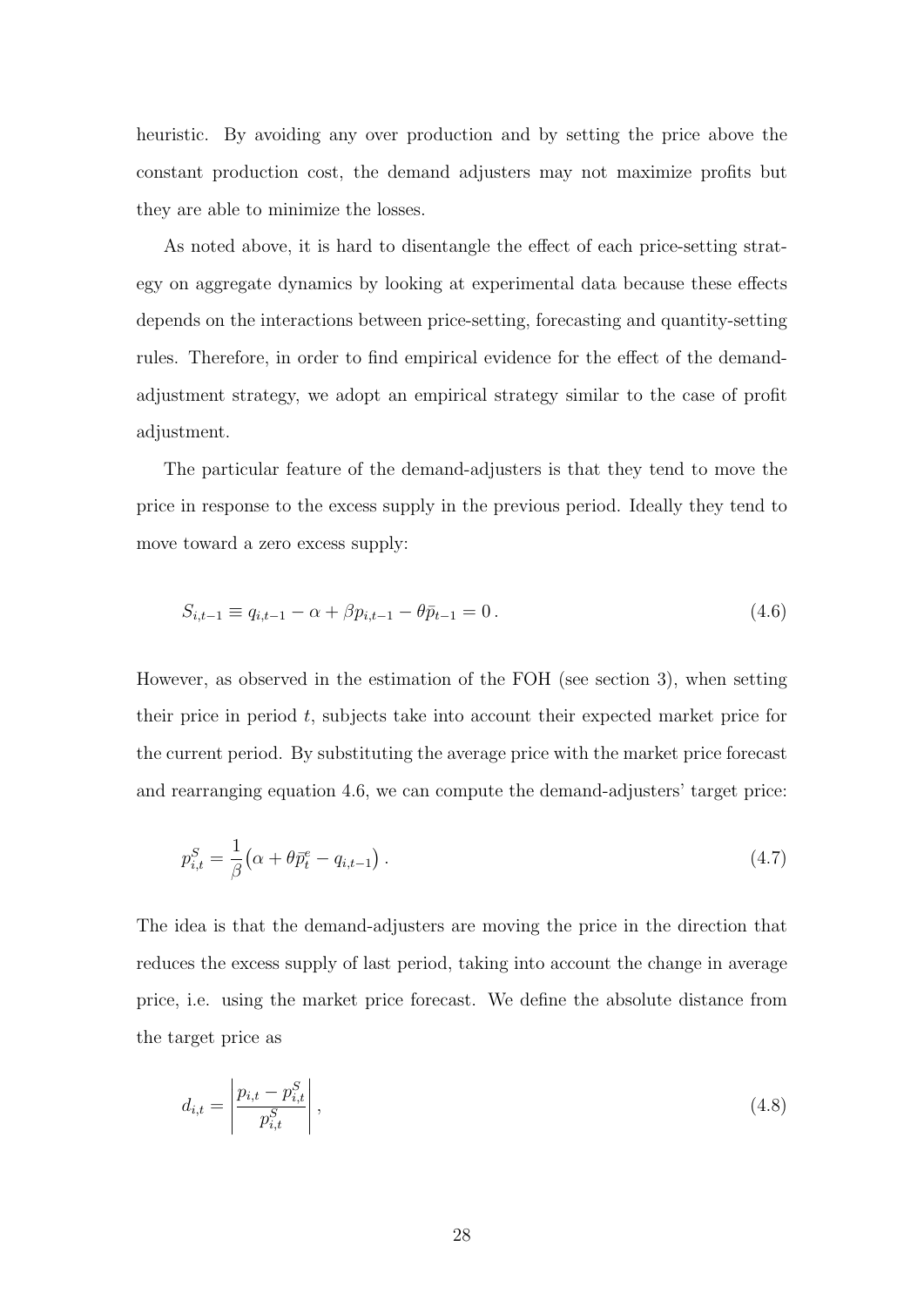| Strategy category                     | Absolute average distance   90% confidence interval |                              |
|---------------------------------------|-----------------------------------------------------|------------------------------|
| profit adjusters                      | 0.0610                                              | $\mid$ 0.0309, 0.0911        |
| demand adjusters $\vert 0.0361 \vert$ |                                                     | $\vert 0.0066, 0.0655 \vert$ |
| market adjusters $\vert$ 0.0673       |                                                     | 0.0439, 0.0906               |

Table 3: Absolute average distance from zero excess supply.

compute the average for each subject,  $\bar{d}_i^S$ , and perform the following regression

$$
\bar{d}_i^S = \varphi_1 \delta_i^{\pi} + \varphi_2 \delta_i^d + \varphi_3 \delta_i^m , \qquad (4.9)
$$

where the indicators  $\delta_i^{\pi}$ ,  $\delta_i^d$ , and  $\delta_i^m$  have the same interpretation as above. The results of the regression analysis are shown in table 3. As expected, the average absolute distance is lowest for the demand-adjusters. The difference with the market followers is significant at 90% confidence level, while it is not possible to reject the hypothesis that profit-adjusters have a higher average distance. The adjustment terms, even if they are working on different signals have some common effects on the price decision. From the empirical analysis it seems that the price direction for a profit improvement is often in the same direction that reduces the excess supply and vice-versa.

## 5 Conclusions

We conducted an experiment aimed at investigating market dynamics in a monopolistically competitive framework with limited information. Overall, we find that the price-quantity dynamics converge to (a neighborhood of) the monopolistically competitive outcome, even with limited information about the demand function, in both treatment 1 and treatment 2. Although aggregate variables converge to the MC equilibrium, we find evidence for substantial and persistent heterogeneity in individual prices and quantities. We investigate the individual price-quantity setting behavior and evaluate the impact of different price-setting strategies on aggregate dynamics. We find that simple behavioral rules described by First-Order-Heuristics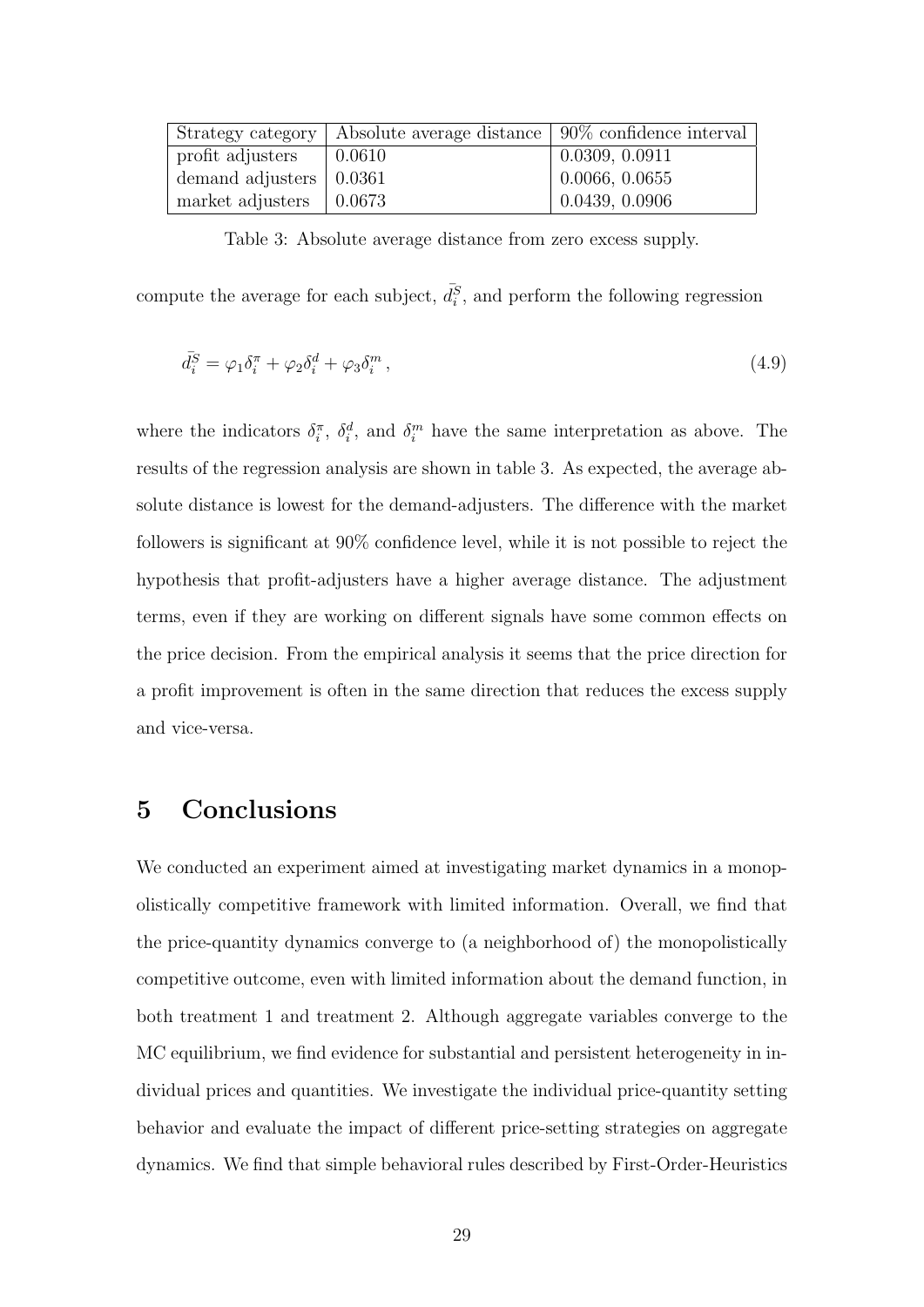(FOH) describe individual strategies quite nicely. Simulation results confirm that the FOH model is able to reproduce qualitative features of the observed experimental outcomes. As for the impact of individual strategies on aggregate dynamics, our results suggest that heterogeneity in individual strategies explains experimental outcomes. In particular, we conclude that profit-adjustment strategies have the effect of leading the market in a neighborhood of the MC equilibrium. The presence of market followers and demand-adjusters prevents markets from converging exactly to the MC outcome, but also prevents coordination on the collusive outcome. Persistent behavioral heterogeneity therefore affects aggregate market outcomes.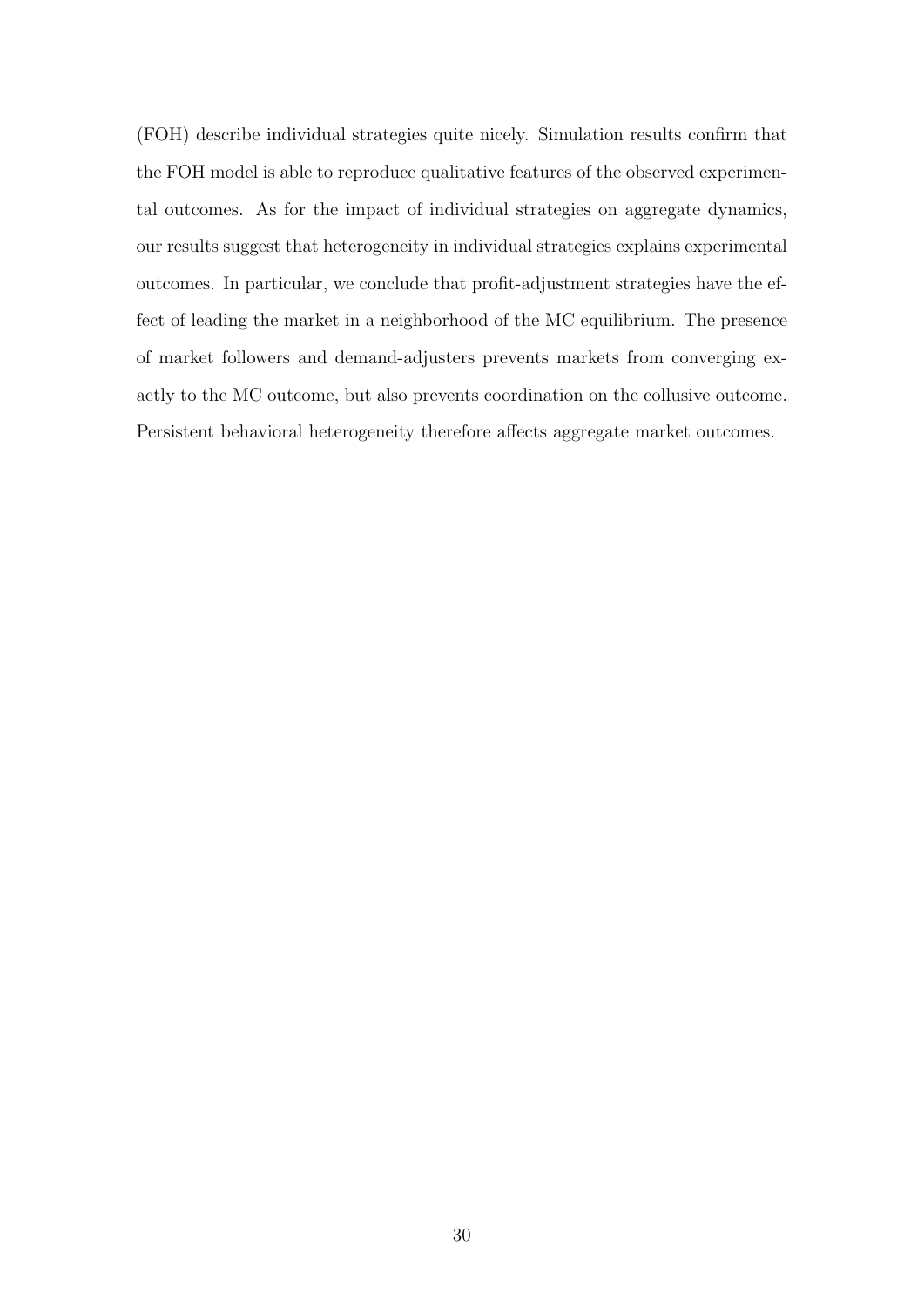# Appendix

## A Experimental Instructions

## A.1 Overview

This is an experiment about economic decision making. If you follow the instructions carefully and make good decisions you may earn a considerable amount of money that will be paid to you in cash at the end of the experiment.

The whole experiment is computerized, therefore you do not have to submit the paper on your desk. Instead, you can use it to make notes. There is a calculator on your desk. If necessary, you can use it during the experiment.

Please do not talk with others for the duration of the experiment. If you have a question please raise your hand and one of the experimenters will answer your question in private.

## A.2 General description

- In this experiment each of you will be a firm in a market producing and selling a certain perishable product (more on this below). All firms in this market produce similar but not identical products.
- The consumers in this economy are simulated by a computer program.
- The currency used in the economy is ECU (Experimental Count Units).
- The market consists of 50 periods in total.

### Your tasks (a firm)

A. At the beginning of each period you (a firm) have to decide which quantity to produce and at which price to sell. To make your decisions you should take into account that: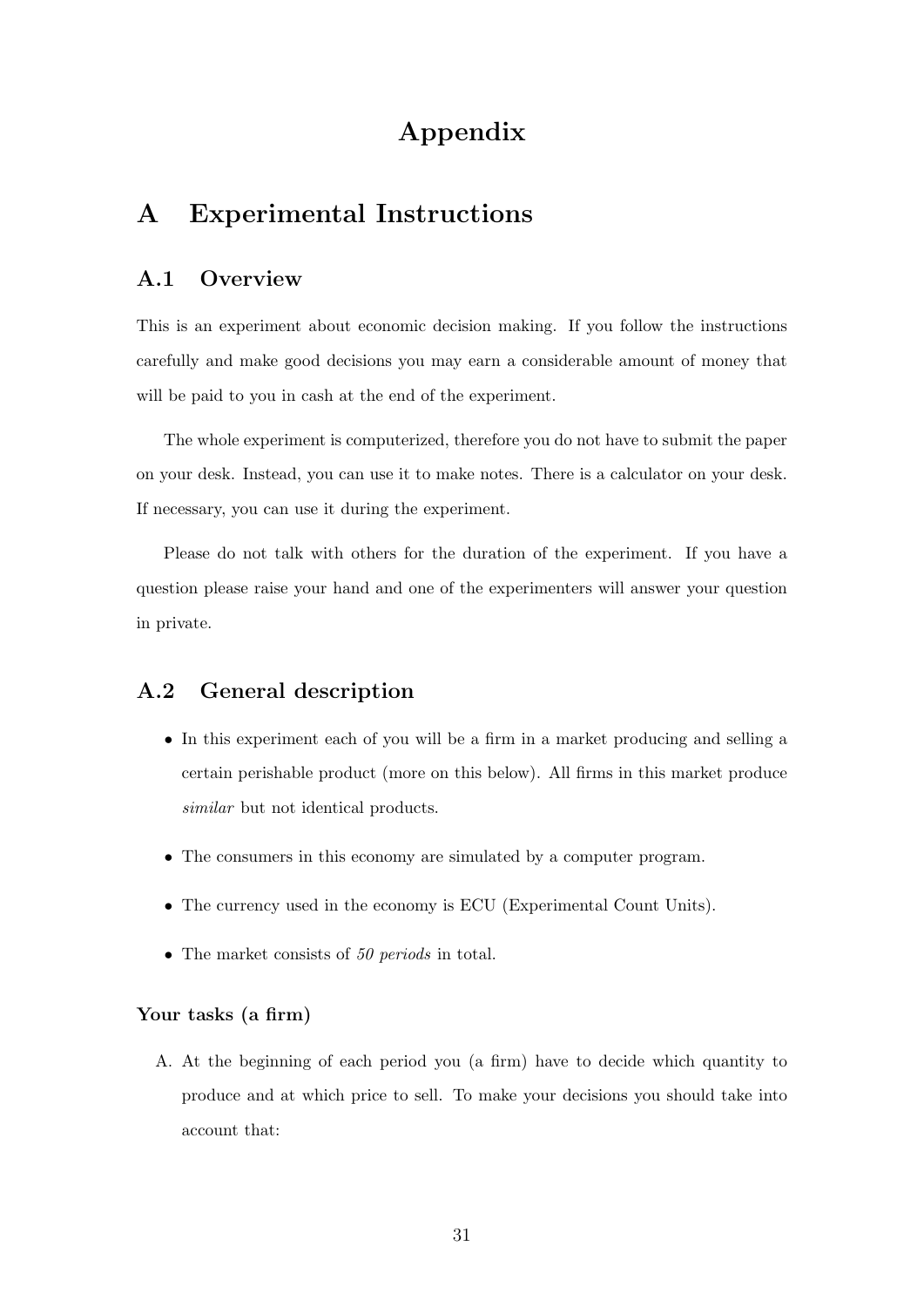- The production costs are 8 ECU per unit, whether you sell it or not. All firms produce at the same unit cost.
- The units produced are perishable, meaning that the production decided upon at the beginning of each period is available for sale only in that period.
- You can produce decimal quantities up to two decimal places. For example, if you want to produce 13.75 units, type "13.75". Due to technological restrictions it is not possible to produce more than 40 units.
- You can set any price between 0 and 30 ECU. For example, if you want to set a price of 21.34 ECU, type "21.34".
- $-$  You will earn profits by selling units that you produced. Your profit per unit sold is the difference between the price received from selling that unit and the cost of producing that unit. Note however that if you decide to produce a certain quantity of units, you have to pay the cost of production for those units whether you sell them or not. Thus, your total profit in each period is

Profit = Price per unit Number of units sold - Cost per unit  $\times$  Number of units produced

- Setting a higher price will increase your earnings per unit sold. However, as your price increases, the consumers can afford to buy fewer units. Moreover, as your price increases relative to the other firms, some consumers will substitute away from you and buy more from other firms. In fact, your price and the average market price (the average of all firms prices) determine your sales: The higher your price, the fewer units you sell. Given your price, the higher the average market price, the more units you sell.
- B. In addition to deciding which quantity to produce and at which price to sell, at the beginning of each period you will also forecast the average market price.
	- You earn a forecast prize of 0.10 Euro in each period if your prediction is within 1 ECU of the realized average market price in that period.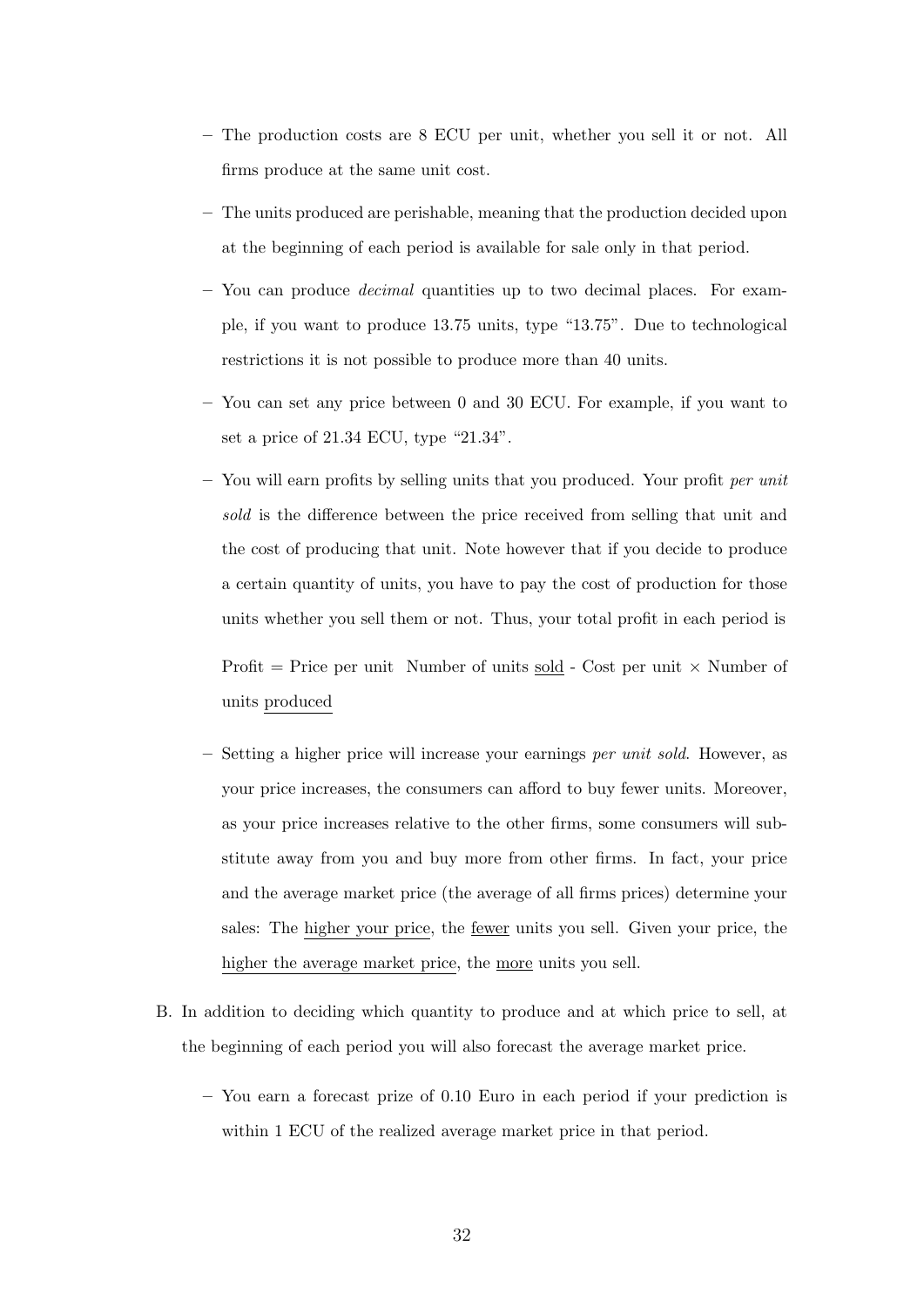#### The consumers

In today's experiment the consumers are simulated by a computer program. After all firms have decided the quantities to produce and their prices, the automated consumers will be "shopping". Observe that:

- The consumers will make all advantageous purchases possible. Importantly, in today's experiment the products offered by each firm are distinguishable to the consumers, and the product offered by one firm is not a perfect substitute of the product offered by another firm. For this reason, the consumers may buy some units of the product offered by a firm setting a price higher than the other firms.
- The consumers'decisions are dictated by a pre-specified relationship that determines the rate of substitutability between products. This relationship is affected only by firms' prices in a period. As described above, the higher your price, the fewer units you sell. Given your price, the higher the average market price, the more units you sell.

## A.3 Your earnings

A. Market earnings

Each firm starts with an initial capital balance of 500 ECU. In each period, your profit in ECU will be given by

Profit  $=$  Price per unit Number of units sold - Cost per unit  $\times$  Number of units produced

This profit will be added to your capital balance. If in some periods you make negative profits, they will be subtracted from your capital balance.

Your market earnings will be given by your capital balance at the end of the experiment.

A firm can go bankrupt if its capital balance is negative. The owners of a bankrupt firm must stay in their place until the experiment ends. The owners of a bankrupt firm will then only receive a *show up fee* of 5 Euros as final reward.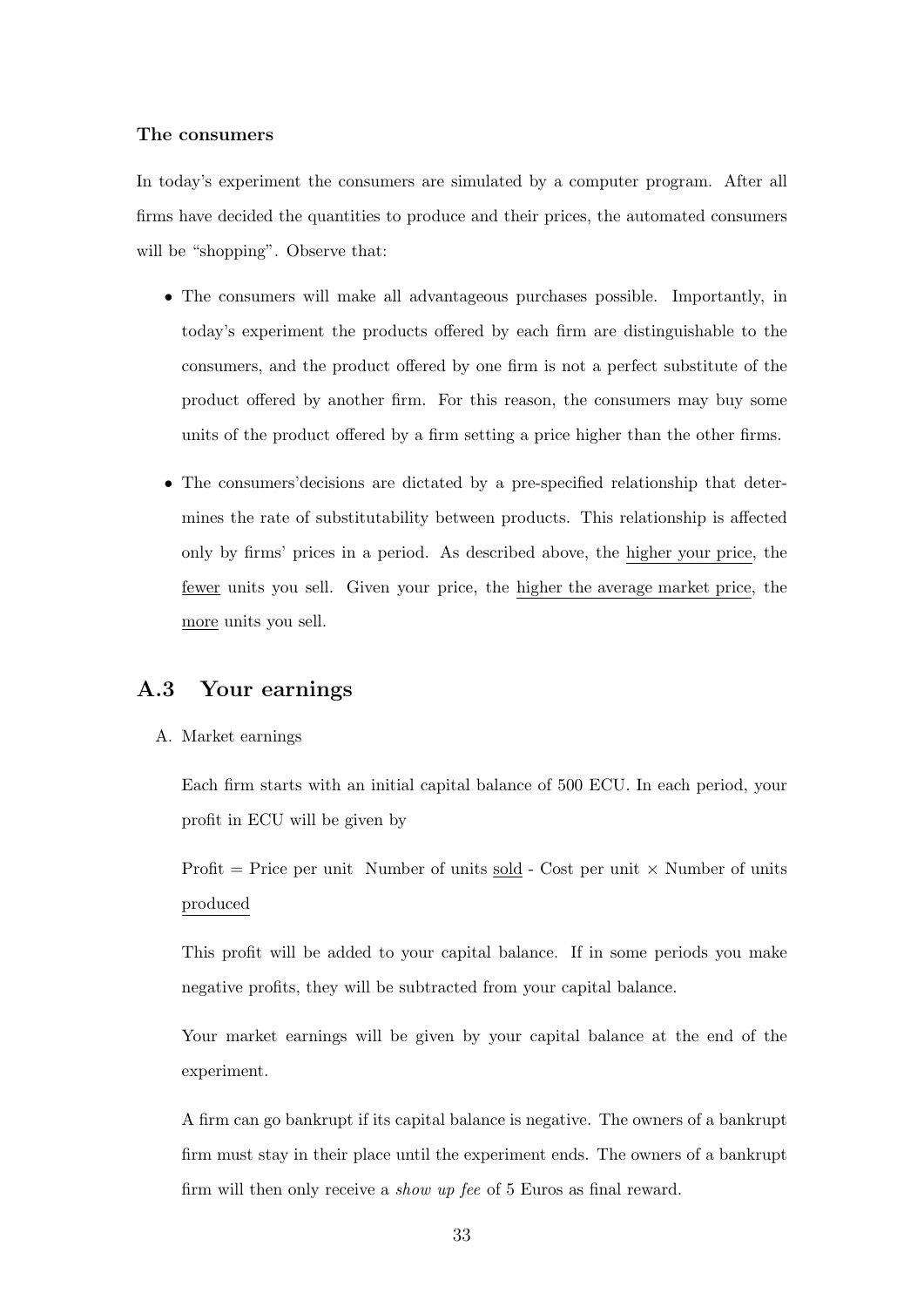#### B. Forecast prize

In addition to the money that you can earn from participating in the market, you can earn a forecast prize of 0.10 Euro per period if your forecast of the average market price is within 1 ECU of the realized average market price.

C. Total earnings

Your total earnings for participating in today experiment will equal the market earnings plus the forecast prize. If your firm goes bankrupt, you will only receive a show up fee of 5 Euros. The cash payment to you at the end of the experiment will be in Euros. The conversion rate is 75 ECU to 1 Euro.

### A.4 The computer screen

Below is a sample screen for a firm C03 at the start of period 10. All numbers in this screenshot are provided only to give an EXAMPLE of the screen display; they SUGGEST NOTHING about how you should make your quantity and pricing decisions.

In period 10, firm C03 must enter a price in the "Price" box, a quantity in the "Quantity" box and a forecast of the average market price in the "Forecast" box located in the bottom-left corner of the screen. After making its choices, firm C03 has to submit its decisions by clicking the "Submit" button.

The box in the *bottom-right* corner reports the following information:

- The cost to produce one unit in ECU for period 10.
- The total cost of production in period 10, given by the unit cost of production times the quantity that firm C03 is willing to produce. In each period you can check the total cost of production before submitting your choice.
- The capital balance of firm C03 up to period 10.

The rest of the screen allows you to track results from preceding periods.

The graphs on the upper-left corner of the screen report respectively: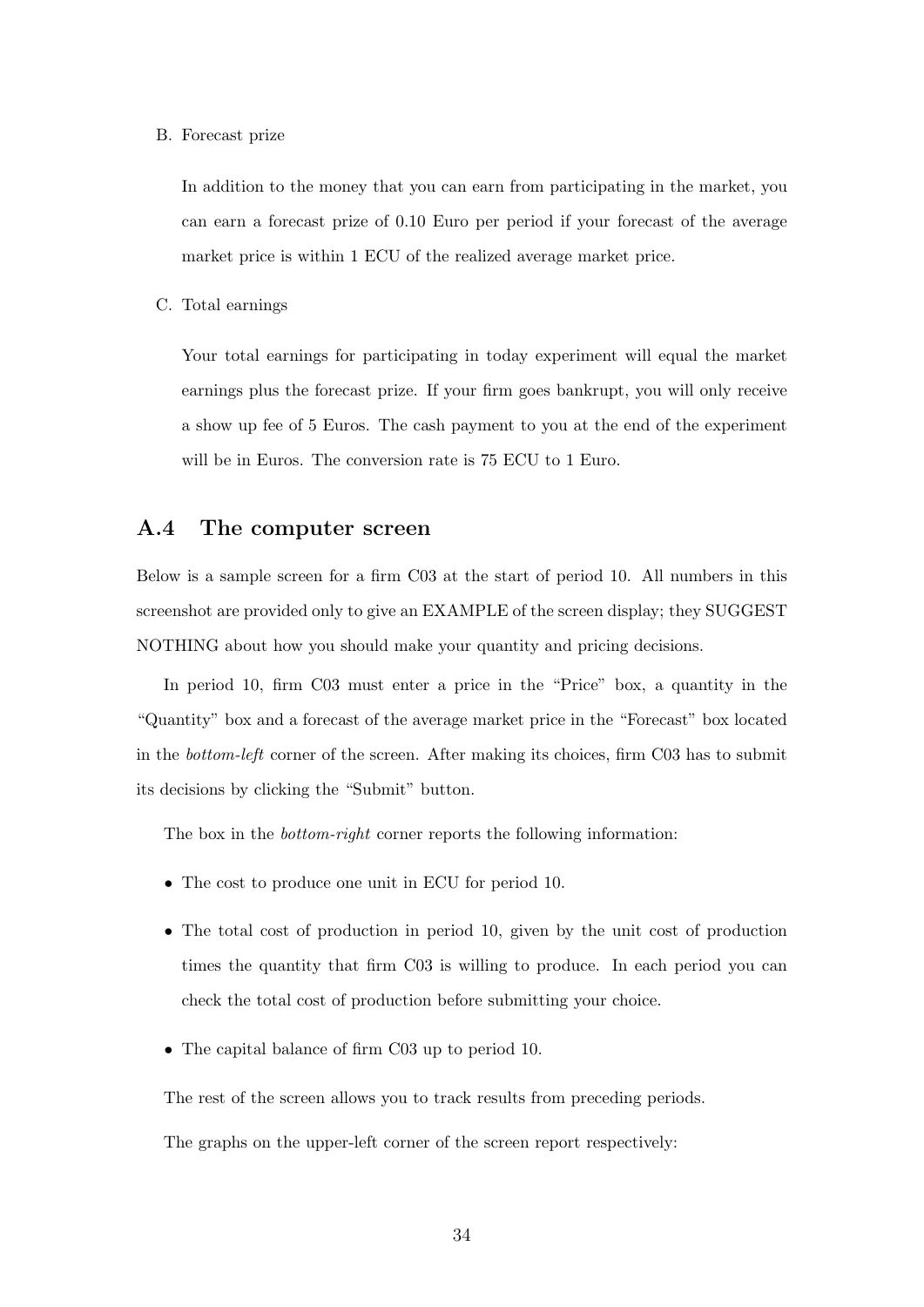| Mozilla Firefox                                                                                                                                                                                                                                                                                                                                                                                      |                  |               |                            |                                                                                                              |                                   |                         |                |                         | $\ \sigma\ $ X |
|------------------------------------------------------------------------------------------------------------------------------------------------------------------------------------------------------------------------------------------------------------------------------------------------------------------------------------------------------------------------------------------------------|------------------|---------------|----------------------------|--------------------------------------------------------------------------------------------------------------|-----------------------------------|-------------------------|----------------|-------------------------|----------------|
| File Edit View History<br>Bookmarks Tools Help                                                                                                                                                                                                                                                                                                                                                       |                  |               |                            |                                                                                                              |                                   |                         |                |                         |                |
| Fai http://145.18.177.130:8080/qame-engine/join/EcnVcaLJDYusqBqLD7oLsdCyZ0m41AGExsQ7Qsld39k3D/dom01v2-user.html?redirect=http%3A%2F%2F145 {2} +<br>c<br>m                                                                                                                                                                                                                                            |                  |               |                            |                                                                                                              | $\left \frac{3}{2}\right $ Google |                         |                |                         | ₽              |
| Meest bezocht An Aan de slag A Laatste nieuws                                                                                                                                                                                                                                                                                                                                                        |                  |               |                            |                                                                                                              |                                   |                         |                |                         |                |
| ", http://145.18.17you&playerId=C03<br>$\rightarrow$                                                                                                                                                                                                                                                                                                                                                 |                  |               |                            |                                                                                                              |                                   |                         |                |                         | $\overline{ }$ |
| You are C03.                                                                                                                                                                                                                                                                                                                                                                                         |                  |               |                            |                                                                                                              |                                   |                         |                |                         |                |
| Your price and average market price<br>50                                                                                                                                                                                                                                                                                                                                                            | Period           | Your<br>price | Average<br>market<br>price | Your<br>production                                                                                           | Your<br>sales                     | <b>Excess</b><br>supply | Your<br>profit | Forecast<br>prize       |                |
|                                                                                                                                                                                                                                                                                                                                                                                                      | 9                | 15.78         | 20.03                      | 44.5                                                                                                         | 26.94                             | 17.56                   | 202.61         | NO.                     |                |
| <sup>h</sup> rice                                                                                                                                                                                                                                                                                                                                                                                    | я                | 3.6           | 19.83                      | 15.67                                                                                                        | 15.67                             |                         | $-23.6$        | MC                      |                |
|                                                                                                                                                                                                                                                                                                                                                                                                      | $\boldsymbol{7}$ | 21            | 16.67                      | 50                                                                                                           | 15.6                              | 34.4                    | 77.6           | NO.                     |                |
|                                                                                                                                                                                                                                                                                                                                                                                                      | $_{\rm 6}$       | 12.2          | 35.4                       | 40.4                                                                                                         | 40.4                              | 0                       | 290.88         | NO.                     |                |
| $0\frac{1}{3}$<br>2 3 4 5 6 7 8 9 101 1121 3141 5161 71 81 9202 1222 3242 5262 7282 9303 1323 3343 5363 7383 9404 1424 3444 5464 7484 950                                                                                                                                                                                                                                                            | $\sqrt{5}$       | 45            | 41                         | 12                                                                                                           | 11.2                              | 0.8                     | 444            | N <sub>O</sub>          |                |
| Period<br>→ your price → average market price                                                                                                                                                                                                                                                                                                                                                        | $\boldsymbol{A}$ | 35.2          | 15.73                      | 12.5                                                                                                         | -f                                | 12.5                    | $-62.6$        | YES                     |                |
| Your production and your sales                                                                                                                                                                                                                                                                                                                                                                       | 3                | 12.17         | 30.72                      | 50                                                                                                           | 44.83                             | 5.17                    | 295.58         | N <sub>O</sub>          |                |
| 75                                                                                                                                                                                                                                                                                                                                                                                                   | $\overline{2}$   | 30.69         | 16.9                       | 11.4                                                                                                         | 2.31                              | 9.09                    | 13.89          | YES                     |                |
| 50                                                                                                                                                                                                                                                                                                                                                                                                   | $\overline{1}$   | 25.67         | 29.86                      | 23.7                                                                                                         | 23.7                              | $\mathbf{0}$            | 489.88         | NO.                     |                |
| Quantity<br>25<br>0<br>6 7 8 9 101 121 31 41 51 61 71 81 9202 1222 32 4252 6272 829303 1323 33 43 53 637 383 9404 1424 3444 5464 7484 950<br>23<br>45<br>production + sales<br>Period<br><b>Excess supply</b><br>40<br>Quantity<br>20<br>7 8 9 10 1 1 1 21 31 41 51 61 71 81 9202 12 22 32 42 52 62 72 82 9303 13 23 33 435 363 73 83 9404 14 24 3444 546474 84 950<br>$\overline{6}$<br>5<br>Period |                  |               |                            |                                                                                                              |                                   |                         |                |                         |                |
| You are in period 10. The experiment will last 50 periods.<br>Enter price and quantity for period 10.<br>Price<br>Quantity<br><b>Submit</b><br>Forecast                                                                                                                                                                                                                                              |                  |               |                            | Cost per unit in period $10 = 5$<br>Total cost of production in period $10 = 0$<br>Capital balance = 2228.44 |                                   |                         |                |                         |                |
| Done                                                                                                                                                                                                                                                                                                                                                                                                 |                  |               |                            |                                                                                                              |                                   |                         |                |                         |                |
| (2) Mozilla Firefox<br><b><i>H<sub>s</sub></i></b> start                                                                                                                                                                                                                                                                                                                                             |                  |               |                            |                                                                                                              |                                   |                         |                | <b>NL 画 ② 4 图 19:54</b> |                |

- Top graph: a graphical representation of your price (blue series) and the average market price (red series).
- Middle graph: a graphical representation of your production (blue series) and your sales (red series).
- Bottom graph: a graphical representation of the excess supply, which is the difference between the quantity that you produced minus the quantity that you sold given your price and the average market price. Note that this series cannot be negative since you cannot sell more than what you produce.

The table on the *upper-right* corner contains information about the results in the experiment and it is supplemental to the graphs in the left part of the screen. The first column of the table shows the time period. The last period, in this case period 10, is always at the top. The second and third columns of the table show respectively your prices and the average market prices. The fourth and fifth columns of the table show respectively the quantities that you produced and the quantities that you sold. The *sixth*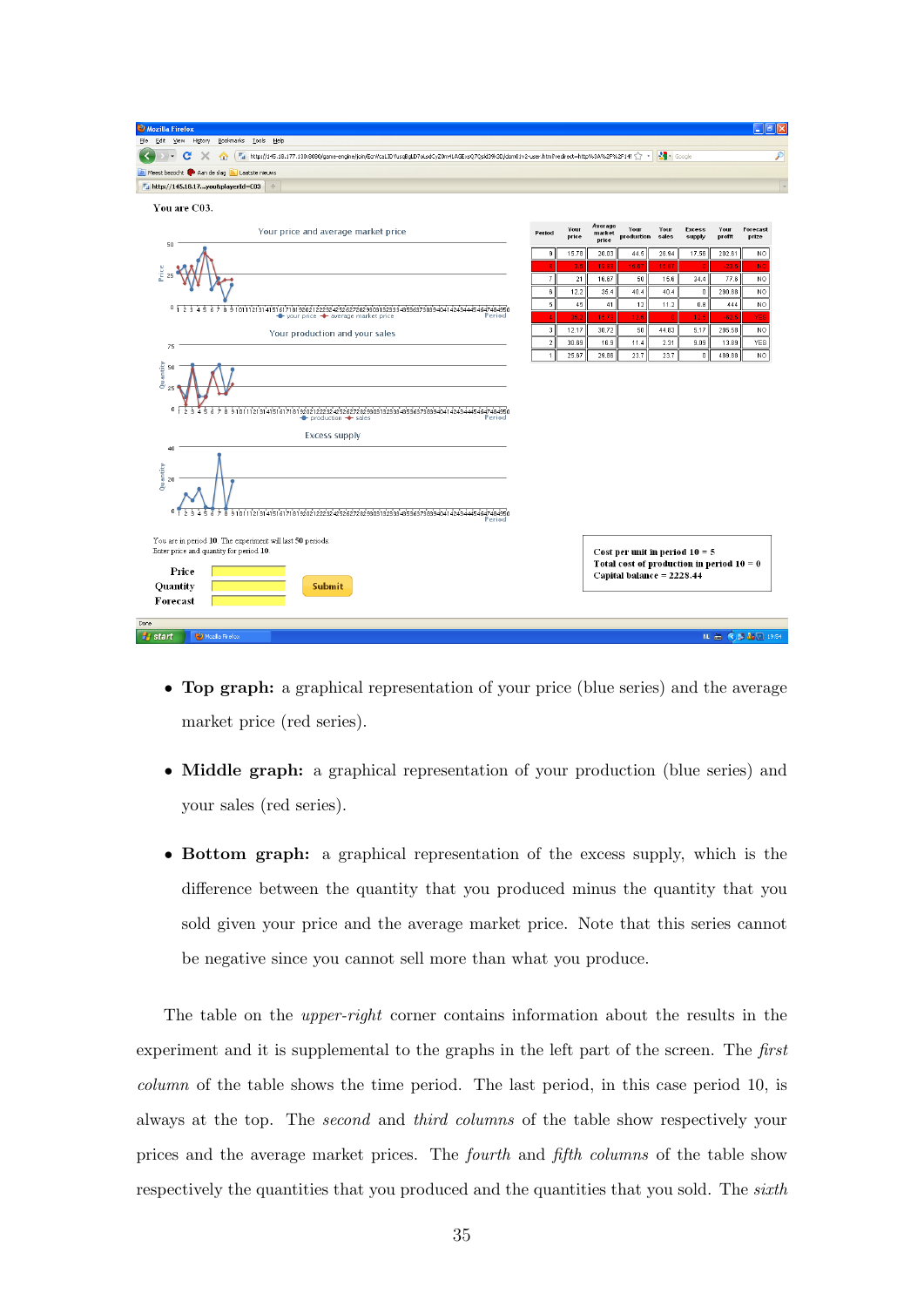column of the table shows the excess supplies, which are the differences between the quantities that you produced minus the quantities that you sold. The seventh column of the table shows the profits realized in each period. If in a period you realize negative profits, the row corresponding to that period will be marked in red. Finally the eighth column of the table shows whether in each period you earned the forecast prize or not.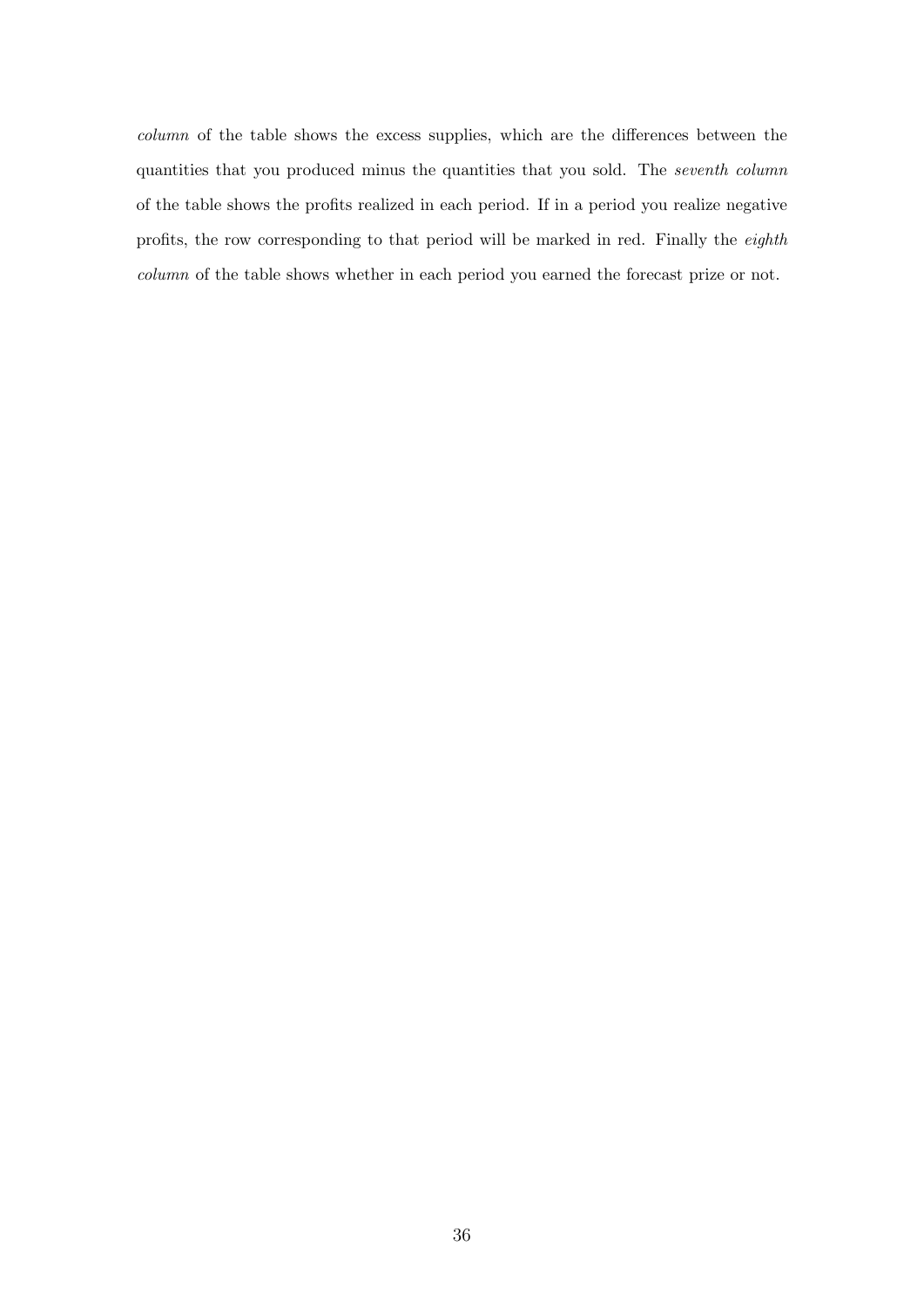## B Estimation procedure

Model (3.1) - (3.3) constitutes a linear simultaneous equations model. Simultaneity might result in correlation between error terms and some of the regressors, causing OLS estimates to be inconsistent. Thus we proceed as follows.

- 1. We estimate eq. (3.1) by OLS, eliminating iteratively insignificant regressors, highest p-value first.
- 2. We estimate eq. (3.2) by 2SLS using the significant regressors from the estimation in the previous step as instruments for  $\bar{p}^e_{i,t}$ , and test the null hypothesis that the error terms are uncorrelated with the regressor  $\bar{p}^e_{i,t}$  using the Hausman test for regressors' endogeneity.
	- (a) If the null is rejected then we estimate eq. (3.2) by 2SLS eliminating iteratively insignificant regressors, highest p-value first.
	- (b) If the null is not rejected, we estimate eq. (3.2) by OLS eliminating iteratively insignificant regressors, highest p-value first.
- 3. We estimate eq. (3.3) by 2SLS using the significant regressors from the estimation in the previous step as instruments for  $p_{i,t}$ , and test the null hypothesis that the error terms are uncorrelated with the regressor  $p_{i,t}$  using the Hausman test for regressors' endogeneity.
	- (a) If the null is rejected then we estimate eq. (3.3) by 2SLS eliminating iteratively insignificant regressors, highest p-value first.
	- (b) If the null is not rejected, we estimate eq. (3.3) by OLS eliminating iteratively insignificant regressors, highest p-value first.

Eq. (3.2) contains the interaction term  $\Pi_i = \Delta p_i \cdot \text{sgn}(\Delta \pi_i)$ , therefore when estimating the pricing rule we also include the regressors  $\Delta p_i$  and sgn( $\Delta \pi_i$ ). However, since these terms have no clear behavioural interpretation, we eliminate them from our specification whenever the profit feedback variable  $\Pi_i$  is not significant.

We excluded from the estimation sample an initial learning phase of 10 periods and we include period dummies for outliers, i.e., observations which deviate more than three stan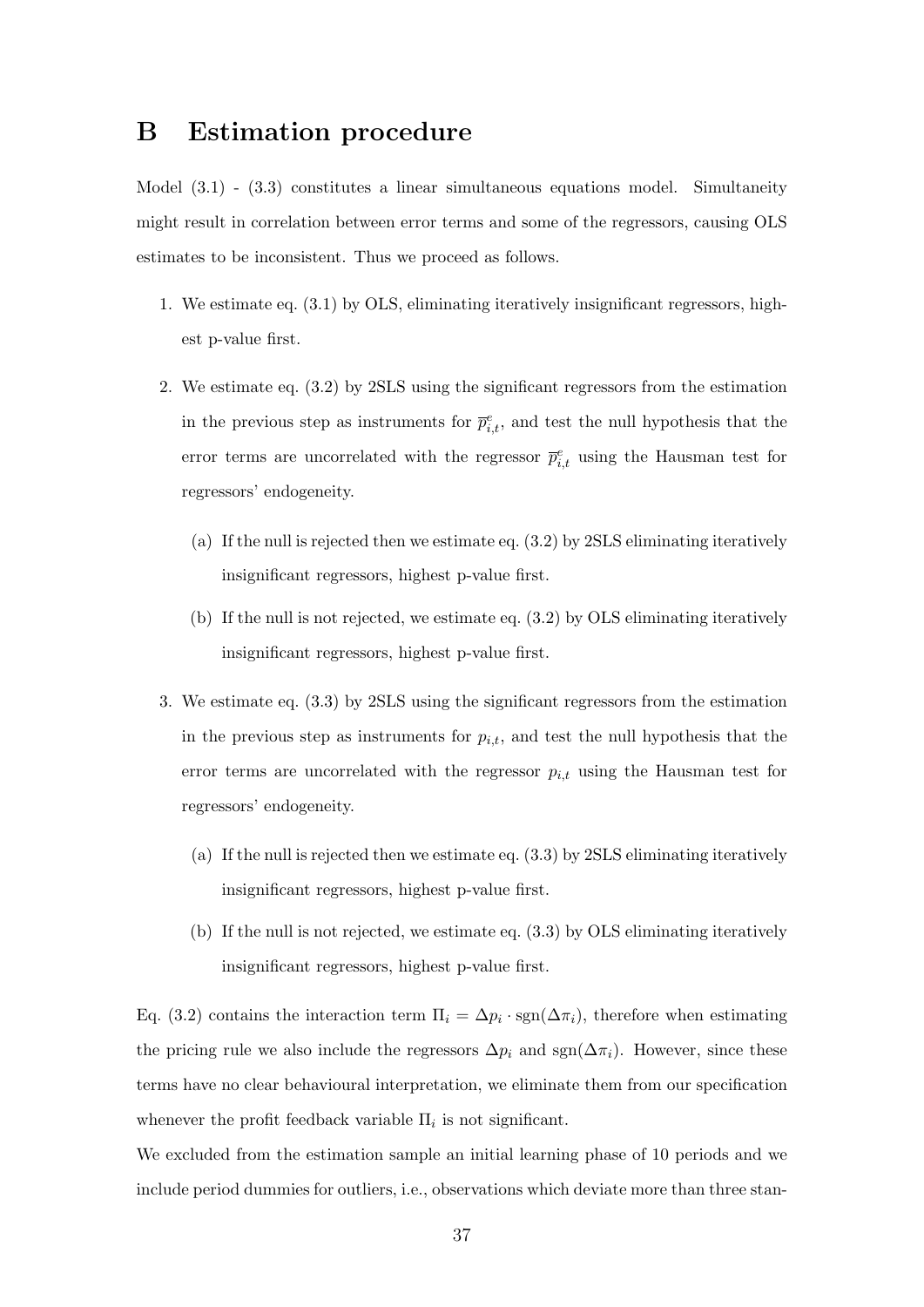dard deviations from the sample mean. In order to deal with potentially heteroskedastic or autocorrelated errors when testing for endogeneity, we use the method proposed by Kiefer, Vogelsang, and Bunzel  $(2000)$ ,<sup>14</sup> and we test for both instruments exogeneity and weak instruments.

## C Estimation results

The following tables  $4 - 11$  report the results of the estimation of the FOH model  $(3.1)$ 

 $-$  (3.3) for all groups in Treatment 1 and 2.

 $14$ In principle we could have used  $HAC$  standard errors when calculating the test statistic, which should be asymptotically equivalent to the Hausman test statistic (see Davidson and MacKinnon (1993), p. 239). However, in small samples this approach can lead to large size distortions (see, e.g., Andrews (1991) and Andrews and Monahan (1992)).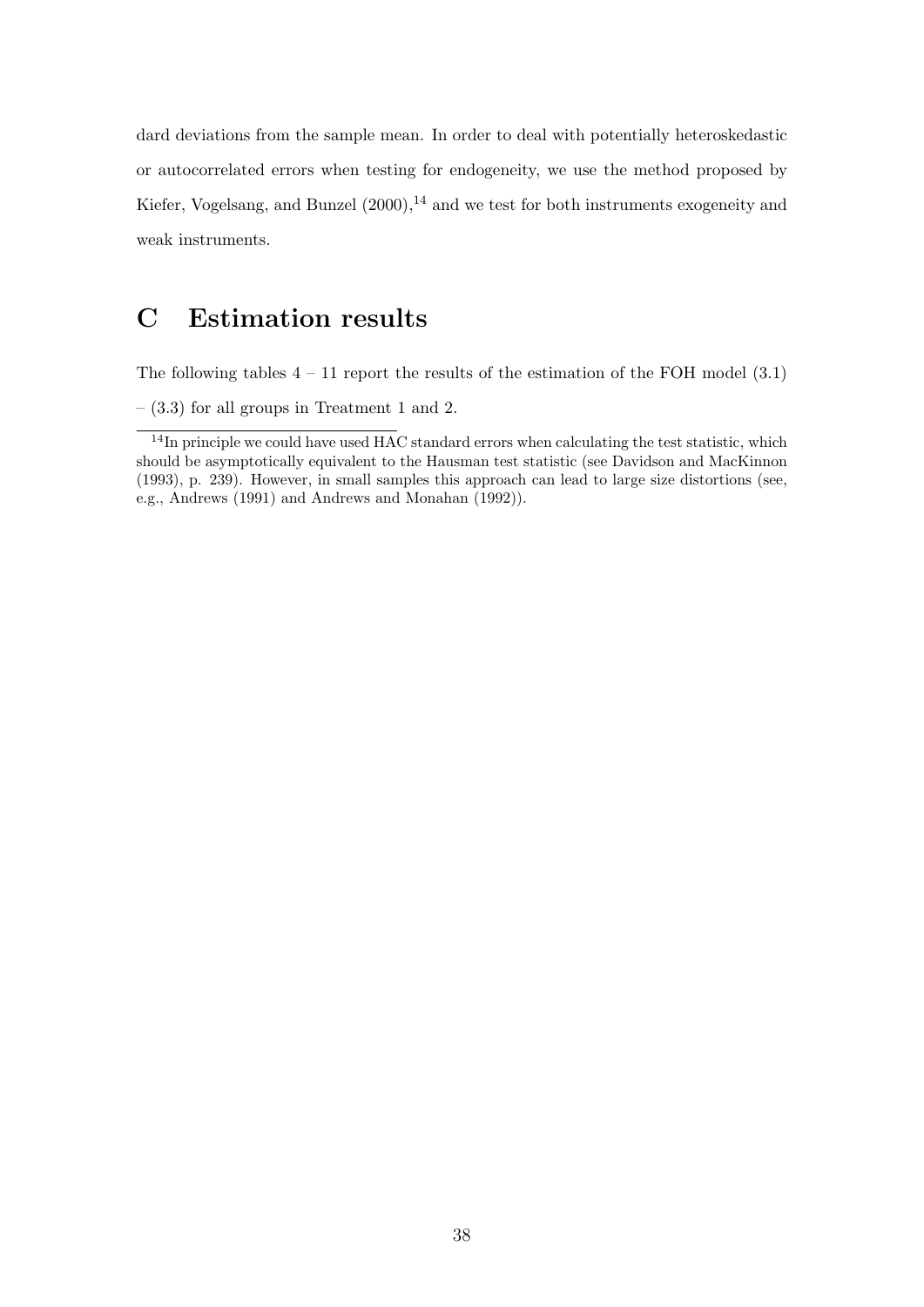|                |                  |                 |                   |                        |              | Dependent variable: $\bar{p}_{i,t}^e$                                    |                                    |          |          |                 |       |            |
|----------------|------------------|-----------------|-------------------|------------------------|--------------|--------------------------------------------------------------------------|------------------------------------|----------|----------|-----------------|-------|------------|
|                |                  |                 |                   |                        |              | Estimated coefficients $(5\%$ significance, learning phase = 10 periods) |                                    |          |          |                 |       |            |
| Subject        | $\boldsymbol{c}$ | $\bar{p}_{t-1}$ | $\Delta \bar{p}$  | $\bar{p}^e_{i,t-1}$    | $R^2$        | $AC(-1)$                                                                 | $AC(-2)$                           | W        |          |                 |       |            |
| 1              | 2.084            | 0.570           | 0.000             | 0.216                  | 0.824        | 0.242                                                                    | 0.528                              | 0.865    |          |                 |       |            |
| $\,2$          | $-0.074$         | 0.707           | 0.426             | 0.298                  | 0.981        | 0.369                                                                    | 0.217                              | 0.021    |          |                 |       |            |
| 3              | 0.673            | 1.071           | $-0.128$          | $-0.133$               | 0.987        | 0.007                                                                    | 0.026                              | 0.984    |          |                 |       |            |
| $\overline{4}$ | 0.058            | 0.794           | 0.000             | 0.195                  | 0.981        | 0.029                                                                    | 0.025                              | 0.006    |          |                 |       |            |
| $\rm 5$        | 0.521            | 0.947           | 0.000             | 0.000                  | 0.940        | 0.021                                                                    | 0.067                              | 0.775    |          |                 |       |            |
| $\,6$          | 0.216            | 0.905           | 0.502             | 0.083                  | 0.986        | 0.059                                                                    | 0.170                              | 0.656    |          |                 |       |            |
| $\overline{7}$ | 4.980            | 0.565           | 0.000             | 0.000                  | 0.286        | 0.042                                                                    | 0.069                              | 0.001    |          |                 |       |            |
| 8              | $-0.578$         | 1.075           | 0.000             | 0.000                  | 0.646        | 0.010                                                                    | 0.034                              | 0.781    |          |                 |       |            |
| 9              | $-0.109$         | 1.009           | 0.000             | 0.000                  | 0.989        | 0.925                                                                    | 0.963                              | 0.863    |          |                 |       |            |
| 10             | $-0.165$         | 1.015           | 0.000             | 0.000                  | 0.976        | 0.016                                                                    | 0.012                              | 0.959    |          |                 |       |            |
|                |                  |                 |                   |                        |              | Dependent variable: $p_{i,t}$                                            |                                    |          |          |                 |       |            |
|                |                  |                 |                   |                        |              | Estimated coefficients (5% significance, learning phase $= 10$ periods)  |                                    |          |          |                 |       |            |
| Subject        | $\mathbf c$      | $p_{i,t-1}$     | $\bar{p}_{i,t}^e$ | $\pm(\Delta \pi_i)$    | $\Delta p_i$ | $\pm(\Delta \pi_i)\Delta p_i$                                            | $\overline{S_{i,\underline{t-1}}}$ | $R^2$    | $AC(-1)$ | $AC(-2)$        | W     | Method     |
| $\mathbf{1}$   | $-0.470$         | 0.833           | 0.225             | $-0.061$               | $-0.529$     | 0.490                                                                    | 0.000                              | 0.874    | 0.023    | 0.046           | 0.624 | <b>OLS</b> |
| $\,2$          | 4.577            | 0.000           | 0.640             | 0.000                  | 0.000        | 0.000                                                                    | 0.000                              | 0.439    | 0.213    | 0.182           | 0.876 | <b>OLS</b> |
| 3              | 5.078            | 0.000           | 0.551             | 0.000                  | 0.000        | 0.000                                                                    | 0.000                              | 0.990    | 0.441    | 0.742           | 0.986 | IV         |
| $\overline{4}$ | $-0.476$         | 0.250           | 0.790             | 0.000                  | 0.000        | 0.000                                                                    | $-0.183$                           | 0.978    | 0.129    | 0.048           | 0.989 | <b>OLS</b> |
| $\overline{5}$ | $-0.524$         | 0.167           | 0.876             | 0.000                  | 0.000        | 0.000                                                                    | 0.000                              | 0.966    | 0.006    | 0.025           | 0.355 | <b>OLS</b> |
| $\,$ 6 $\,$    | 2.589            | 0.479           | 0.236             | 0.000                  | 0.000        | 0.000                                                                    | 0.000                              | 0.626    | 0.447    | 0.612           | 0.000 | IV         |
| $\overline{7}$ | 2.760            | 0.749           | 0.000             | 0.149                  | $-0.371$     | 0.328                                                                    | 0.000                              | 0.989    | 0.012    | 0.040           | 0.042 | <b>OLS</b> |
| 8              | 2.519            | 0.446           | 0.387             | 0.000                  | 0.000        | 0.000                                                                    | 0.000                              | 0.455    | 0.316    | 0.288           | 0.918 | <b>OLS</b> |
| 9              | 0.147            | 0.554           | 0.381             | 0.000                  | 0.000        | 0.000                                                                    | 0.000                              | 0.760    | 0.119    | 0.050           | 0.650 | <b>OLS</b> |
| 10             | $-3.808$         | 0.785           | 0.562             | 0.033                  | $-0.053$     | 0.233                                                                    | 0.000                              | 0.897    | 0.415    | 0.381           | 0.044 | <b>OLS</b> |
|                |                  |                 |                   |                        |              | Dependent variable: $q_{i,t}$                                            |                                    |          |          |                 |       |            |
|                |                  |                 |                   |                        |              | Estimated coefficients (5% significance, learning phase $= 10$ periods)  |                                    |          |          |                 |       |            |
| Subject        | $\boldsymbol{c}$ | $q_{i,t-1}$     | $p_{i,t}$         | $\overline{p}_{i,t}^e$ | $S_{i,t-1}$  | $R^2$                                                                    | $AC(-1)$                           | $AC(-2)$ | W        | Method          |       |            |
| 1              | 18.848           | 0.000           | $-1.064$          | 0.000                  | $-0.744$     | 0.642                                                                    | 0.293                              | 0.354    | 0.026    | $_{\text{OLS}}$ |       |            |
| $\,2$          | 24.141           | 0.000           | $-1.488$          | 0.000                  | $-0.591$     | 0.878                                                                    | 0.000                              | 0.000    | 0.160    | <b>OLS</b>      |       |            |
| 3              | 13.666           | 0.000           | $-3.993$          | 3.463                  | 0.000        | 0.869                                                                    | 0.137                              | 0.331    | 0.382    | <b>OLS</b>      |       |            |
| $\overline{4}$ | 2.140            | 0.605           | $-0.987$          | 1.064                  | $-0.664$     | 0.573                                                                    | 0.233                              | 0.163    | 0.188    | <b>OLS</b>      |       |            |
| $\rm 5$        | 2.683            | 0.432           | $-3.620$          | 3.733                  | 0.000        | 0.853                                                                    | 0.125                              | 0.146    | 0.068    | IV              |       |            |
| $\,6$          | 10.044           | 0.000           | 0.000             | 0.000                  | 0.000        | 0.754                                                                    | 0.688                              | 0.836    | 0.832    | <b>OLS</b>      |       |            |
| $\overline{7}$ | 9.160            | 0.482           | $-0.488$          | 0.000                  | $-0.657$     | 0.393                                                                    | 0.144                              | 0.276    | 0.000    | IV              |       |            |
| 8              | 8.912            | 0.000           | $-0.955$          | 0.656                  | 0.000        | 0.747                                                                    | 0.016                              | 0.068    | 0.636    | <b>OLS</b>      |       |            |
| 9              | 10.167           | 0.000           | 0.000             | 0.000                  | 0.000        | 0.700                                                                    | 0.437                              | 0.113    | 0.708    | <b>OLS</b>      |       |            |
| 10             | 3.869            | 0.887           | $-0.265$          | 0.000                  | $-0.533$     | 0.887                                                                    | 0.335                              | 0.625    | 0.021    | <b>OLS</b>      |       |            |

Table 4: Estimated coefficients of First-Order Heuristics (FOH) rules for the participants of Treatment 1, group 1. Coefficients in bold are significant at the 5% level. Insignificant coefficients have been deleted iteratively. The  $R^2$  measure in case of IV estimation has been constructed as in Pesaran and Smith (1994). Columns  $AC(1)$ ,  $AC(2)$  and W report respectively the *p*-values for the Breusch-Godfrey test (in case of OLS estimation) or the Sargan test (in case of IV estimation) with 1 or 2 lags, and the White test for heteroskedasticity. The Method column indicates the final estimation method.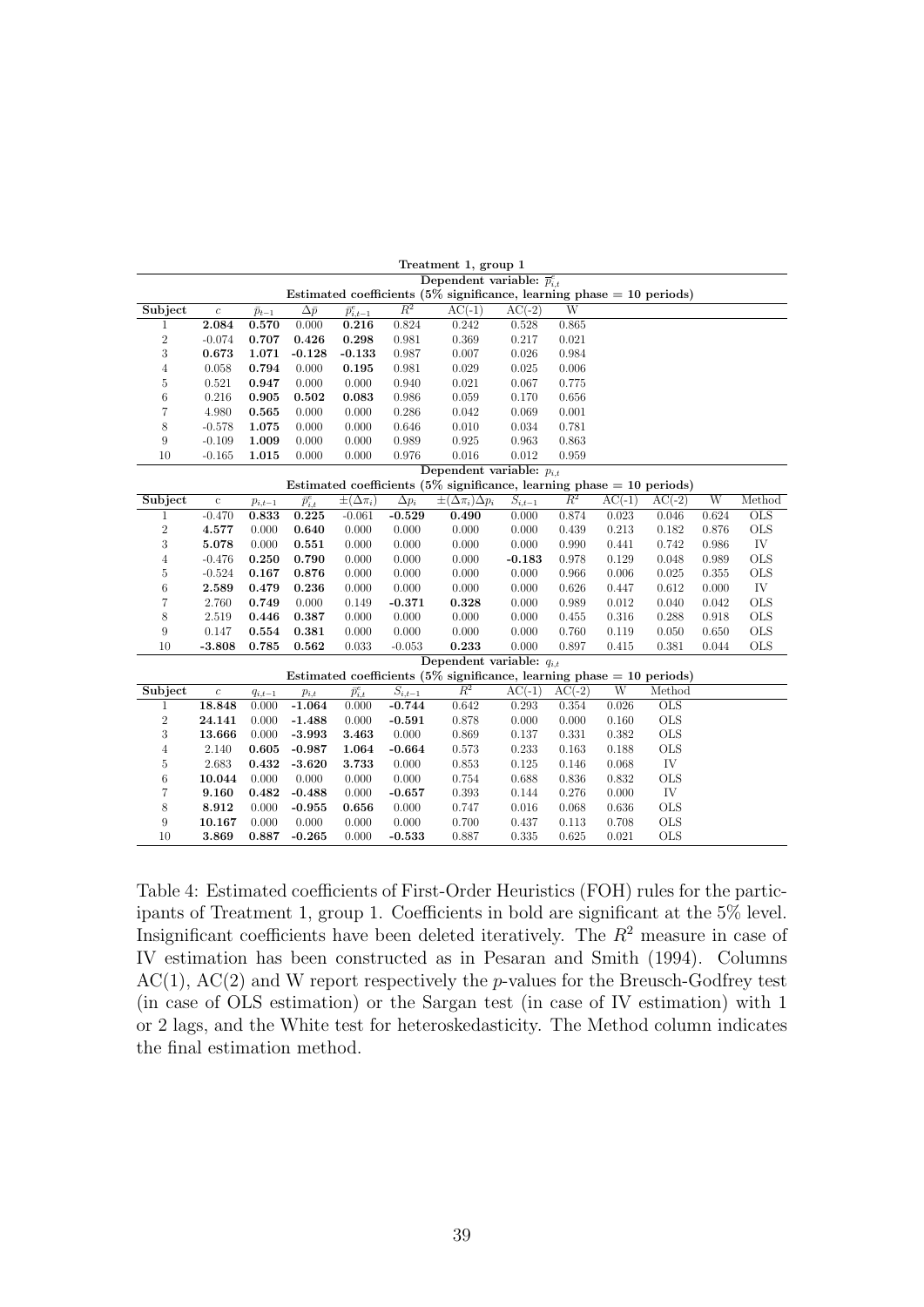|                |                  |                 |                        |                                |                        | Dependent variable: $\overline{p}_{i,t}^e$                              |                        |           |                       |                 |       |            |
|----------------|------------------|-----------------|------------------------|--------------------------------|------------------------|-------------------------------------------------------------------------|------------------------|-----------|-----------------------|-----------------|-------|------------|
|                |                  |                 |                        |                                |                        | Estimated coefficients (5% significance, learning phase $= 10$ periods) |                        |           |                       |                 |       |            |
| Subject        | $\boldsymbol{c}$ | $\bar{p}_{t-1}$ | $\Delta \bar{p}$       | $\overline{\bar{p}_{i,t-1}^e}$ | $\overline{R^2}$       | $AC(-1)$                                                                | $AC(-2)$               | W         |                       |                 |       |            |
| 1              | 0.671            | 0.951           | 0.280                  | 0.000                          | 0.913                  | 0.774                                                                   | 0.942                  | 0.870     |                       |                 |       |            |
| $\sqrt{2}$     | 0.385            | 0.954           | 0.521                  | 0.000                          | 0.732                  | 0.690                                                                   | 0.060                  | $0.555\,$ |                       |                 |       |            |
| 3              | 0.110            | 0.542           | 0.000                  | 0.439                          | 0.842                  | 0.120                                                                   | 0.152                  | 0.764     |                       |                 |       |            |
| $\overline{4}$ | 2.878            | 0.000           | 0.814                  | 0.724                          | 0.791                  | 0.217                                                                   | 0.247                  | 0.001     |                       |                 |       |            |
| $\rm 5$        | 0.473            | 0.363           | 0.000                  | 0.588                          | 0.833                  | 0.654                                                                   | 0.761                  | 0.766     |                       |                 |       |            |
| $\;6\;$        | 1.222            | 0.882           | 0.000                  | 0.000                          | 0.895                  | 0.055                                                                   | 0.020                  | 0.678     |                       |                 |       |            |
| $\overline{7}$ | 0.822            | 0.923           | 0.514                  | 0.000                          | 0.910                  | 0.546                                                                   | 0.692                  | 0.000     |                       |                 |       |            |
| 8              | 1.219            | 0.884           | 0.485                  | 0.000                          | 0.920                  | 0.115                                                                   | 0.152                  | 0.138     |                       |                 |       |            |
| 9              | $-2.041$         | 1.159           | 0.720                  | 0.000                          | 0.738                  | 0.193                                                                   | 0.380                  | 0.891     |                       |                 |       |            |
| 10             | 0.696            | 0.939           | 0.000                  | 0.000                          | 0.852                  | 0.028                                                                   | 0.047                  | 0.766     |                       |                 |       |            |
|                |                  |                 |                        |                                |                        | Dependent variable: $p_{i,t}$                                           |                        |           |                       |                 |       |            |
|                |                  |                 |                        |                                |                        | Estimated coefficients (5% significance, learning phase $= 10$ periods) |                        |           |                       |                 |       |            |
| Subject        | $\rm c$          | $p_{i,t-1}$     | $\overline{p}_{i,t}^e$ | $\pm(\Delta \pi_i)$            | $\Delta p_i$           | $\pm(\Delta \pi_i) \Delta p_i$                                          | $\overline{S_{i,t-1}}$ | $R^2$     | $AC(-1)$              | $AC(-2)$        | W     | Method     |
| 1              | $-5.296$         | 0.376           | 1.199                  | 0.000                          | 0.000                  | 0.000                                                                   | 0.000                  | 0.639     | 0.422                 | 0.306           | 0.927 | OLS        |
| $\,2$          | 2.823            | 0.258           | 0.404                  | 0.000                          | 0.000                  | 0.000                                                                   | $-0.106$               | 0.865     | 0.676                 | 0.861           | 0.976 | IV         |
| 3              | 1.041            | 0.912           | 0.000                  | 0.000                          | 0.000                  | 0.000                                                                   | $-0.154$               | 0.911     | 0.314                 | 0.266           | 0.407 | <b>OLS</b> |
| $\overline{4}$ | 4.711            | 0.536           | 0.000                  | $-0.068$                       | $-0.197$               | 0.426                                                                   | 0.000                  | 0.834     | 0.731                 | 0.490           | 0.466 | <b>OLS</b> |
| 5              | 1.165            | 0.566           | 0.340                  | 0.000                          | 0.000                  | 0.000                                                                   | $-0.160$               | 0.851     | 0.138                 | 0.333           | 0.602 | <b>OLS</b> |
| $\;6\;$        | 0.135            | 0.455           | 0.473                  | 0.000                          | 0.000                  | 0.000                                                                   | 0.000                  | 0.880     | 0.356                 | 0.277           | 0.017 | <b>OLS</b> |
| $\overline{7}$ | 2.218            | 0.807           | 0.000                  | 0.000                          | 0.000                  | 0.000                                                                   | 0.000                  | 0.641     | 0.136                 | 0.216           | 0.560 | <b>OLS</b> |
| 8              | 0.968            | 0.929           | 0.000                  | 0.000                          | 0.000                  | 0.000                                                                   | $-0.425$               | 0.849     | 0.313                 | 0.475           | 0.133 | <b>OLS</b> |
| 9              | 2.735            | $-0.148$        | 1.043                  | 0.000                          | 0.000                  | 0.000                                                                   | 0.000                  | 0.858     | 0.414                 | 0.685           | 0.000 | IV         |
| 10             | 1.424            | 0.248           | 0.646                  | $-0.075$                       | $-0.084$               | 0.325                                                                   | $-0.165$               | 0.896     | 0.182                 | 0.346           | 0.654 | <b>OLS</b> |
|                |                  |                 |                        |                                |                        | Dependent variable: $q_{it}$                                            |                        |           |                       |                 |       |            |
|                |                  |                 |                        |                                |                        | Estimated coefficients (5% significance, learning phase $= 10$ periods) |                        |           |                       |                 |       |            |
| Subject        | $\boldsymbol{c}$ | $q_{i,t-1}$     | $p_{i,t}$              | $\overline{p}_{i,t}^e$         | $\overline{S}_{i,t-1}$ | $R^2$                                                                   | $AC(-1)$               | $AC(-2)$  | $\overline{\text{W}}$ | Method          |       |            |
| $\mathbf{1}$   | 3.155            | 0.000           | 0.000                  | 0.000                          | 0.000                  | 0.605                                                                   | 0.000                  | 0.000     | 0.871                 | $_{\text{OLS}}$ |       |            |
| $\,2$          | 4.702            | 0.479           | 0.000                  | 0.000                          | 0.000                  | 0.508                                                                   | 0.447                  | 0.618     | 0.895                 | <b>OLS</b>      |       |            |
| 3              | $-0.205$         | 1.052           | 0.000                  | 0.000                          | $-1.118$               | 0.797                                                                   | 0.003                  | 0.016     | 0.120                 | <b>OLS</b>      |       |            |
| $\overline{4}$ | 8.181            | 0.312           | $-1.860$               | 1.668                          | $-0.790$               | 0.498                                                                   | 0.005                  | 0.001     | 0.442                 | <b>OLS</b>      |       |            |
| $\overline{5}$ | 7.179            | 0.000           | 0.000                  | 0.000                          | 0.000                  | 0.653                                                                   | 0.350                  | 0.027     | 0.679                 | <b>OLS</b>      |       |            |
| $\;6\;$        | 0.490            | 0.329           | 0.612                  | 0.000                          | $-0.990$               | 0.428                                                                   | 0.160                  | 0.288     | 0.104                 | IV              |       |            |
| $\overline{7}$ | 5.996            | 0.000           | 0.000                  | 0.000                          | 0.000                  | 0.463                                                                   | 0.696                  | 0.849     | 0.716                 | <b>OLS</b>      |       |            |
| 8              | 11.546           | 0.000           | $-1.556$               | 1.192                          | $-1.023$               | 0.800                                                                   | 0.007                  | 0.008     | 0.025                 | <b>OLS</b>      |       |            |
| 9              | 8.016            | 0.309           | $-0.807$               | 0.517                          | $-0.397$               | 0.849                                                                   | 0.293                  | 0.004     | 0.843                 | <b>OLS</b>      |       |            |
| 10             | 6.948            | 0.000           | $-1.197$               | 1.214                          | 0.000                  | 0.589                                                                   | 0.309                  | 0.790     | 0.650                 | <b>OLS</b>      |       |            |

Table 5: Estimated coefficients of First-Order Heuristics (FOH) rules for the participants of Treatment 1, group 2. Coefficients in bold are significant at the 5% level. Insignificant coefficients have been deleted iteratively. The  $R<sup>2</sup>$  measure in case of IV estimation has been constructed as in Pesaran and Smith (1994). Columns  $AC(1)$ ,  $AC(2)$  and W report respectively the p-values for the Breusch-Godfrey test (in case of OLS estimation) or the Sargan test (in case of IV estimation) with 1 or 2 lags, and the White test for heteroskedasticity. The Method column indicates the final estimation method.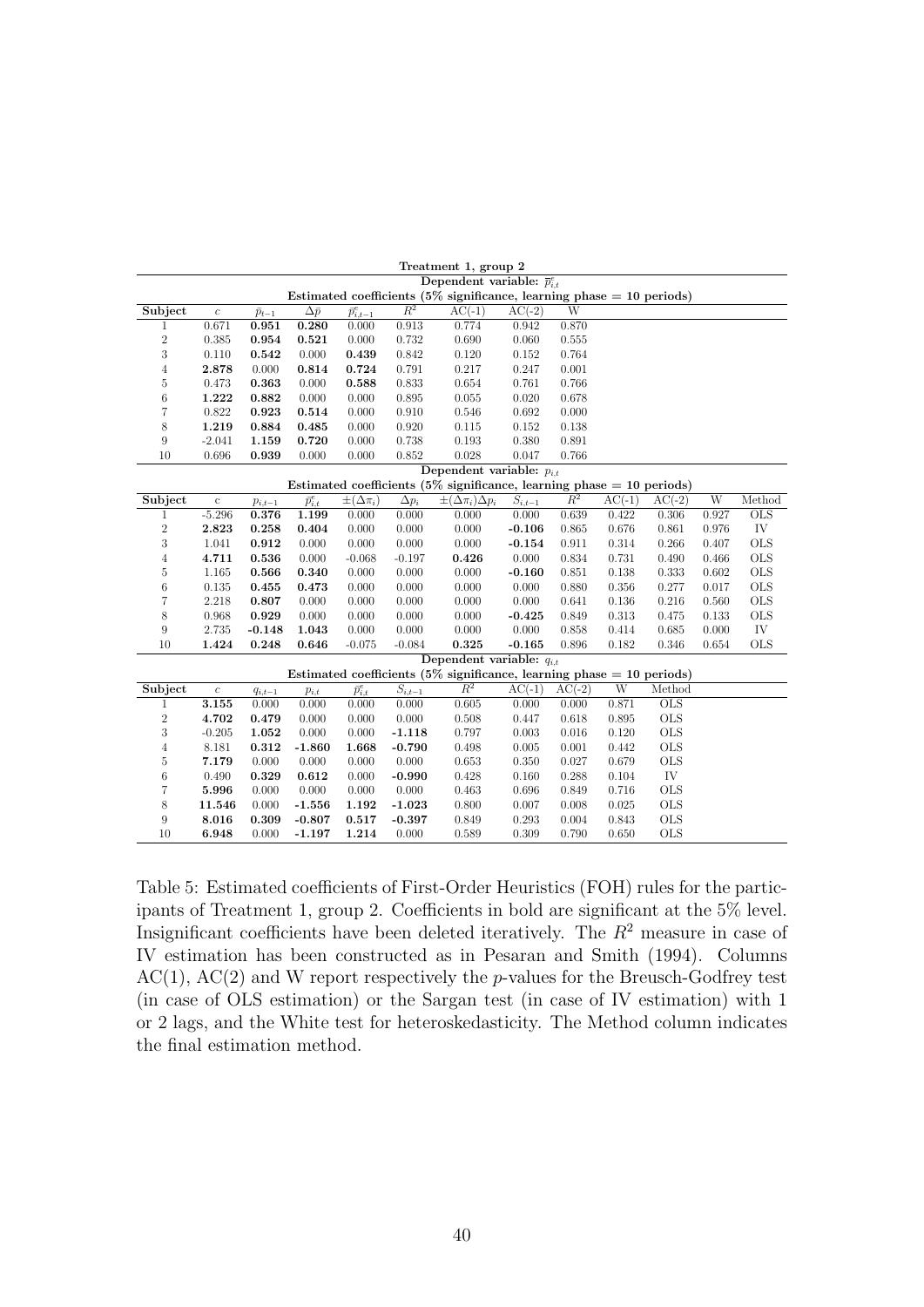|                  |                  |                 |                   |                     |                         | Treatment 1, group 3                                                      |                        |                |          |                        |       |                 |
|------------------|------------------|-----------------|-------------------|---------------------|-------------------------|---------------------------------------------------------------------------|------------------------|----------------|----------|------------------------|-------|-----------------|
|                  |                  |                 |                   |                     |                         | Dependent variable: $\bar{p}_{i,t}^e$                                     |                        |                |          |                        |       |                 |
|                  |                  |                 |                   |                     |                         | Estimated coefficients (5% significance, learning phase $= 10$ periods)   |                        |                |          |                        |       |                 |
| Subject          | $\boldsymbol{c}$ | $\bar{p}_{t-1}$ | $\Delta \bar p$   | $\bar{p}^e_{i,t-1}$ | $\overline{R^2}$        | $AC(-1)$                                                                  | $AC(-2)$               | $\overline{W}$ |          |                        |       |                 |
| 1                | 5.561            | 0.548           | 0.000             | 0.000               | 0.492                   | 0.515                                                                     | 0.007                  | 0.001          |          |                        |       |                 |
| $\,2$            | 11.295           | 0.000           | 0.429             | 0.000               | 0.620                   | 0.218                                                                     | 0.324                  | 0.000          |          |                        |       |                 |
| 3                | 5.790            | 0.506           | 0.000             | 0.000               | 0.617                   | 0.915                                                                     | 0.660                  | 0.049          |          |                        |       |                 |
| $\overline{4}$   | 6.202            | 0.485           | 0.186             | 0.000               | 0.807                   | 0.327                                                                     | 0.378                  | 0.004          |          |                        |       |                 |
| $\rm 5$          | 7.037            | 0.400           | 0.188             | 0.000               | 0.791                   | 0.047                                                                     | 0.268                  | 0.042          |          |                        |       |                 |
| $\;6\;$          | 0.906            | 0.897           | 0.000             | 0.000               | 0.852                   | 0.007                                                                     | 0.014                  | 0.496          |          |                        |       |                 |
| $\overline{7}$   | 11.846           | 0.000           | 0.000             | 0.000               | 0.487                   | 0.410                                                                     | 0.211                  | 0.663          |          |                        |       |                 |
| 8                | 8.578            | 0.463           | 0.000             | $-0.226$            | 0.553                   | 0.439                                                                     | 0.717                  | 0.026          |          |                        |       |                 |
| 9                | 1.961            | 0.821           | 0.112             | 0.000               | 0.908                   | 0.029                                                                     | 0.091                  | 0.476          |          |                        |       |                 |
| 10               | 3.628            | 0.656           | 0.000             | 0.000               | 0.362                   | 0.326                                                                     | 0.215                  | 0.027          |          |                        |       |                 |
|                  |                  |                 |                   |                     |                         | Dependent variable: $p_{i,t}$                                             |                        |                |          |                        |       |                 |
|                  |                  |                 |                   |                     |                         | Estimated coefficients ( $5\%$ significance, learning phase = 10 periods) |                        |                |          |                        |       |                 |
| Subject          | $\rm c$          | $p_{i,t-1}$     | $\bar{p}_{i,t}^e$ | $\pm(\Delta \pi_i)$ | $\overline{\Delta p_i}$ | $\pm(\Delta \pi_i) \Delta p_i$                                            | $\overline{S_{i,t-1}}$ | $R^2$          | $AC(-1)$ | $AC(-2)$               | W     | Method          |
| 1                | 9.382            | 0.000           | 0.000             | 0.000               | 0.000                   | 0.000                                                                     | $-0.056$               | 0.865          | 0.000    | 0.000                  | 0.972 | $_{\text{OLS}}$ |
| $\boldsymbol{2}$ | 10.079           | 0.000           | 0.000             | 0.000               | 0.000                   | 0.000                                                                     | 0.000                  | 0.914          | 0.632    | 0.735                  | 0.903 | <b>OLS</b>      |
| 3                | 3.329            | 0.363           | 0.415             | 0.015               | $-0.195$                | 0.215                                                                     | 0.000                  | 0.972          | 0.260    | 0.209                  | 0.024 | <b>OLS</b>      |
| $\overline{4}$   | 2.167            | 0.268           | 0.449             | 0.000               | 0.000                   | 0.000                                                                     | 0.000                  | 0.728          | 0.297    | 0.119                  | 0.000 | <b>OLS</b>      |
| 5                | $-1.113$         | 0.000           | $1.102\,$         | 0.000               | 0.000                   | 0.000                                                                     | 0.000                  | 0.765          | 0.121    | 0.300                  | 0.179 | IV              |
| $\;6\;$          | 3.392            | $-0.246$        | 0.908             | 0.000               | 0.000                   | 0.000                                                                     | 0.118                  | 0.885          | 0.944    | 0.772                  | 0.186 | IV              |
| $\overline{7}$   | 9.307            | 0.000           | 0.157             | 0.130               | 0.095                   | 0.158                                                                     | 0.000                  | 0.675          | 0.327    | 0.176                  | 0.911 | <b>OLS</b>      |
| 8                | 2.472            | 0.000           | 0.697             | 0.000               | 0.000                   | 0.000                                                                     | 0.000                  | 0.486          | 0.601    | 0.850                  | 0.469 | IV              |
| 9                | 0.930            | 0.282           | 0.637             | 0.000               | 0.000                   | 0.000                                                                     | $-0.445$               | 0.874          | 0.785    | 0.865                  | 0.520 | IV              |
| 10               | 14.030           | 0.000           | 0.000             | 0.000               | 0.000                   | 0.000                                                                     | 0.000                  | 0.000          | 0.678    | 0.274                  | 0.000 | <b>OLS</b>      |
|                  |                  |                 |                   |                     |                         | Dependent variable: $q_{i,t}$                                             |                        |                |          |                        |       |                 |
|                  |                  |                 |                   |                     |                         | Estimated coefficients (5% significance, learning phase $= 10$ periods)   |                        |                |          |                        |       |                 |
| Subject          | $\boldsymbol{c}$ | $q_{i,t-1}$     | $p_{i,t}$         | $\bar{p}_{i,t}^e$   | $\overline{S_{i,t-1}}$  | $\overline{R^2}$                                                          | $AC(-1)$               | $AC(-2)$       | W        | Method                 |       |                 |
| $\mathbf{1}$     | $-6.052$         | 0.596           | 1.125             | 0.000               | $-0.309$                | 0.667                                                                     | 0.812                  | 0.256          | 0.798    | $\overline{\text{IV}}$ |       |                 |
| $\boldsymbol{2}$ | 8.747            | 0.000           | $-1.112$          | 1.109               | 0.000                   | 0.923                                                                     | 0.102                  | 0.289          | 0.231    | <b>OLS</b>             |       |                 |
| 3                | $-8.195$         | 0.000           | 0.000             | 1.109               | 0.000                   | 0.694                                                                     | 0.074                  | 0.198          | 0.711    | IV                     |       |                 |
| $\overline{4}$   | 10.013           | 0.000           | 0.000             | 0.000               | 0.000                   | 0.931                                                                     | 0.000                  | 0.005          | 0.732    | <b>OLS</b>             |       |                 |
| $\rm 5$          | 1.642            | 0.358           | $-0.728$          | 0.940               | $-0.235$                | 0.494                                                                     | 0.583                  | 0.523          | 0.423    | <b>OLS</b>             |       |                 |
| 6                | 5.642            | 0.319           | 0.000             | 0.000               | $-0.365$                | 0.731                                                                     | 0.622                  | 0.873          | 0.880    | <b>OLS</b>             |       |                 |
| $\overline{7}$   | 16.115           | 0.000           | $-0.844$          | 0.000               | 0.000                   | 0.429                                                                     | 0.725                  | 0.444          | 0.719    | <b>OLS</b>             |       |                 |
| 8                | $-0.419$         | 0.000           | 0.000             | 0.805               | 0.000                   | 0.227                                                                     | 0.857                  | 0.244          | 0.991    | <b>OLS</b>             |       |                 |
| 9                | 3.588            | 0.538           | 0.000             | 0.000               | 0.000                   | 0.303                                                                     | 0.753                  | 0.439          | 0.014    | <b>OLS</b>             |       |                 |
| 10               | 6.337            | 0.000           | 0.000             | 0.000               | 0.000                   | 0.000                                                                     | 0.656                  | 0.996          | 0.000    | <b>OLS</b>             |       |                 |

Table 6: Estimated coefficients of First-Order Heuristics (FOH) rules for the participants of Treatment 1, group 3. Coefficients in bold are significant at the 5% level. Insignificant coefficients have been deleted iteratively. The  $R<sup>2</sup>$  measure in case of IV estimation has been constructed as in Pesaran and Smith (1994). Columns  $AC(1)$ ,  $AC(2)$  and W report respectively the p-values for the Breusch-Godfrey test (in case of OLS estimation) or the Sargan test (in case of IV estimation) with 1 or 2 lags, and the White test for heteroskedasticity. The Method column indicates the final estimation method.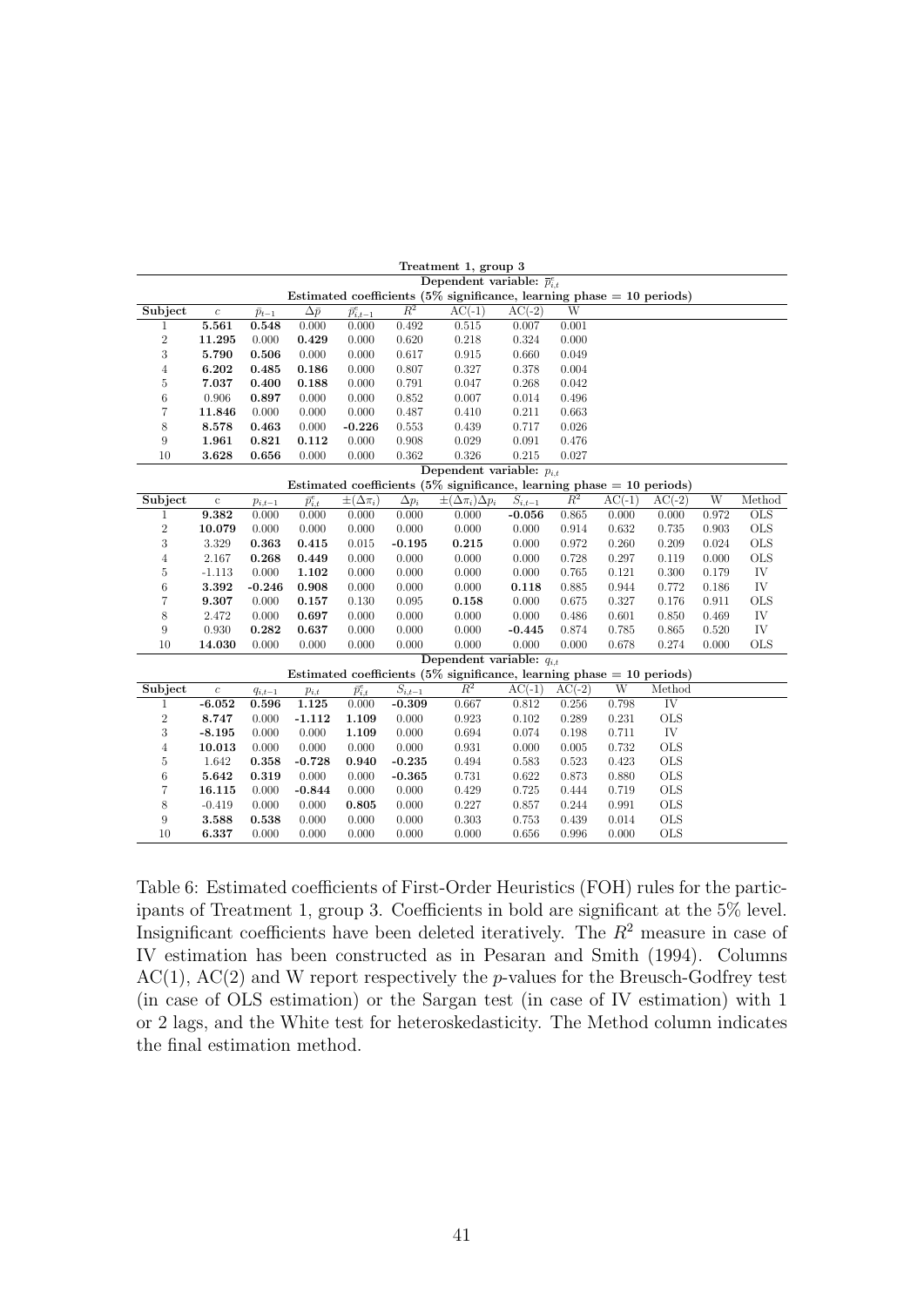|                  |                  |                 |                    |                        |              | Treatment 1, group 4                                                    |                        |          |          |            |                |            |
|------------------|------------------|-----------------|--------------------|------------------------|--------------|-------------------------------------------------------------------------|------------------------|----------|----------|------------|----------------|------------|
|                  |                  |                 |                    |                        |              | Dependent variable: $\bar{p}_{i}^e$                                     |                        |          |          |            |                |            |
|                  |                  |                 |                    |                        |              | Estimated coefficients (5% significance, learning phase $= 10$ periods) |                        |          |          |            |                |            |
| Subject          | $\boldsymbol{c}$ | $\bar{p}_{t-1}$ | $\Delta \bar{p}$   | $\bar{p}^e_{i,t-1}$    | $R^2$        | $AC(-1)$                                                                | $AC(-2)$               | W        |          |            |                |            |
| 1                | $-0.000$         | 0.682           | 0.902              | 0.318                  | 0.963        | 0.073                                                                   | 0.042                  | 0.102    |          |            |                |            |
| $\overline{2}$   | $-0.844$         | 1.076           | 0.000              | 0.000                  | 0.985        | 0.087                                                                   | 0.215                  | 0.017    |          |            |                |            |
| 3                | $-0.423$         | 0.345           | 0.449              | 0.692                  | 0.978        | 0.361                                                                   | 0.204                  | 0.077    |          |            |                |            |
| 5                | $-0.595$         | 1.054           | 0.000              | 0.000                  | 0.945        | 0.094                                                                   | 0.255                  | 0.163    |          |            |                |            |
| 6                | 0.402            | 0.967           | 0.000              | 0.000                  | 0.928        | 0.740                                                                   | 0.600                  | 0.453    |          |            |                |            |
| 7                | 0.015            | 1.002           | 0.000              | 0.000                  | 0.873        | 0.057                                                                   | 0.099                  | 0.021    |          |            |                |            |
| 9                | $-0.584$         | 0.817           | 0.000              | 0.238                  | 0.975        | 0.600                                                                   | 0.859                  | 0.167    |          |            |                |            |
| 10               | $-0.416$         | 1.038           | 0.450              | 0.000                  | 0.983        | 0.522                                                                   | 0.357                  | 0.242    |          |            |                |            |
|                  |                  |                 |                    |                        |              | Dependent variable: $p_{i,t}$                                           |                        |          |          |            |                |            |
|                  |                  |                 |                    |                        |              | Estimated coefficients (5% significance, learning phase $= 10$ periods) |                        |          |          |            |                |            |
| Subject          | $\rm c$          | $p_{i,t-1}$     | $\bar{p}_{i.t.}^e$ | $\pm(\Delta \pi_i)$    | $\Delta p_i$ | $\pm(\Delta \pi_i) \Delta p_i$                                          | $\overline{S_{i,t-1}}$ | $R^2$    | $AC(-1)$ | $AC(-2)$   | $\overline{W}$ | Method     |
| $\mathbf{1}$     | $-0.245$         | 0.514           | 0.510              | 0.000                  | 0.000        | 0.000                                                                   | $-0.066$               | 0.991    | 0.106    | 0.156      | 0.518          | IV         |
| $\overline{2}$   | 1.738            | 0.161           | 0.614              | 0.000                  | 0.000        | 0.000                                                                   | 0.000                  | 0.946    | 0.185    | 0.266      | 0.511          | <b>OLS</b> |
| 3                | 11.584           | 0.000           | 0.000              | 0.000                  | 0.000        | 0.000                                                                   | 0.000                  | 0.597    | 0.004    | 0.010      | 0.547          | <b>OLS</b> |
| 5                | 1.178            | 0.923           | 0.000              | 0.000                  | 0.000        | 0.000                                                                   | $-0.632$               | 0.849    | 0.456    | 0.622      | 0.324          | <b>OLS</b> |
| $\,$ 6 $\,$      | $-0.058$         | 0.000           | 0.929              | 0.000                  | 0.000        | 0.000                                                                   | 0.000                  | 0.872    | 0.173    | 0.317      | 0.021          | <b>OLS</b> |
| 7                | 0.915            | 0.000           | 0.858              | 0.000                  | 0.000        | 0.000                                                                   | 0.000                  | 0.857    | 0.377    | 0.665      | 0.423          | IV         |
| 9                | $-0.382$         | 0.832           | 0.199              | 0.000                  | 0.000        | 0.000                                                                   | $-0.127$               | 0.913    | 0.819    | 0.007      | 0.918          | IV         |
| 10               | 1.095            | 0.910           | 0.000              | 0.000                  | 0.000        | 0.000                                                                   | 0.000                  | 0.792    | 0.666    | 0.837      | 0.395          | <b>OLS</b> |
|                  |                  |                 |                    |                        |              | Dependent variable: $q_{i,t}$                                           |                        |          |          |            |                |            |
|                  |                  |                 |                    |                        |              | Estimated coefficients (5% significance, learning phase $=$ 10 periods) |                        |          |          |            |                |            |
| Subject          | $\boldsymbol{c}$ | $q_{i,t-1}$     | $p_{i,t}$          | $\overline{p}_{i,t}^e$ | $S_{i,t-1}$  | $\overline{R^2}$                                                        | $AC(-1)$               | $AC(-2)$ | W        | Method     |                |            |
| 1                | 7.247            | 0.000           | 0.000              | 0.000                  | 0.000        | 0.000                                                                   | 0.067                  | 0.004    | 0.000    | <b>OLS</b> |                |            |
| $\boldsymbol{2}$ | 9.447            | 0.000           | 0.000              | 0.000                  | 0.000        | 0.497                                                                   | 0.037                  | 0.081    | 0.915    | <b>OLS</b> |                |            |
| 3                | 0.616            | $-0.088$        | $-0.365$           | 0.954                  | $-0.361$     | 0.911                                                                   | 0.059                  | 0.032    | 0.141    | <b>OLS</b> |                |            |
| 5                | 4.315            | 0.000           | 0.000              | 0.000                  | 0.000        | 0.480                                                                   | 0.024                  | 0.064    | 0.449    | <b>OLS</b> |                |            |
| 6                | 10.511           | 0.593           | 0.000              | $-0.620$               | $-0.847$     | 0.685                                                                   | 0.018                  | 0.062    | 0.002    | <b>OLS</b> |                |            |
| 7                | 8.945            | 0.000           | 0.000              | 0.000                  | 0.000        | 0.000                                                                   | 0.731                  | 0.039    | 0.000    | <b>OLS</b> |                |            |
| 9                | 11.812           | 0.000           | $-1.412$           | 1.058                  | 0.000        | 0.445                                                                   | 0.324                  | 0.137    | 0.974    | <b>OLS</b> |                |            |
| 10               | 9.243            | 0.000           | $-1.762$           | 1.596                  | 0.000        | 0.871                                                                   | 0.002                  | 0.004    | 0.002    | <b>OLS</b> |                |            |

Table 7: Estimated coefficients of First-Order Heuristics (FOH) rules for the participants of Treatment 1, group 4. Coefficients in bold are significant at the 5% level. Insignificant coefficients have been deleted iteratively. The  $R<sup>2</sup>$  measure in case of IV estimation has been constructed as in Pesaran and Smith (1994). Columns  $AC(1)$ ,  $AC(2)$  and W report respectively the p-values for the Breusch-Godfrey test (in case of OLS estimation) or the Sargan test (in case of IV estimation) with 1 or 2 lags, and the White test for heteroskedasticity. The Method column indicates the final estimation method.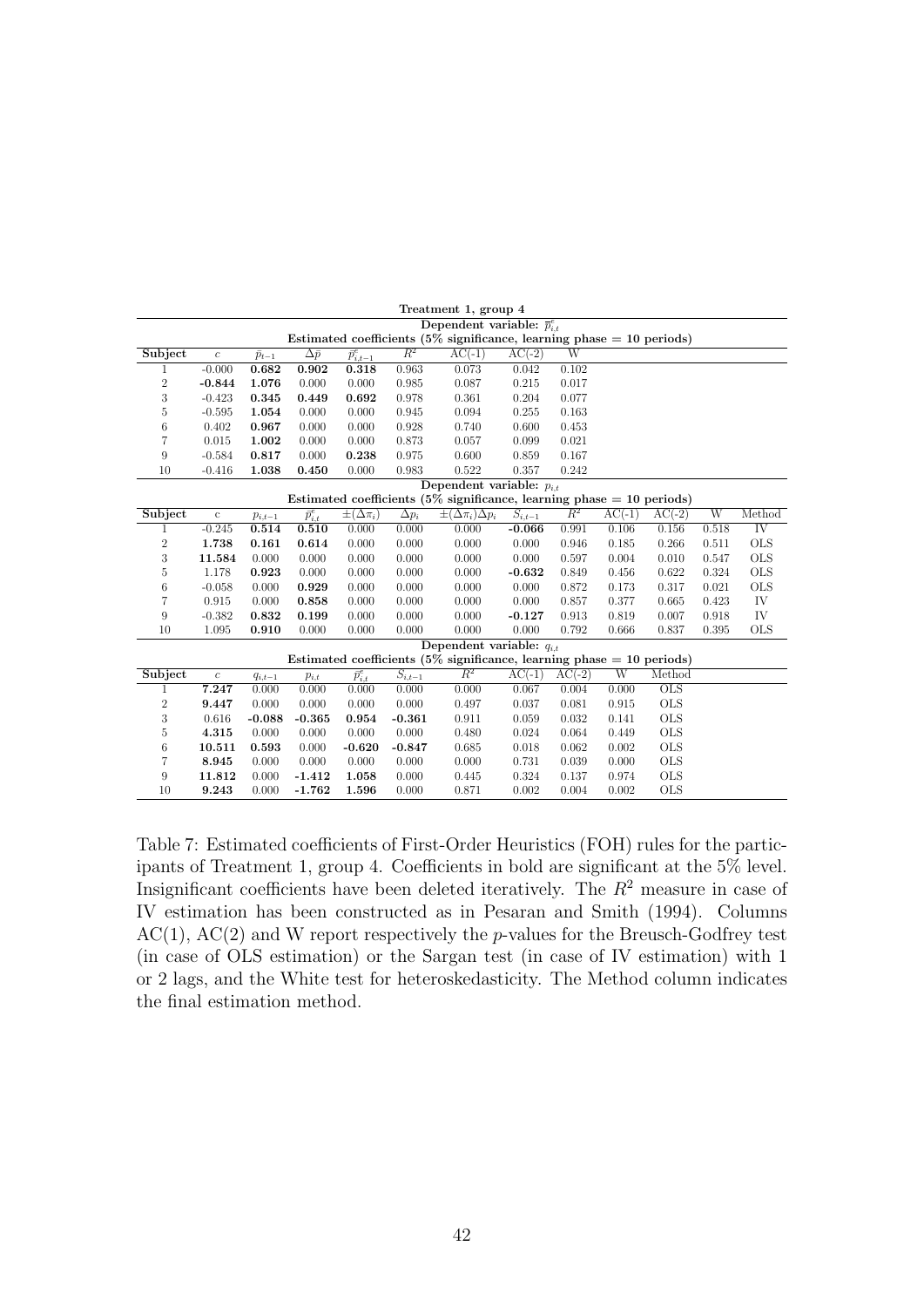|                |                  |                 |                   |                        |                        | Dependent variable: $\bar{p}_{i,t}^e$                                    |             |          |          |                |       |            |
|----------------|------------------|-----------------|-------------------|------------------------|------------------------|--------------------------------------------------------------------------|-------------|----------|----------|----------------|-------|------------|
|                |                  |                 |                   |                        |                        | Estimated coefficients $(5\%$ significance, learning phase = 10 periods) |             |          |          |                |       |            |
| Subject        | $\boldsymbol{c}$ | $\bar{p}_{t-1}$ | $\Delta \bar{p}$  | $\bar{p}^e_{i,t-1}$    | $R^2$                  | $AC(-1)$                                                                 | $AC(-2)$    | W        |          |                |       |            |
| 1              | 1.412            | 0.465           | 0.346             | 0.397                  | 0.929                  | 0.798                                                                    | 0.162       | 0.001    |          |                |       |            |
| $\,2$          | 0.557            | 0.000           | 0.792             | 0.950                  | 0.980                  | 0.063                                                                    | 0.000       | 0.025    |          |                |       |            |
| 3              | 0.403            | 0.486           | 0.336             | 0.447                  | 0.891                  | 0.062                                                                    | 0.008       | 0.109    |          |                |       |            |
| $\overline{4}$ | $-0.523$         | 0.328           | 0.325             | 0.718                  | 0.988                  | 0.043                                                                    | 0.054       | 0.681    |          |                |       |            |
| $\rm 5$        | 1.129            | 0.757           | 0.000             | 0.139                  | 0.963                  | 0.415                                                                    | 0.527       | 0.195    |          |                |       |            |
| $\,6$          | $-0.254$         | 0.241           | 0.346             | 0.778                  | 0.940                  | 0.164                                                                    | 0.388       | 0.823    |          |                |       |            |
| $\overline{7}$ | $-0.172$         | 1.010           | $-0.266$          | 0.000                  | 0.920                  | 0.767                                                                    | 0.021       | 0.704    |          |                |       |            |
| 8              | 0.939            | 0.456           | 0.518             | 0.450                  | 0.950                  | 0.237                                                                    | 0.073       | 0.045    |          |                |       |            |
| 9              | 3.427            | 0.669           | 0.000             | 0.000                  | 0.893                  | 0.068                                                                    | 0.189       | 0.048    |          |                |       |            |
| 10             | 0.540            | 0.953           | $-0.287$          | 0.000                  | 0.938                  | 0.739                                                                    | 0.001       | 0.027    |          |                |       |            |
|                |                  |                 |                   |                        |                        | Dependent variable: $p_{i,t}$                                            |             |          |          |                |       |            |
|                |                  |                 |                   |                        |                        | Estimated coefficients (5% significance, learning phase $= 10$ periods)  |             |          |          |                |       |            |
| Subject        | $\mathbf c$      | $p_{i,t-1}$     | $\bar{p}_{i,t}^e$ | $\pm(\Delta \pi_i)$    | $\Delta p_i$           | $\pm(\Delta \pi_i)\Delta p_i$                                            | $S_{i,t-1}$ | $R^2$    | $AC(-1)$ | $AC(-2)$       | W     | Method     |
| $\mathbf{1}$   | 4.192            | 0.626           | 0.000             | 0.000                  | 0.000                  | 0.000                                                                    | $-0.475$    | 0.303    | 0.648    | 0.352          | 0.918 | <b>OLS</b> |
| $\,2$          | 0.231            | 0.283           | 0.656             | 0.000                  | 0.000                  | 0.000                                                                    | $-0.102$    | 0.977    | 0.682    | 0.776          | 0.425 | IV         |
| $\,3$          | $-1.323$         | 0.628           | 0.500             | 0.000                  | 0.000                  | 0.000                                                                    | 0.000       | 0.960    | 0.267    | 0.236          | 0.013 | <b>OLS</b> |
| $\overline{4}$ | $-1.202$         | 0.587           | 0.513             | 0.000                  | 0.000                  | 0.000                                                                    | 0.000       | 0.956    | 0.061    | 0.240          | 0.020 | <b>OLS</b> |
| $\overline{5}$ | 0.435            | 0.502           | 0.481             | 0.000                  | 0.000                  | 0.000                                                                    | 0.053       | 0.977    | 0.070    | 0.004          | 0.111 | <b>OLS</b> |
| $\,6$          | 0.716            | 0.932           | 0.000             | 0.089                  | $-0.526$               | 0.395                                                                    | 0.000       | 0.892    | 0.092    | 0.320          | 0.457 | <b>OLS</b> |
| $\overline{7}$ | 7.031            | 0.405           | 0.000             | 0.108                  | $-0.085$               | 0.354                                                                    | 0.000       | 0.566    | 0.375    | 0.239          | 0.651 | <b>OLS</b> |
| 8              | $-0.097$         | 0.395           | 0.612             | 0.049                  | $-0.138$               | 0.171                                                                    | 0.000       | 0.977    | 0.676    | 0.328          | 0.132 | <b>OLS</b> |
| 9              | $-0.206$         | 0.337           | 0.652             | 0.000                  | 0.000                  | 0.000                                                                    | 0.000       | 0.935    | 0.076    | 0.261          | 0.470 | <b>OLS</b> |
| 10             | 12.066           | 0.000           | 0.000             | 0.000                  | 0.000                  | 0.000                                                                    | 0.000       | 0.355    | 0.001    | 0.002          | 0.644 | <b>OLS</b> |
|                |                  |                 |                   |                        |                        | Dependent variable: $q_{i,t}$                                            |             |          |          |                |       |            |
|                |                  |                 |                   |                        |                        | Estimated coefficients (5% significance, learning phase $= 10$ periods)  |             |          |          |                |       |            |
| Subject        | $\boldsymbol{c}$ | $q_{i,t-1}$     | $p_{i,t}$         | $\overline{p}_{i,t}^e$ | $\overline{S_{i,t-1}}$ | $R^2$                                                                    | $AC(-1)$    | $AC(-2)$ | W        | Method         |       |            |
| 1              | 3.696            | 0.000           | $-0.907$          | 1.175                  | 0.410                  | 0.248                                                                    | 0.013       | 0.039    | 0.000    | IV <sub></sub> |       |            |
| $\,2$          | 2.167            | 0.593           | 0.111             | 0.000                  | $-0.218$               | 0.941                                                                    | 0.935       | 0.097    | 0.007    | <b>OLS</b>     |       |            |
| $\sqrt{3}$     | 14.150           | 0.000           | $-1.199$          | 0.654                  | $-0.315$               | 0.797                                                                    | 0.001       | 0.000    | 0.253    | <b>OLS</b>     |       |            |
| $\overline{4}$ | 16.340           | 0.000           | 0.000             | $-0.770$               | 0.000                  | 0.130                                                                    | 0.016       | 0.015    | 0.035    | <b>OLS</b>     |       |            |
| $\rm 5$        | $-2.249$         | 0.000           | 0.759             | 0.000                  | $-0.208$               | 0.930                                                                    | 0.592       | 0.843    | 0.057    | <b>OLS</b>     |       |            |
| $\,6$          | 15.217           | 0.000           | $-1.908$          | 1.230                  | $-0.190$               | 0.659                                                                    | 0.003       | 0.004    | 0.001    | <b>OLS</b>     |       |            |
| $\overline{7}$ | 6.069            | 0.000           | $-1.065$          | 1.096                  | 0.000                  | 0.812                                                                    | 0.381       | 0.444    | 0.011    | IV             |       |            |
| 8              | 7.140            | 0.165           | $-1.977$          | 1.909                  | 0.000                  | 0.948                                                                    | 0.271       | 0.503    | 0.184    | IV             |       |            |
| 9              | 21.678           | 0.000           | 0.000             | $-1.171$               | 0.000                  | 0.364                                                                    | 0.231       | 0.079    | 0.018    | <b>OLS</b>     |       |            |
| 10             | 10.383           | 0.000           | $-0.926$          | 0.558                  | 0.000                  | 0.850                                                                    | 0.000       | 0.000    | 0.000    | <b>OLS</b>     |       |            |

Table 8: Estimated coefficients of First-Order Heuristics (FOH) rules for the participants of Treatment 2, group 1. Coefficients in bold are significant at the 5% level. Insignificant coefficients have been deleted iteratively. The  $R^2$  measure in case of IV estimation has been constructed as in Pesaran and Smith (1994). Columns  $AC(1)$ ,  $AC(2)$  and W report respectively the *p*-values for the Breusch-Godfrey test (in case of OLS estimation) or the Sargan test (in case of IV estimation) with 1 or 2 lags, and the White test for heteroskedasticity. The Method column indicates the final estimation method.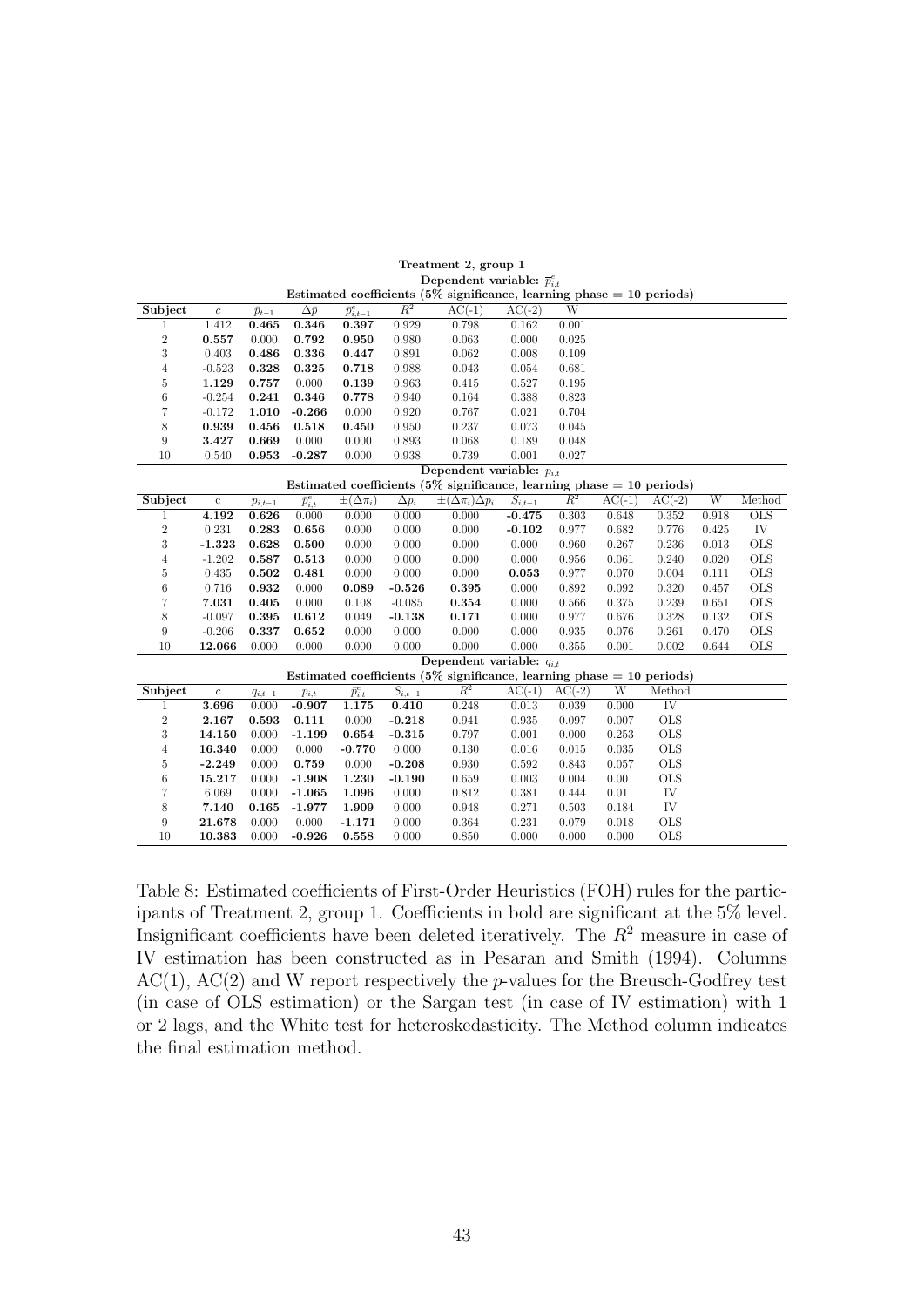|                |                  |                 |                   |                        |              | Dependent variable: $\bar{p}_{i,t}^e$                                    |             |                |          |                 |       |            |
|----------------|------------------|-----------------|-------------------|------------------------|--------------|--------------------------------------------------------------------------|-------------|----------------|----------|-----------------|-------|------------|
|                |                  |                 |                   |                        |              | Estimated coefficients $(5\%$ significance, learning phase = 10 periods) |             |                |          |                 |       |            |
| Subject        | $\boldsymbol{c}$ | $\bar{p}_{t-1}$ | $\Delta \bar{p}$  | $\bar{p}^e_{i,t-1}$    | $R^2$        | $AC(-1)$                                                                 | $AC(-2)$    | W              |          |                 |       |            |
| 1              | 0.885            | 0.941           | 0.000             | 0.000                  | 0.829        | 0.157                                                                    | 0.254       | 0.415          |          |                 |       |            |
| $\,2$          | $-0.323$         | 0.424           | 0.471             | 0.603                  | 0.905        | 0.875                                                                    | 0.236       | 0.824          |          |                 |       |            |
| 3              | 0.557            | 0.955           | 0.000             | 0.000                  | 0.896        | 0.047                                                                    | 0.005       | 0.212          |          |                 |       |            |
| $\overline{4}$ | 0.632            | 0.688           | 0.000             | 0.256                  | 0.973        | 0.059                                                                    | 0.076       | 0.061          |          |                 |       |            |
| $\rm 5$        | 1.117            | 0.233           | 0.000             | 0.680                  | 0.944        | 0.738                                                                    | 0.897       | 0.002          |          |                 |       |            |
| $\,6$          | 0.151            | 0.914           | 0.000             | 0.072                  | 0.989        | 0.007                                                                    | 0.010       | 0.000          |          |                 |       |            |
| $\overline{7}$ | 1.130            | 0.573           | 0.000             | 0.343                  | 0.932        | 0.946                                                                    | 0.396       | 0.000          |          |                 |       |            |
| 8              | 0.147            | 0.986           | 0.000             | 0.000                  | 0.966        | 0.000                                                                    | 0.000       | 0.000          |          |                 |       |            |
| 9              | 0.150            | 0.553           | 0.344             | 0.440                  | 0.919        | 0.166                                                                    | 0.365       | 0.953          |          |                 |       |            |
| 10             | $-0.561$         | 0.414           | 0.656             | 0.628                  | 0.964        | 0.775                                                                    | 0.316       | 0.278          |          |                 |       |            |
|                |                  |                 |                   |                        |              | Dependent variable: $p_{i,t}$                                            |             |                |          |                 |       |            |
|                |                  |                 |                   |                        |              | Estimated coefficients (5% significance, learning phase $= 10$ periods)  |             |                |          |                 |       |            |
| Subject        | $\mathbf c$      | $p_{i,t-1}$     | $\bar{p}_{i,t}^e$ | $\pm(\Delta \pi_i)$    | $\Delta p_i$ | $\pm(\Delta \pi_i)\Delta p_i$                                            | $S_{i,t-1}$ | $\mathbb{R}^2$ | $AC(-1)$ | $AC(-2)$        | W     | Method     |
| $\mathbf{1}$   | 4.093            | 0.662           | 0.000             | 0.000                  | 0.000        | 0.000                                                                    | 0.000       | 0.452          | 0.014    | 0.027           | 0.011 | <b>OLS</b> |
| $\,2$          | 3.888            | 0.716           | 0.000             | $-0.182$               | $-0.328$     | 0.260                                                                    | 0.000       | 0.899          | 0.784    | 0.433           | 0.672 | <b>OLS</b> |
| 3              | 6.245            | 0.522           | 0.000             | 0.000                  | 0.000        | 0.000                                                                    | 0.000       | 0.643          | 0.888    | 0.314           | 0.854 | <b>OLS</b> |
| $\overline{4}$ | 1.052            | 0.195           | 0.711             | 0.000                  | 0.000        | 0.000                                                                    | 0.000       | 0.963          | 0.000    | 0.000           | 0.526 | IV         |
| $\overline{5}$ | 2.094            | 0.619           | 0.222             | 0.005                  | $-0.222$     | 0.232                                                                    | 0.000       | 0.895          | 0.550    | 0.176           | 0.043 | <b>OLS</b> |
| $\,6$          | 1.291            | 0.898           | 0.000             | 0.000                  | 0.000        | 0.000                                                                    | $-0.164$    | 0.922          | 0.001    | 0.001           | 0.751 | <b>OLS</b> |
| $\overline{7}$ | 1.402            | 0.581           | 0.339             | 0.000                  | 0.000        | 0.000                                                                    | $-0.181$    | 0.851          | 0.772    | 0.813           | 0.553 | IV         |
| 8              | 5.250            | 0.000           | 0.515             | 0.010                  | 0.169        | 0.381                                                                    | 0.134       | 0.901          | 0.598    | 0.212           | 0.005 | <b>OLS</b> |
| 9              | 0.738            | 0.947           | 0.000             | 0.000                  | 0.000        | 0.000                                                                    | $-0.399$    | 0.777          | 0.470    | 0.614           | 0.589 | <b>OLS</b> |
| 10             | $-0.239$         | 0.675           | 0.351             | 0.012                  | $-0.273$     | 0.343                                                                    | 0.000       | 0.938          | 0.469    | 0.772           | 0.663 | <b>OLS</b> |
|                |                  |                 |                   |                        |              | Dependent variable: $q_{i,t}$                                            |             |                |          |                 |       |            |
|                |                  |                 |                   |                        |              | Estimated coefficients (5% significance, learning phase $= 10$ periods)  |             |                |          |                 |       |            |
| Subject        | $\boldsymbol{c}$ | $q_{i,t-1}$     | $p_{i,t}$         | $\overline{p}_{i,t}^e$ | $S_{i,t-1}$  | $R^2$                                                                    | $AC(-1)$    | $AC(-2)$       | W        | Method          |       |            |
| 1              | 4.840            | 0.000           | $-1.063$          | 1.273                  | 0.000        | 0.662                                                                    | 0.311       | 0.428          | 0.039    | $_{\text{OLS}}$ |       |            |
| $\,2$          | 7.626            | 0.541           | $-0.353$          | 0.000                  | 0.000        | 0.731                                                                    | 0.937       | 0.933          | 0.403    | <b>OLS</b>      |       |            |
| $\sqrt{3}$     | 5.943            | 0.000           | $-0.741$          | 0.795                  | 0.000        | 0.926                                                                    | 0.009       | 0.015          | 0.633    | <b>OLS</b>      |       |            |
| $\overline{4}$ | 2.862            | 0.606           | 0.000             | 0.000                  | 0.000        | 0.376                                                                    | 0.383       | 0.747          | 0.691    | <b>OLS</b>      |       |            |
| $\rm 5$        | 4.710            | 0.357           | $-1.131$          | 1.099                  | 0.000        | 0.628                                                                    | 0.599       | 0.498          | 0.070    | <b>OLS</b>      |       |            |
| $\,6$          | 13.603           | 0.000           | $-0.529$          | 0.000                  | 0.000        | 0.847                                                                    | 0.000       | 0.000          | 0.585    | <b>OLS</b>      |       |            |
| $\overline{7}$ | 1.749            | 0.692           | 0.000             | 0.000                  | $-0.278$     | 0.513                                                                    | 0.491       | 0.172          | 0.599    | <b>OLS</b>      |       |            |
| 8              | 4.228            | 0.740           | 0.000             | $-0.175$               | $-0.635$     | 0.909                                                                    | 0.584       | 0.011          | 0.009    | <b>OLS</b>      |       |            |
| 9              | 11.940           | 0.000           | $-1.953$          | 1.557                  | 0.276        | 0.738                                                                    | 0.768       | 0.909          | 0.000    | IV              |       |            |
| 10             | 11.748           | 0.000           | $-2.075$          | 1.687                  | 0.000        | 0.875                                                                    | 0.859       | 0.939          | 0.002    | IV              |       |            |

Table 9: Estimated coefficients of First-Order Heuristics (FOH) rules for the participants of Treatment 2, group 2. Coefficients in bold are significant at the 5% level. Insignificant coefficients have been deleted iteratively. The  $R^2$  measure in case of IV estimation has been constructed as in Pesaran and Smith (1994). Columns  $AC(1)$ ,  $AC(2)$  and W report respectively the *p*-values for the Breusch-Godfrey test (in case of OLS estimation) or the Sargan test (in case of IV estimation) with 1 or 2 lags, and the White test for heteroskedasticity. The Method column indicates the final estimation method.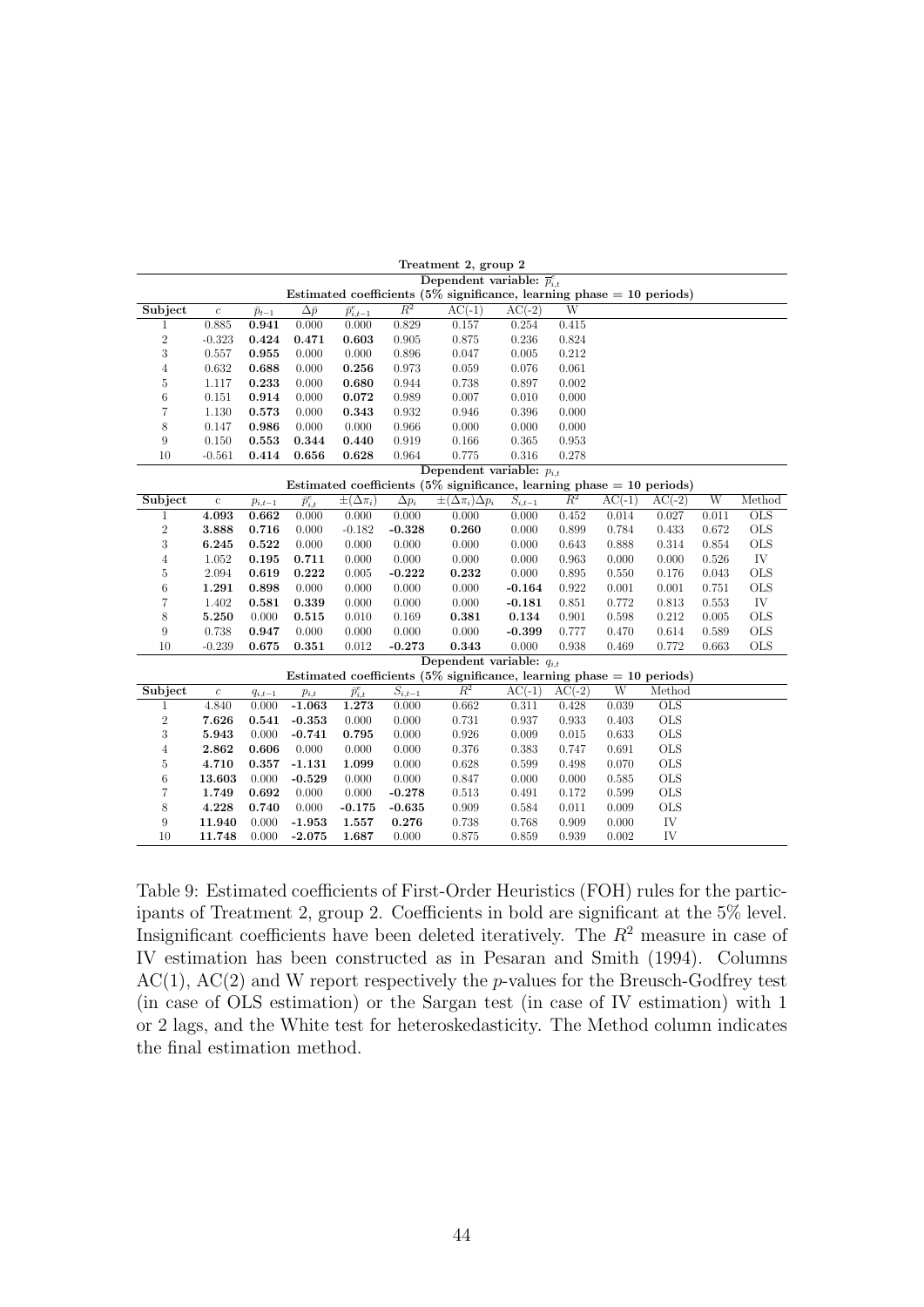|                |                  |                 |                   |                                |                        | Dependent variable: $\overline{p}_{i,t}^e$                                 |             |          |          |                           |       |            |
|----------------|------------------|-----------------|-------------------|--------------------------------|------------------------|----------------------------------------------------------------------------|-------------|----------|----------|---------------------------|-------|------------|
|                |                  |                 |                   |                                |                        | Estimated coefficients (5% significance, learning phase $= 10$ periods)    |             |          |          |                           |       |            |
| Subject        | $\boldsymbol{c}$ | $\bar{p}_{t-1}$ | $\Delta \bar{p}$  | $\overline{\bar{p}_{i,t-1}^e}$ | $\overline{R^2}$       | $AC(-1)$                                                                   | $AC(-2)$    | W        |          |                           |       |            |
| 1              | 0.044            | 0.699           | 0.488             | 0.298                          | 0.999                  | 0.190                                                                      | 0.491       | 0.002    |          |                           |       |            |
| $\,2$          | $-0.025$         | 0.000           | 1.108             | 1.002                          | 0.995                  | 0.001                                                                      | 0.009       | 0.000    |          |                           |       |            |
| 3              | $-0.385$         | 0.082           | 0.000             | 0.958                          | 0.978                  | 0.219                                                                      | 0.207       | 0.005    |          |                           |       |            |
| $\overline{4}$ | 0.367            | 0.000           | 0.000             | 0.967                          | 0.879                  | 0.984                                                                      | 0.999       | 0.833    |          |                           |       |            |
| 5              | 1.581            | 0.443           | 0.000             | 0.408                          | 0.806                  | 0.122                                                                      | 0.119       | 0.543    |          |                           |       |            |
| $\;6\;$        | $-0.080$         | 0.468           | 0.000             | 0.540                          | 0.985                  | 0.264                                                                      | 0.013       | 0.074    |          |                           |       |            |
| $\overline{7}$ | 1.633            | 0.849           | 0.000             | 0.000                          | 0.943                  | 0.017                                                                      | 0.031       | 0.000    |          |                           |       |            |
| 8              | 0.498            | 0.656           | 0.000             | 0.299                          | 0.982                  | 0.253                                                                      | 0.227       | 0.051    |          |                           |       |            |
| 9              | $-1.593$         | 1.148           | 0.000             | 0.000                          | 0.955                  | 0.062                                                                      | 0.023       | 0.092    |          |                           |       |            |
| 10             | $-0.288$         | 1.039           | $-1.058$          | 0.000                          | 0.953                  | 0.434                                                                      | 0.750       | 0.137    |          |                           |       |            |
|                |                  |                 |                   |                                |                        | Dependent variable: $p_{i,t}$                                              |             |          |          |                           |       |            |
|                |                  |                 |                   |                                |                        | Estimated coefficients $(5\%$ significance, learning phase $= 10$ periods) |             |          |          |                           |       |            |
| Subject        | $\mathbf c$      | $p_{i,t-1}$     | $\bar{p}_{i,t}^e$ | $\pm(\Delta \pi_i)$            | $\Delta p_i$           | $\pm(\Delta \pi_i) \Delta p_i$                                             | $S_{i,t-1}$ | $R^2$    | $AC(-1)$ | $AC(-2)$                  | W     | Method     |
| 1              | 8.198            | 0.000           | 0.284             | 0.000                          | 0.000                  | 0.000                                                                      | 0.000       | 0.861    | 0.201    | 0.370                     | 0.603 | OLS        |
| $\,2$          | 0.459            | 0.738           | 0.201             | 0.000                          | 0.000                  | 0.000                                                                      | $-0.110$    | 0.987    | 0.008    | 0.021                     | 0.916 | <b>OLS</b> |
| 3              | 1.189            | 0.000           | 0.865             | 0.100                          | 0.245                  | $-0.409$                                                                   | 0.081       | 0.807    | 0.218    | 0.021                     | 0.003 | <b>OLS</b> |
| $\overline{4}$ | $-0.039$         | 1.015           | 0.000             | 0.005                          | $-0.798$               | 0.769                                                                      | $-0.218$    | 0.984    | 0.000    | 0.000                     | 0.438 | <b>OLS</b> |
| 5              | $-0.306$         | 1.034           | 0.000             | 0.000                          | 0.000                  | 0.000                                                                      | $-0.121$    | 0.989    | 0.928    | 0.722                     | 0.774 | <b>OLS</b> |
| 6              | $-0.325$         | 1.033           | 0.000             | 0.034                          | $-0.347$               | 0.572                                                                      | $-0.159$    | 0.993    | 0.128    | 0.058                     | 0.380 | <b>OLS</b> |
| $\overline{7}$ | 0.343            | 0.975           | 0.000             | $-0.039$                       | $-0.445$               | 0.504                                                                      | 0.000       | 0.863    | 0.712    | 0.850                     | 0.992 | <b>OLS</b> |
| 8              | $-0.071$         | 0.857           | 0.155             | 0.008                          | $-0.415$               | 0.350                                                                      | 0.000       | 0.992    | 0.510    | 0.282                     | 0.207 | <b>OLS</b> |
| 9              | $-0.269$         | 1.030           | 0.000             | 0.000                          | 0.000                  | 0.000                                                                      | $-0.217$    | 0.969    | 0.690    | 0.411                     | 0.124 | <b>OLS</b> |
| 10             | $-3.565$         | 0.000           | 1.386             | 0.000                          | 0.000                  | 0.000                                                                      | 0.000       | 0.895    | 0.210    | 0.448                     | 0.779 | IV         |
|                |                  |                 |                   |                                |                        | Dependent variable: $q_{i,t}$                                              |             |          |          |                           |       |            |
|                |                  |                 |                   |                                |                        | Estimated coefficients ( $5\%$ significance, learning phase = 10 periods)  |             |          |          |                           |       |            |
| Subject        | $\boldsymbol{c}$ | $q_{i,t-1}$     | $p_{i,t}$         | $\overline{p}_{i,t}^e$         | $\overline{S}_{i,t-1}$ | $\overline{R^2}$                                                           | $AC(-1)$    | $AC(-2)$ | W        | Method                    |       |            |
| $\mathbf{1}$   | 9.977            | 0.149           | $-1.636$          | 1.304                          | $-0.394$               | 0.947                                                                      | 0.105       | 0.042    | 0.000    | $\overline{\mathrm{OLS}}$ |       |            |
| $\,2$          | 1.629            | 0.820           | 0.000             | 0.000                          | $-0.482$               | 0.663                                                                      | 0.019       | 0.019    | 0.000    | <b>OLS</b>                |       |            |
| 3              | 1.303            | 0.000           | 4.590             | $-3.878$                       | 0.000                  | 0.700                                                                      | 0.259       | 0.087    | 0.017    | IV                        |       |            |
| $\overline{4}$ | 6.283            | 0.387           | $-0.368$          | 0.238                          | 0.000                  | 0.972                                                                      | 0.268       | 0.516    | 0.018    | IV                        |       |            |
| $\overline{5}$ | 26.064           | $-0.887$        | 0.000             | $-1.085$                       | 0.668                  | 0.919                                                                      | 0.991       | 0.808    | 0.013    | IV                        |       |            |
| 6              | 0.358            | 0.946           | 0.000             | 0.000                          | $-0.556$               | 0.807                                                                      | 0.052       | 0.047    | 0.803    | <b>OLS</b>                |       |            |
| $\overline{7}$ | 8.772            | 0.000           | $-1.197$          | 1.023                          | $-0.189$               | 0.598                                                                      | 0.512       | 0.321    | 0.010    | IV                        |       |            |
| 8              | 4.306            | 0.501           | $-0.479$          | 0.426                          | $-0.647$               | 0.829                                                                      | 0.855       | 0.204    | 0.886    | IV                        |       |            |
| 9              | $-0.385$         | 1.044           | 0.000             | 0.000                          | $-0.431$               | 0.932                                                                      | 0.287       | 0.630    | 0.023    | <b>OLS</b>                |       |            |
| 10             | 15.281           | 0.000           | $-0.782$          | 0.000                          | 0.000                  | 0.854                                                                      | 0.329       | 0.417    | 0.028    | <b>OLS</b>                |       |            |

Table 10: Estimated coefficients of First-Order Heuristics (FOH) rules for the participants of Treatment 2, group 3. Coefficients in bold are significant at the 5% level. Insignificant coefficients have been deleted iteratively. The  $R<sup>2</sup>$  measure in case of IV estimation has been constructed as in Pesaran and Smith (1994). Columns  $AC(1)$ ,  $AC(2)$  and W report respectively the p-values for the Breusch-Godfrey test (in case of OLS estimation) or the Sargan test (in case of IV estimation) with 1 or 2 lags, and the White test for heteroskedasticity. The Method column indicates the final estimation method.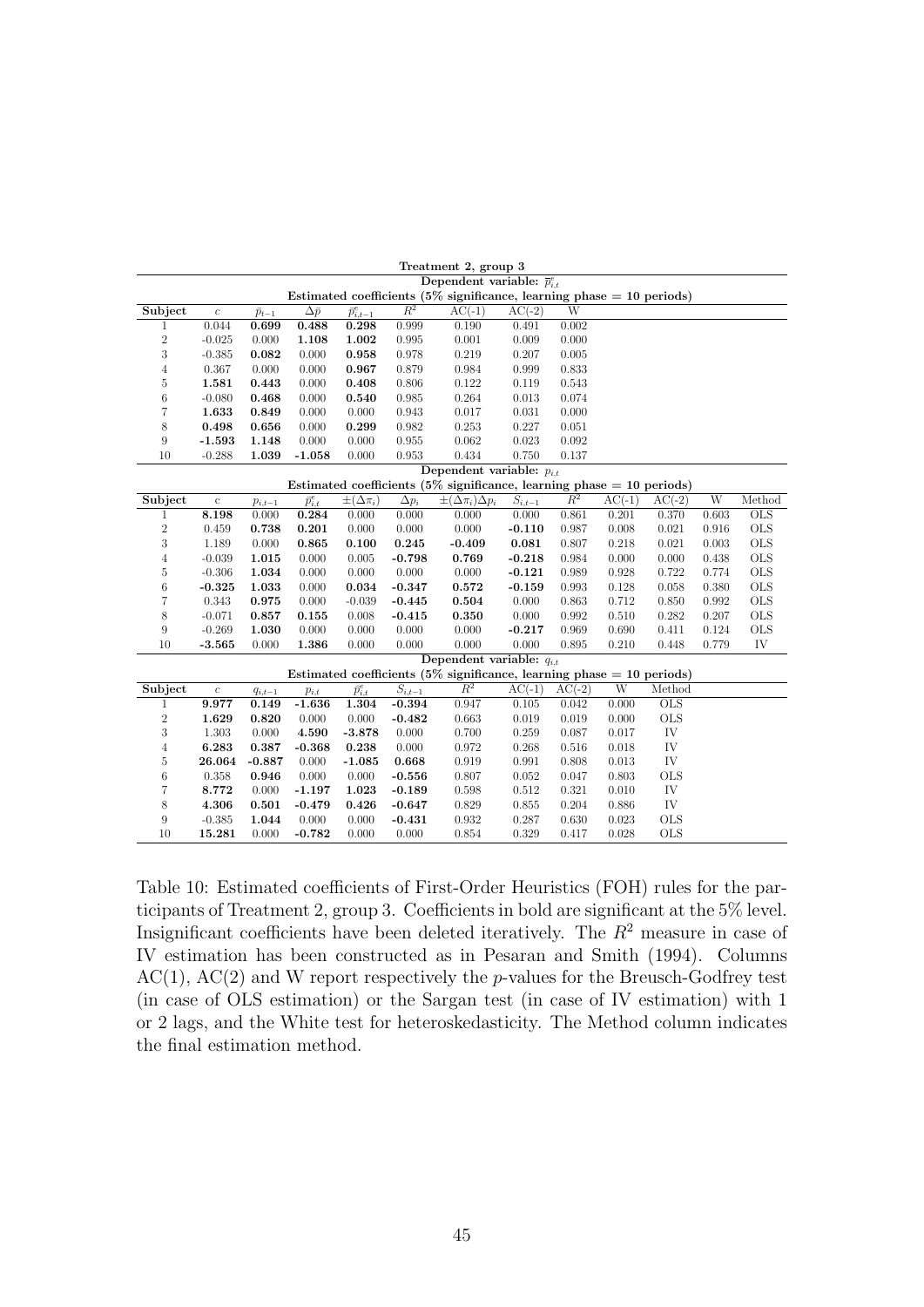|                |                  |                 |                        |                                |                                    | Dependent variable: $\overline{p}_{i,t}^e$                              |                        |          |          |                        |       |            |
|----------------|------------------|-----------------|------------------------|--------------------------------|------------------------------------|-------------------------------------------------------------------------|------------------------|----------|----------|------------------------|-------|------------|
|                |                  |                 |                        |                                |                                    | Estimated coefficients (5% significance, learning phase $= 10$ periods) |                        |          |          |                        |       |            |
| Subject        | $\boldsymbol{c}$ | $\bar{p}_{t-1}$ | $\Delta \bar{p}$       | $\overline{\bar{p}^e_{i,t-1}}$ | $\overline{R^2}$                   | $AC(-1)$                                                                | $AC(-2)$               | W        |          |                        |       |            |
| 1              | 0.305            | 0.582           | 0.000                  | 0.389                          | 0.867                              | 0.085                                                                   | 0.026                  | 0.289    |          |                        |       |            |
| $\,2$          | 0.345            | 0.000           | 0.000                  | 0.966                          | 0.885                              | 0.982                                                                   | 0.999                  | 0.811    |          |                        |       |            |
| 3              | 0.383            | 0.408           | 0.455                  | 0.554                          | 0.958                              | 0.188                                                                   | 0.076                  | 0.145    |          |                        |       |            |
| $\overline{4}$ | 0.559            | 0.942           | 0.000                  | 0.000                          | 0.966                              | 0.519                                                                   | 0.016                  | 0.009    |          |                        |       |            |
| 5              | $-0.015$         | 0.993           | 0.000                  | 0.009                          | 1.000                              | 0.390                                                                   | 0.600                  | 0.259    |          |                        |       |            |
| $\;6\;$        | $-1.043$         | 1.119           | 0.280                  | 0.000                          | 0.904                              | 0.188                                                                   | 0.017                  | 0.675    |          |                        |       |            |
| $\overline{7}$ | 1.077            | 0.889           | 0.000                  | 0.000                          | 0.953                              | 0.313                                                                   | 0.335                  | 0.059    |          |                        |       |            |
| 8              | $-0.263$         | 0.725           | 0.000                  | 0.290                          | 0.966                              | 0.342                                                                   | 0.337                  | 0.430    |          |                        |       |            |
| 9              | $-0.775$         | 0.571           | 0.000                  | 0.509                          | 0.953                              | 0.022                                                                   | 0.043                  | 0.002    |          |                        |       |            |
| 10             | 0.034            | 0.000           | 0.563                  | 0.998                          | 0.975                              | 0.362                                                                   | 0.114                  | 0.392    |          |                        |       |            |
|                |                  |                 |                        |                                |                                    | Dependent variable: $p_{i,t}$                                           |                        |          |          |                        |       |            |
|                |                  |                 |                        |                                |                                    | Estimated coefficients (5% significance, learning phase $=$ 10 periods) |                        |          |          |                        |       |            |
| Subject        | $\mathbf c$      | $p_{i,t-1}$     | $\overline{p}_{i,t}^e$ | $\pm(\Delta \pi_i)$            | $\overline{\Delta p_i}$            | $\pm(\Delta \pi_i) \Delta p_i$                                          | $\overline{S_{i,t-1}}$ | $R^2$    | $AC(-1)$ | $AC(-2)$               | W     | Method     |
| 1              | 0.400            | 0.967           | 0.000                  | $-0.010$                       | $-0.222$                           | 0.532                                                                   | 0.000                  | 0.947    | 0.828    | 0.376                  | 0.877 | OLS        |
| $\overline{2}$ | 2.814            | 0.663           | 0.000                  | 0.001                          | $-0.590$                           | $-0.341$                                                                | 0.000                  | 0.675    | 0.008    | 0.007                  | 0.000 | <b>OLS</b> |
| 3              | $-2.315$         | 0.000           | 1.232                  | 0.000                          | 0.000                              | 0.000                                                                   | $-0.025$               | 0.844    | 0.284    | 0.396                  | 0.097 | IV         |
| $\overline{4}$ | 1.296            | 0.000           | 0.864                  | $-0.010$                       | $-0.596$                           | 0.689                                                                   | 0.000                  | 0.926    | 0.610    | 0.877                  | 0.000 | IV         |
| 5              | 1.132            | 0.891           | 0.000                  | 0.000                          | 0.000                              | 0.000                                                                   | $-0.152$               | 0.698    | 0.268    | 0.373                  | 0.001 | <b>OLS</b> |
| 6              | $-6.482$         | 0.397           | 1.264                  | 0.000                          | 0.000                              | 0.000                                                                   | 0.000                  | 0.931    | 0.249    | 0.375                  | 0.390 | IV         |
| $\overline{7}$ | $-0.767$         | 1.083           | 0.000                  | 0.025                          | $-0.467$                           | 0.679                                                                   | 0.000                  | 0.879    | 0.402    | 0.725                  | 0.505 | <b>OLS</b> |
| 8              | 8.500            | 0.000           | 0.000                  | 0.000                          | 0.000                              | 0.000                                                                   | 0.000                  | NA       | NA       | NA                     | NA    | <b>OLS</b> |
| 9              | 7.388            | 0.000           | 0.400                  | 0.000                          | 0.000                              | 0.000                                                                   | 0.000                  | 0.660    | 0.737    | 0.667                  | 0.501 | <b>OLS</b> |
| 10             | 0.901            | 0.538           | 0.362                  | 0.001                          | $-0.227$                           | 0.402                                                                   | 0.000                  | 0.768    | 0.770    | 0.759                  | 0.714 | <b>OLS</b> |
|                |                  |                 |                        |                                |                                    | Dependent variable: $q_{i,t}$                                           |                        |          |          |                        |       |            |
|                |                  |                 |                        |                                |                                    | Estimated coefficients (5% significance, learning phase $= 10$ periods) |                        |          |          |                        |       |            |
| Subject        | $\boldsymbol{c}$ | $q_{i,t-1}$     | $p_{i,t}$              | $\overline{p}_{i,t}^e$         | $\overline{S_{i,\underline{t-1}}}$ | $\overline{R^2}$                                                        | $AC(-1)$               | $AC(-2)$ | W        | Method                 |       |            |
| $\mathbf{1}$   | 16.254           | 0.000           | $-0.999$               | 0.000                          | 0.000                              | 0.920                                                                   | 0.894                  | 0.143    | 0.210    | $\overline{\text{IV}}$ |       |            |
| $\,2$          | $-4.614$         | 1.375           | 0.000                  | 0.000                          | $-1.597$                           | 0.483                                                                   | 0.530                  | 0.674    | 0.050    | <b>OLS</b>             |       |            |
| 3              | 76.618           | $-2.456$        | $-5.097$               | 0.000                          | 2.696                              | 0.820                                                                   | 0.009                  | 0.071    | 0.142    | <b>OLS</b>             |       |            |
| $\overline{4}$ | 18.545           | 0.000           | 0.000                  | $-1.096$                       | 0.000                              | 0.652                                                                   | 0.761                  | 0.684    | 0.164    | <b>OLS</b>             |       |            |
| $\overline{5}$ | 7.102            | 0.000           | $-0.818$               | 0.798                          | $-0.191$                           | 0.953                                                                   | 0.000                  | 0.000    | 0.000    | <b>OLS</b>             |       |            |
| 6              | 10.491           | 0.420           | $-0.629$               | 0.000                          | $-0.404$                           | 0.975                                                                   | 0.075                  | 0.225    | 0.010    | <b>OLS</b>             |       |            |
| $\overline{7}$ | 6.289            | 0.000           | 0.000                  | 0.252                          | 0.000                              | 0.981                                                                   | 0.004                  | 0.002    | 0.005    | <b>OLS</b>             |       |            |
| 8              | 0.307            | 0.970           | 0.000                  | 0.000                          | 0.000                              | 0.964                                                                   | 0.172                  | 0.268    | 0.012    | <b>OLS</b>             |       |            |
| 9              | 11.795           | 0.000           | $-1.312$               | 0.826                          | 0.000                              | 0.936                                                                   | 0.222                  | 0.513    | 0.000    | <b>OLS</b>             |       |            |
| 10             | 14.679           | 0.000           | $-0.693$               | 0.000                          | 0.000                              | 0.833                                                                   | 0.879                  | 0.719    | 0.000    | IV                     |       |            |

Table 11: Estimated coefficients of First-Order Heuristics (FOH) rules for the participants of Treatment 2, group 4. Coefficients in bold are significant at the 5% level. Insignificant coefficients have been deleted iteratively. The  $R<sup>2</sup>$  measure in case of IV estimation has been constructed as in Pesaran and Smith (1994). Columns  $AC(1)$ ,  $AC(2)$  and W report respectively the p-values for the Breusch-Godfrey test (in case of OLS estimation) or the Sargan test (in case of IV estimation) with 1 or 2 lags, and the White test for heteroskedasticity. The Method column indicates the final estimation method.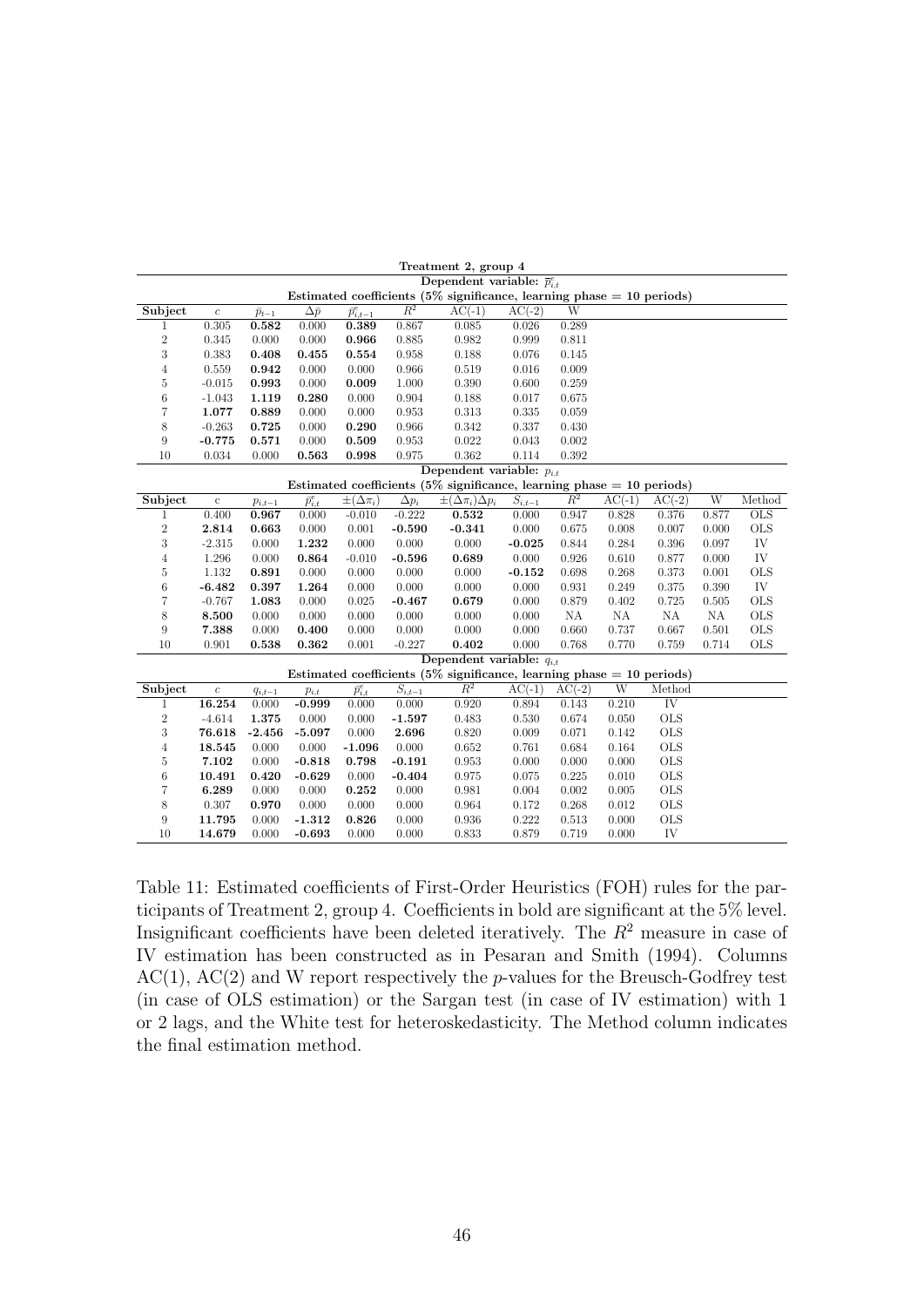# D Simulated markets



Figure 9: Treatment 1, group 2. Left panel: Simulated and observed average price and 95% confidence interval. The simulated average price is created with a set of Monte Carlo simulations. Right panel: Simulated and observed average quantity. The simulated average quantity is created with a set of Monte Carlo simulations.



Figure 10: Treatment 1, group 3. Left panel: Simulated and observed average price and 95% confidence interval. The simulated average price is created with a set of Monte Carlo simulations. Right panel: Simulated and observed average quantity. The simulated average quantity is created with a set of Monte Carlo simulations.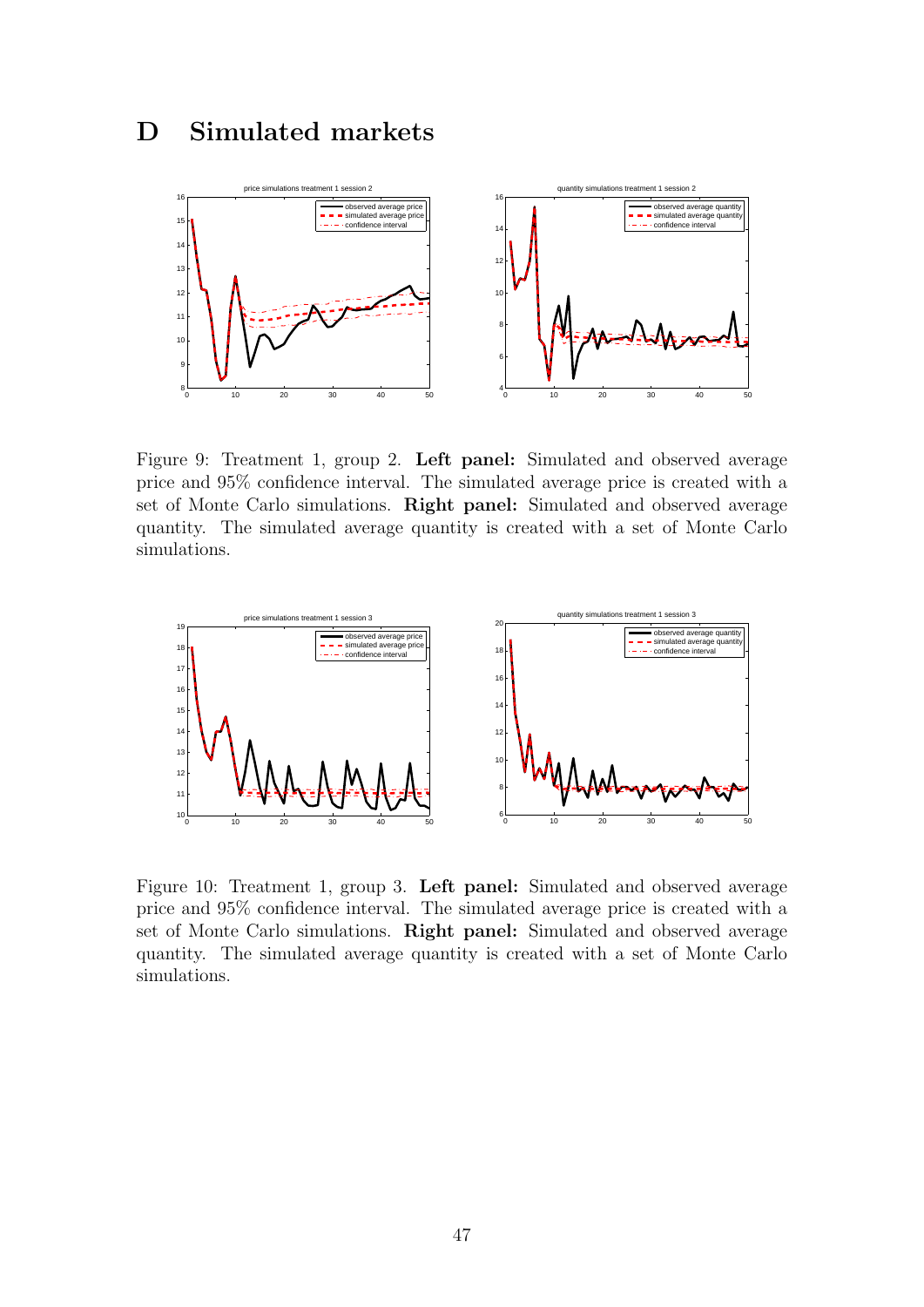

Figure 11: Treatment 1, group 4. Left panel: Simulated and observed average price and 95% confidence interval. The simulated average price is created with a set of Monte Carlo simulations. Right panel: Simulated and observed average quantity. The simulated average quantity is created with a set of Monte Carlo simulations.



Figure 12: Treatment 2, group 2. Left panel: Simulated and observed average price and 95% confidence interval. The simulated average price is created with a set of Monte Carlo simulations. Right panel: Simulated and observed average quantity. The simulated average quantity is created with a set of Monte Carlo simulations.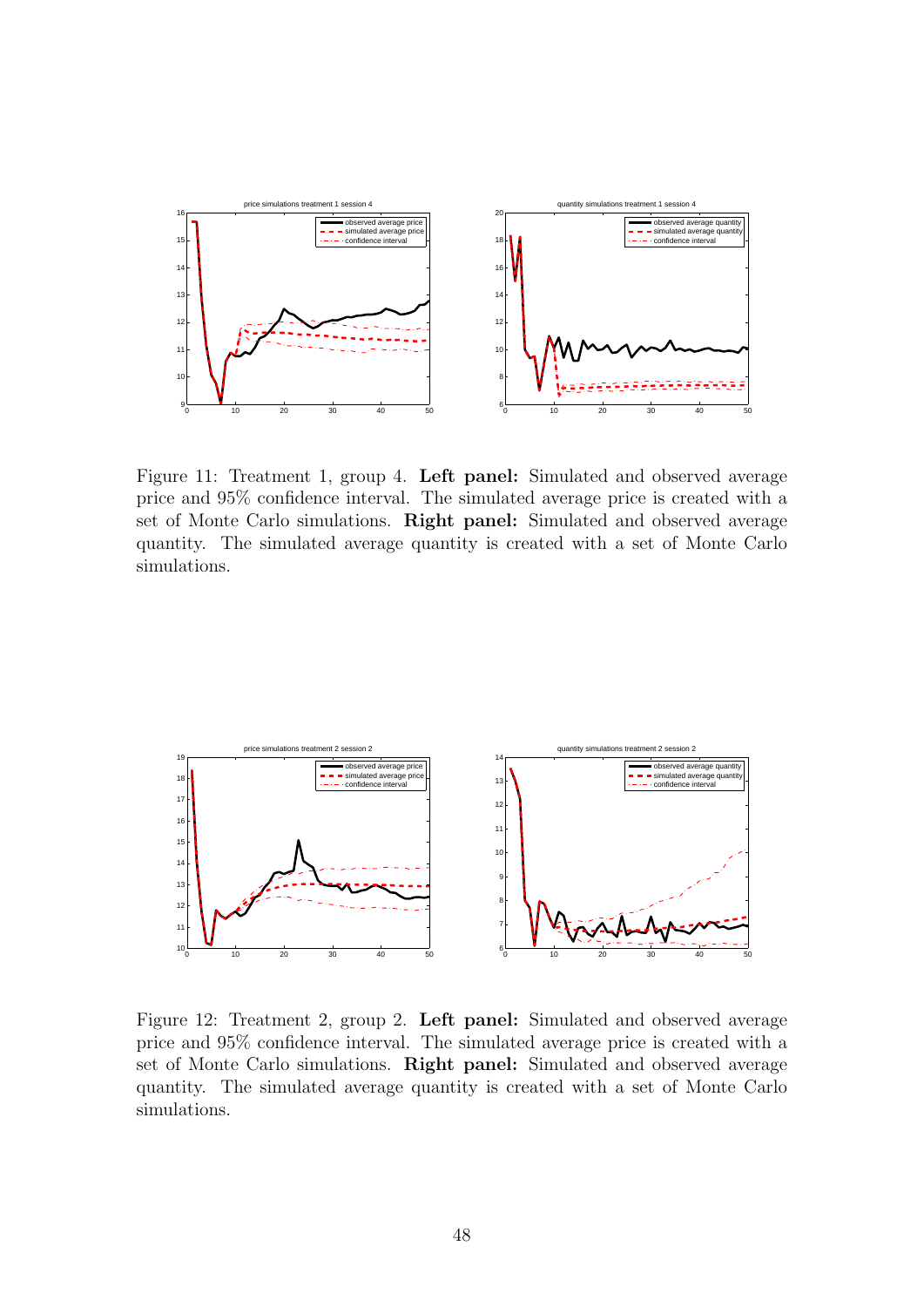

Figure 13: Treatment 2, group 3. Left panel: Simulated and observed average price and 95% confidence interval. The simulated average price is created with a set of Monte Carlo simulations. Right panel: Simulated and observed average quantity. The simulated average quantity is created with a set of Monte Carlo simulations.



Figure 14: Treatment 2, group 4. Left panel: Simulated and observed average price and 95% confidence interval. The simulated average price is created with a set of Monte Carlo simulations. Right panel: Simulated and observed average quantity. The simulated average quantity is created with a set of Monte Carlo simulations.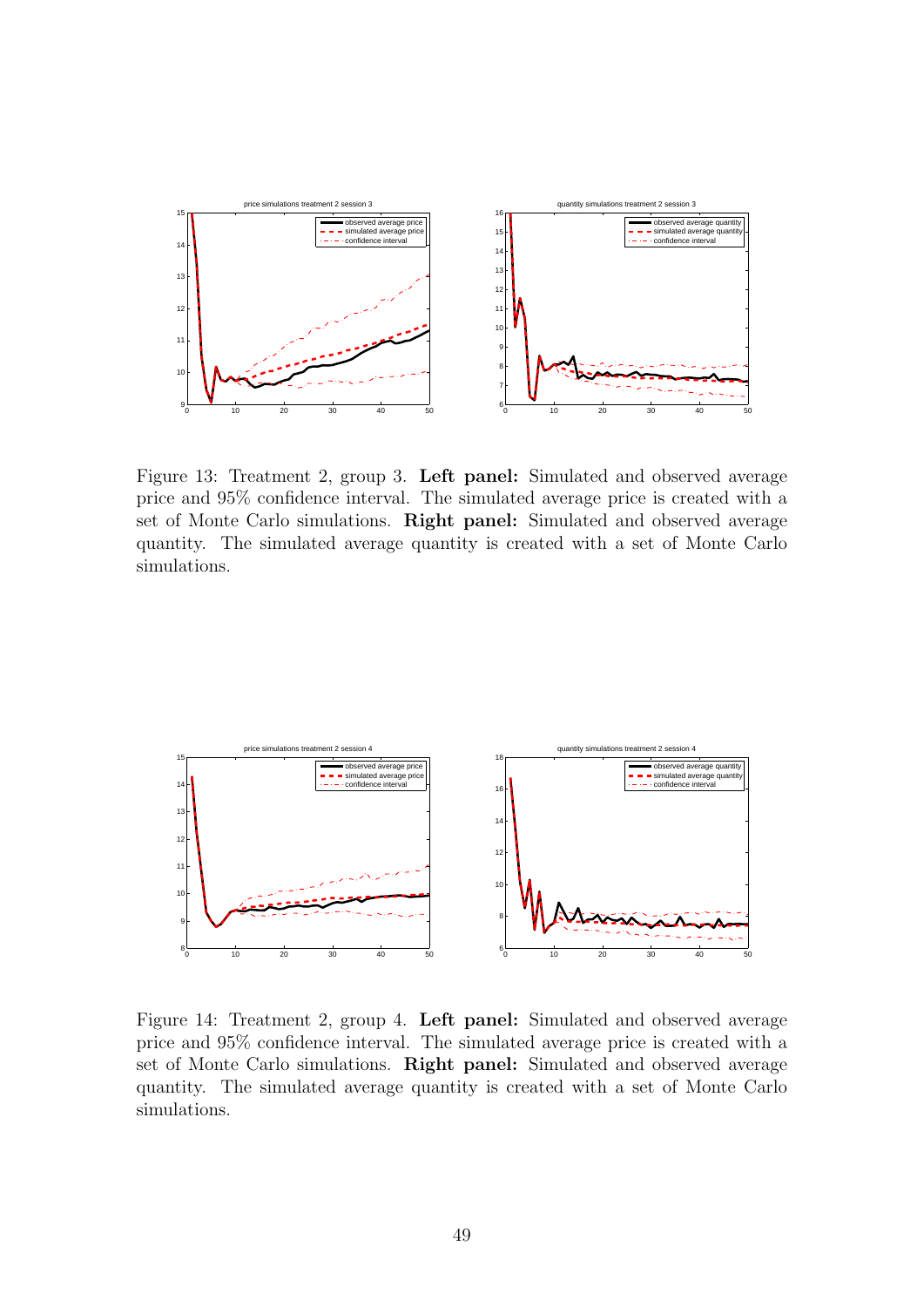# References

- ANDREWS, D. (1991): "Heteroskedasticity and Autocorrelation Consistent Covariance Matrix Estimation," Econometrica, 59, 817–858.
- Andrews, D., and J. Monahan (1992): "An Improved Heteroskedasticity and Autocorrelation Consistent Covariance Matrix Estimation," Econometrica, 60, 953–966.
- Assenza, T., P. Heemeijer, C. Hommes, and D. Massaro (2011): "Individual Expectations and Aggregate Macro Behavior," CeNDEF Working Paper 2011-1, University of Amsterdam.
- BLANCHARD, O., AND N. KIYOTAKI (1987): "Monopolistic competition and the effects of aggregate demand," American Economic Review, 77, 647–666.
- BRANDTS, J., AND P. GUILLEN (2007): "Collusion and fights in an experiment with price-setting firms and advance production," Journal of Industrial Economics, 55, 453–473.
- Cracau, D., and B. Franz (2012): "An experimental study of mixed strategy equilibria in simultaneous price-quantity games," FEMM Working Papers 120017, Ottovon-Guericke University Magdeburg, Faculty of Economics and Management.
- DAVIDSON, R., AND J. G. MACKINNON (1993): *Estimation and Inference in Economet*rics. Oxford University Press, Oxford.
- DAVIS, D. (2002): "Strategic interactions, market information and mergers in differentiated product markets: an experimental investigation," International Journal of Industrial Organization, 20, 1277–1312.
- DAVIS, D., AND O. KORENOK (2011): "Nominal shocks in monopolistically competitive markets: An experiment," Journal of Monetary Economics, 58, 578–589.
- DELLI GATTI, D., S. DESIDERIO, E. GAFFEO, P. CIRILLO, AND M. GALLEGATI (2011): Macroeconomics from the Bottom-up. Springer-Verlag: Berlin.
- DIXIT, A., AND J. STIGLITZ (1977): "Monopolistic competition and optimum product diversity," American Economic Review, 67, 297–308.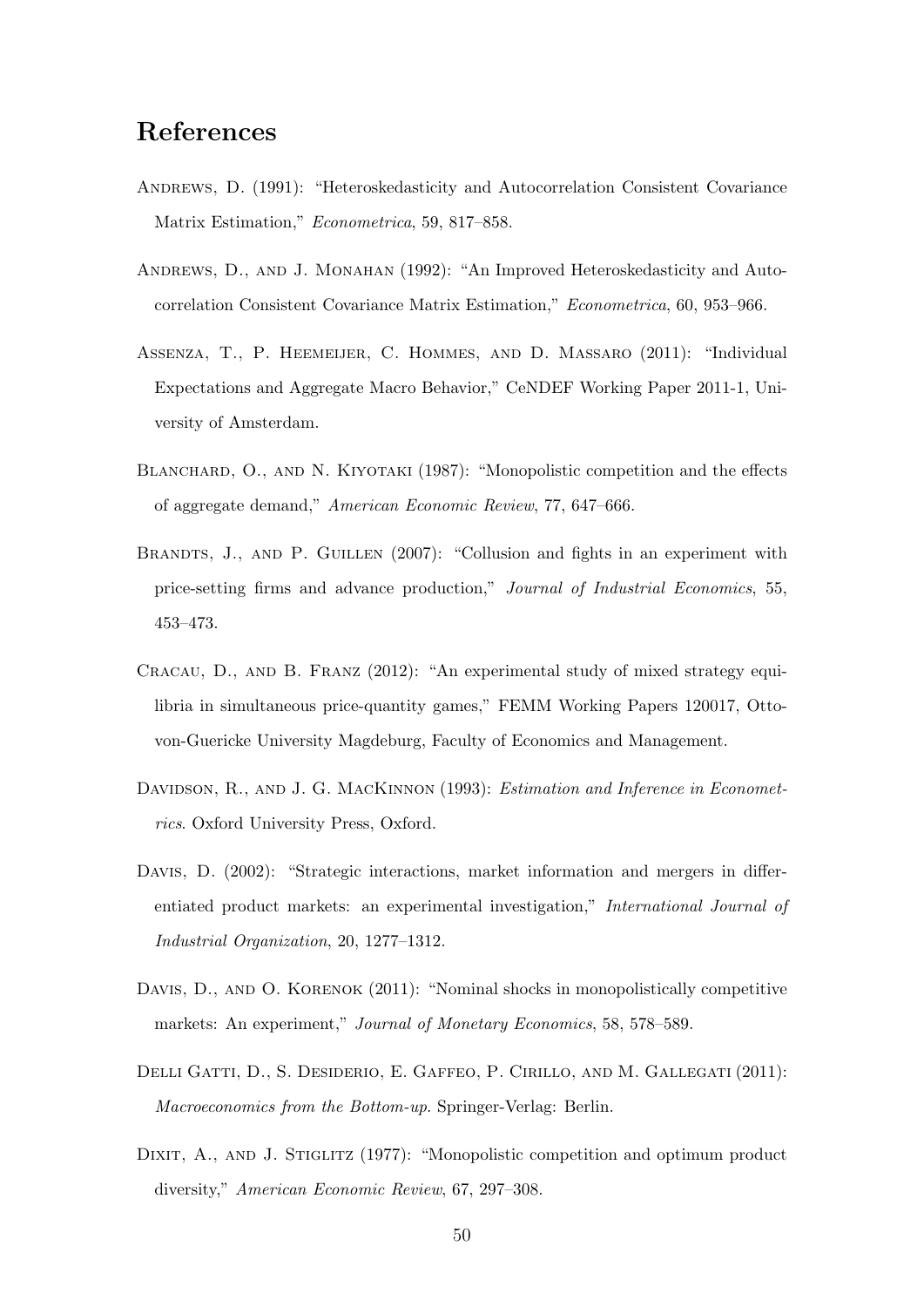- DUFFY, J. (2008): "Experimental Macroeconomics," in New Palgrave Dictionary of Economics, ed. by S. Durlauf, and L. Blume. New York: Palgrave Macmillan, forthcoming.
- FRIEDMAN, J. (1988): "On the Strategic Importance of Prices versus Quantities," RAND Journal of Economics, 19(4), 607–622.
- GERTNER, R. (1986): "Essays in Theoretical Industrial Organization," Ph.d thesis, Massachussets Institute of Technology.
- Heemeijer, P., C. H. Hommes, J. Sonnemans, and J. Tuinstra (2009): "Price Stability and Volatility in Markets with Positive and Negative Expectations Feedbacks: An Experimental Investigation," Journal of Economic Dynamics and Control, 33, 1052–1072.
- Hommes, C. H. (2011): "The Heterogeneous Expectations Hypothesis: Some Evidence from the Lab," Journal of Economic Dynamics and Control, 35, 1–24.
- Huck, S., H. Normann, and J. Oechssler (2000): "Does information about competitors' actions increase or decrease competition in experimental oligopoly markets?," International Journal of Industrial Organization, 18, 39–57.
- (2004): "Two are few and four are many: number effects in experimental oligopolies," Journal of Economic Behavior and Organization, 53, 435–446.
- Kiefer, N., T. Vogelsang, and H. Bunzel (2000): "Simple Robust Testing of Regression Hypothesis," Econometrica, 68, 695–714.
- Kreps, D., and J. Scheinkman (1983): "Quantity Precommitment and Bertrand Competition Yield Cournot Outcomes," Bell Journal of Economics, 14(2), 326–337.
- LEVITAN, R., AND M. SHUBIK (1972): "Price Duopoly and Capacity Constraints," International Economic Review, 13(1), 111–122.
- $-$  (1978): "Duopoly with Price and Quantity as Strategic Variables," *International* Journal of Game Theory, 7(1), 1–11.
- Maskin, E. (1986): "The Existence of Equilibrium with Price-Setting Firms," The American Economic Review, 76(2), 382–386.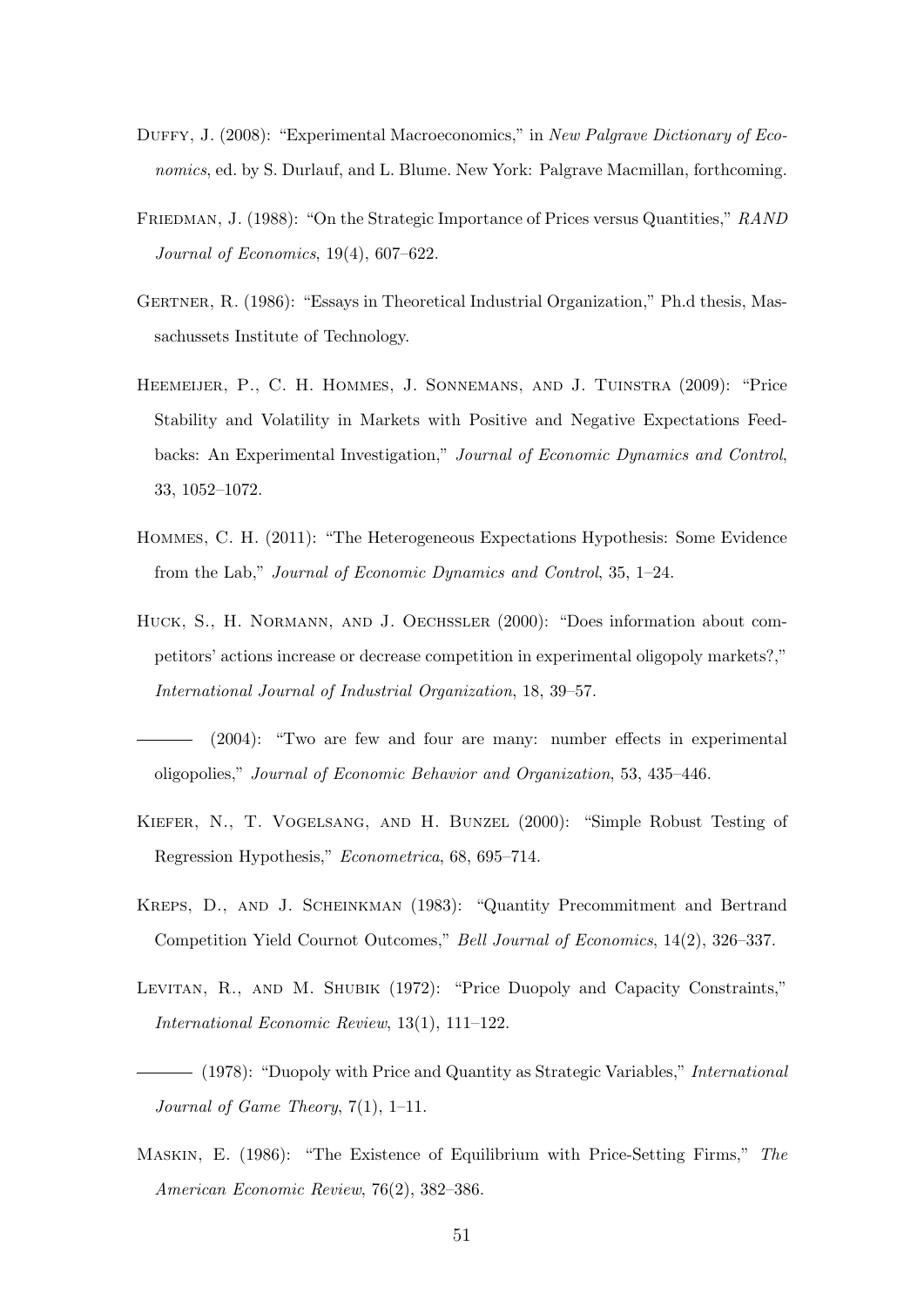- Osborne, M., and C. Pitchik (1986): "Price Competition in a Capacity-Constrained Duopoly," Journal of Economic Theory, 38(2), 238–260.
- PESARAN, M., AND R. SMITH (1994): "A generalised  $R^2$  Criterion for Regression Models Estimated by the Instrumental Variables Method," Econometrica, 62, 705–710.
- SHUBIK, M. (1955): "A Comparison of Treatments of a Duopoly Problem (Part II)," Econometrica, 23(4), 417–431.
- Tversky, A., and D. Kahneman (1974): "Judgement under uncertainty: Heuristics and biases," Science, 185, 1124–1130.
- Vives, X. (1999): Oligopoly Pricing: Old Ideas and New Tools. MIT Press, Cambridge.
- WOODFORD, M. (2003): Interest and Prices: Foundations of a Theory of Monetary Policy. Princeton University Press.